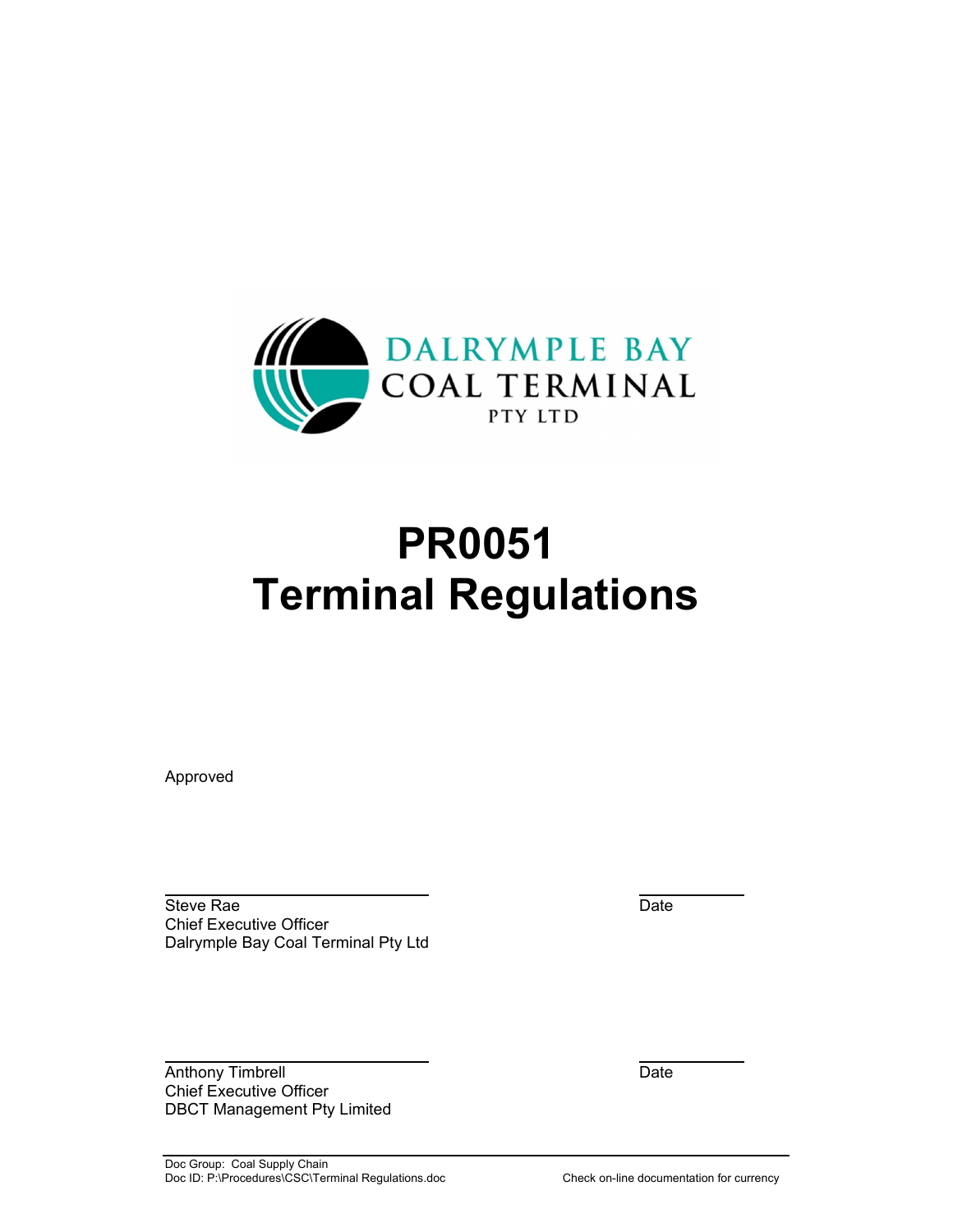

Dalrymple Bay Coal Terminal

PR0051 Terminal Regulations

# **TABLE OF CONTENTS**

| 1.                                                                                                                                                  |                                                            |    |  |
|-----------------------------------------------------------------------------------------------------------------------------------------------------|------------------------------------------------------------|----|--|
| 1.1<br>1.2<br>1.3<br>1.4                                                                                                                            |                                                            |    |  |
| 2.                                                                                                                                                  |                                                            |    |  |
| 2.1<br>2.2<br>2.3<br>2.4<br>2.5<br>2.6<br>2.7                                                                                                       |                                                            |    |  |
|                                                                                                                                                     |                                                            |    |  |
| 3.1<br>3.2<br>3.3<br>3.4<br>3.5<br>3.6<br>3.7<br>3.8<br>3.9<br>3.10<br>3.11<br>3.12<br>3.13<br>3.14<br>4.<br>4.1<br>4.2<br>4.3<br>4.4<br>4.5<br>4.6 | ACCESS HOLDERS TO ADVISE MONTHLY SHIPPING REQUIREMENTS  18 |    |  |
| 5. STORAGE                                                                                                                                          |                                                            | 30 |  |
| 5.1<br>5.2<br>5.3<br>5.4<br>5.5<br>5.6<br>5.7<br>5.8<br>5.9                                                                                         |                                                            |    |  |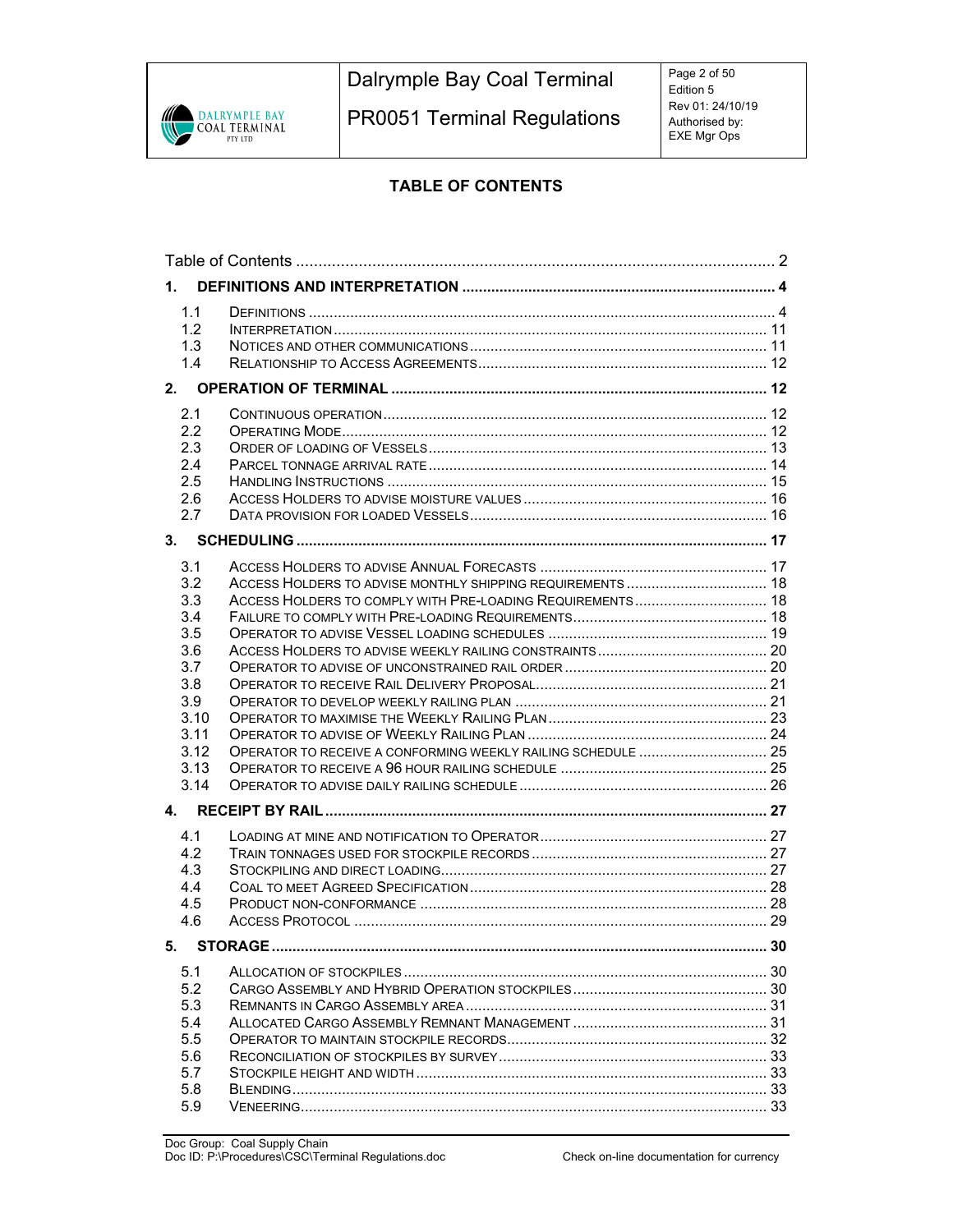

# Dalrymple Bay Coal Terminal

PR0051 Terminal Regulations

Page 3 of 50 Edition 5 Rev 01: 24/10/19 Authorised by: EXE Mgr Ops

| 6.           |                                                                          |  |
|--------------|--------------------------------------------------------------------------|--|
| 6.1          |                                                                          |  |
| 6.2          |                                                                          |  |
| 6.3          |                                                                          |  |
| 6.4          |                                                                          |  |
| 6.5          |                                                                          |  |
| 6.6          |                                                                          |  |
| 6.7          |                                                                          |  |
| 6.8          |                                                                          |  |
| 6.9          |                                                                          |  |
| 6.10<br>6.11 |                                                                          |  |
| 6.12         |                                                                          |  |
| 6.13         | ACCESS HOLDER RESPONSIBLE FOR SATISFYING ALL LEGAL REQUIREMENTS 38       |  |
| 6.14         |                                                                          |  |
| 6.15         |                                                                          |  |
| 6.16         |                                                                          |  |
| 6.17         | CODE OF PRACTICE FOR THE SAFE LOADING AND UNLOADING OF BULK CARRIERS 39  |  |
| 6.18         |                                                                          |  |
|              |                                                                          |  |
| 7.1          |                                                                          |  |
|              |                                                                          |  |
|              |                                                                          |  |
| 8.1          |                                                                          |  |
| 8.2          | INDEMNITY FOR BREACH, NEGLIGENCE OR INTENTIONALLY WRONG ACT 40           |  |
| 8.3          |                                                                          |  |
| 9.           |                                                                          |  |
| 10.          |                                                                          |  |
| 10.1         |                                                                          |  |
| 10.2         |                                                                          |  |
| 11.          | OPERATOR DISCRETIONS, PROTECTIONS AND GENERAL POWERS 41                  |  |
|              |                                                                          |  |
| 11.1         |                                                                          |  |
| 11.2         |                                                                          |  |
| 11.3         |                                                                          |  |
|              | <b>SCHEDULE 1 - EXTRACT "DBCT STANDARD ACCESS AGREEMENT: 2016 ACCESS</b> |  |
|              |                                                                          |  |
|              |                                                                          |  |
|              |                                                                          |  |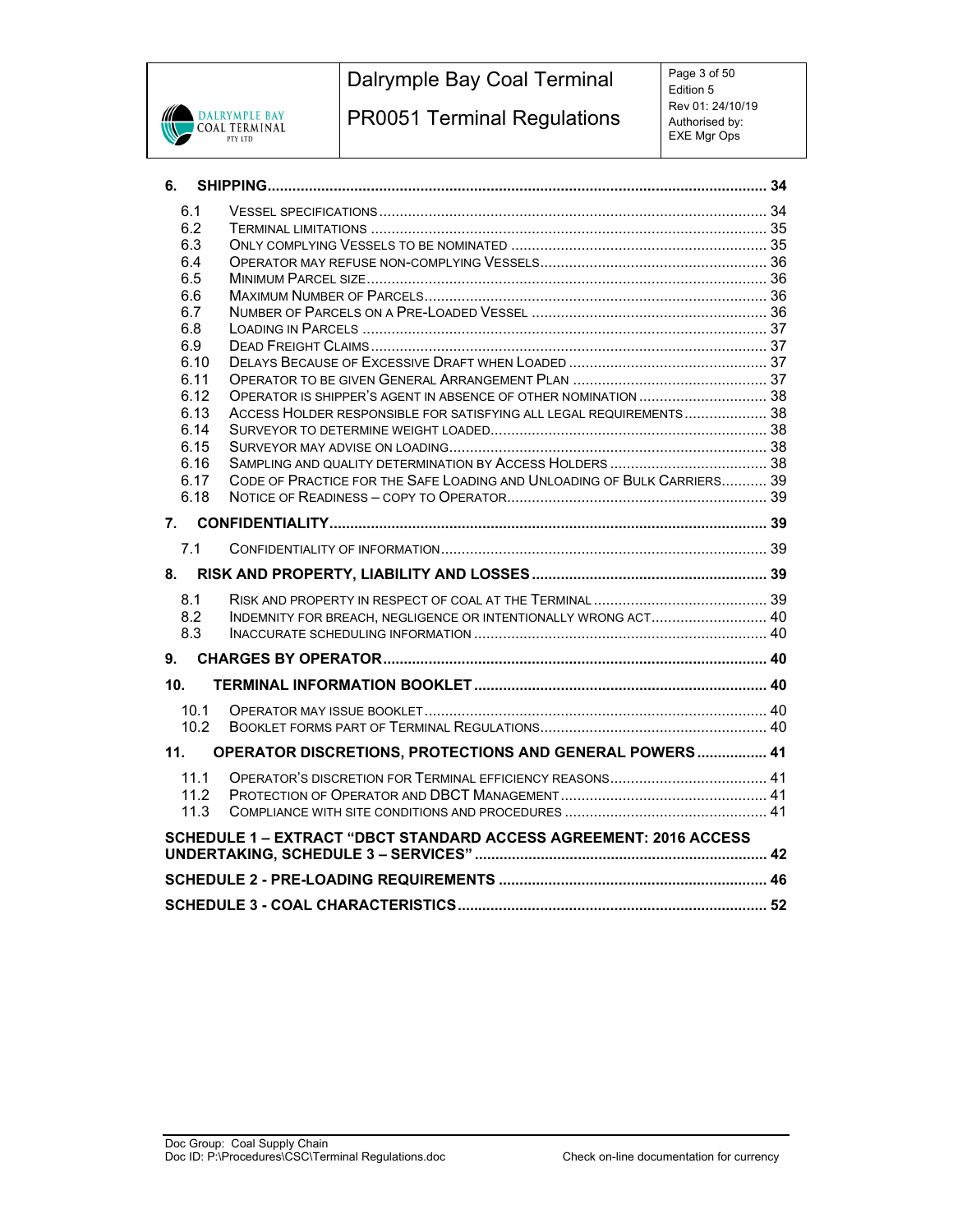

#### **1. DEFINITIONS AND INTERPRETATION**

#### **1.1 Definitions**

In these Regulations, the following terms have the meanings specified below:

"*Access*" means access under an Access Agreement to Terminal Services.

"*Access Agreement*" means an agreement between DBCT Management and an Access Holder entitling the Access Holder to the Handling of coal at the Terminal.

"*Access Holder*" means a person who has an entitlement to Access pursuant to an Access Agreement. Where the context allows, in respect of any communication to be given by or to an Access Holder, it means a person authorised, or related through control or ownership, (such as a company within the Access Holder's corporate group or a manager of a joint venture) by the Access Holder to give or receive that communication on its behalf.

"*Access Protocol*" means the agreement named *Access Protocol for Coal Unloading Facilities* dated 31 May 2013 relating to the Terminal, as updated and acceded to from time to time.

"*Ad Hoc Handling Instructions*" means instructions for Handling coal, of the kind contemplated in Regulation 2.5(a)(ii).

"*Agreed Specification*" means coal in a form which is free flowing from the Access Holder's chosen Rail Freight Provider trains and:

- (a) is capable of passing through a 300 mm grizzly; and
- (b) meets the parameters outlined in Schedule 3 (Coal Characteristics) of these Terminal Regulations.

"*Annual Contract Tonnage*" means, for an Access Holder in relation to a Financial Year, the number of tonnes of coal in that Financial Year that the Access Holder is entitled to have Handled through the Terminal under its Access Agreement:

- (a) including tonnage which the Access Holder is entitled to have Handled but which may not, at a practical level, be able to be Handled due to circumstances such as a force majeure event or relevant provisions of these Terminal Regulations; but
- (b) excluding ad-hoc over shipments which may be permitted under an Access Agreement subject to available capacity.

"*Annualised Contract Tonnage Rate*" has the meaning given in Regulation 2.4(a).

"*Annual Railing Entitlement*" means, for an Access Holder in relation to a Financial Year, the aggregate number of tonnes of coal which the Access Holder is entitled to have railed to the Terminal in that Financial Year under a rail haulage agreement with a Rail Freight Provider: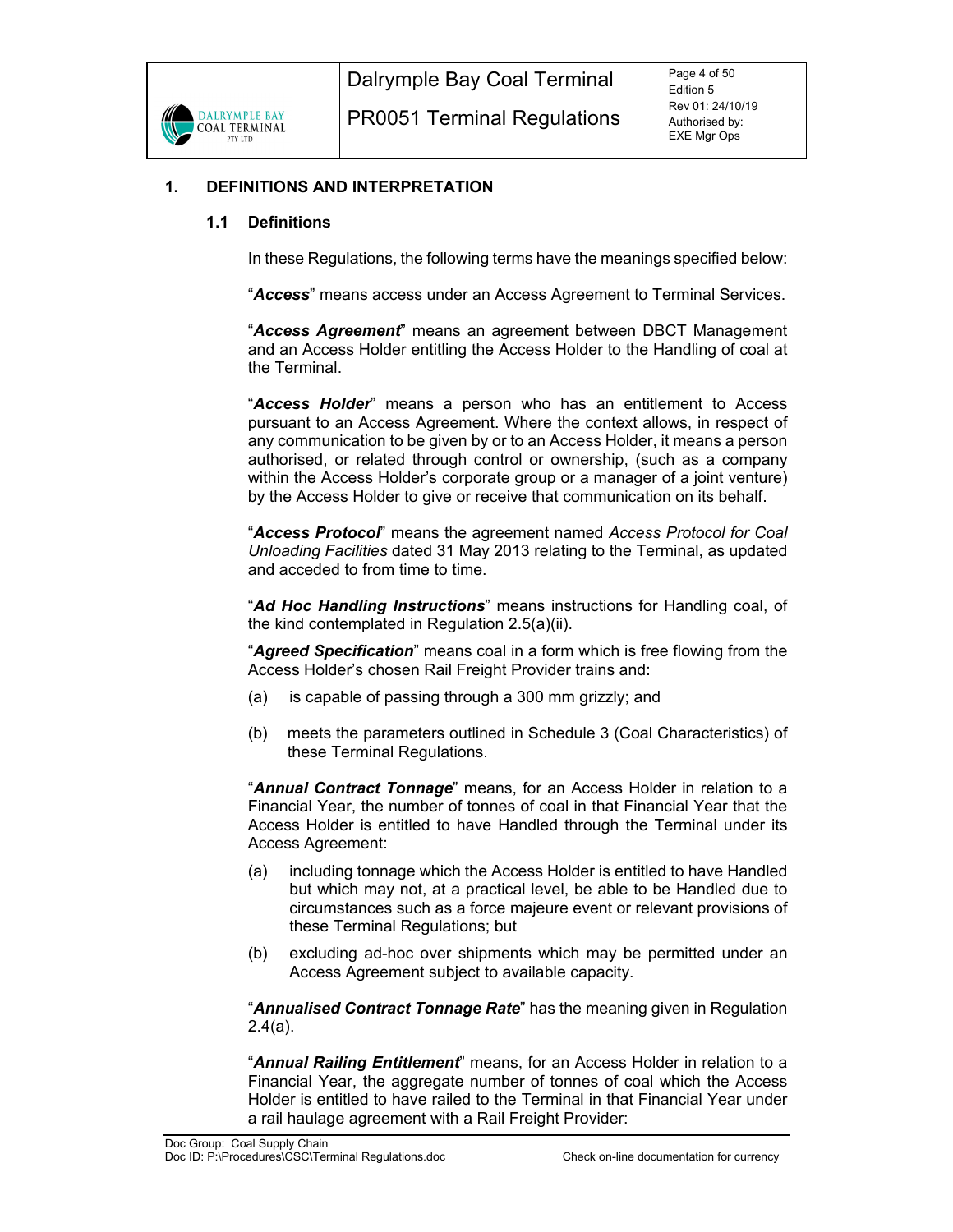

- (a) including tonnage which the Access Holder is entitled to have hauled but which may not, at a practical level, be able to be hauled due to circumstances such as a force majeure event, DBCT Coal Chain constraint or relevant provisions of the relevant rail haulage agreement; but,
- (b) excluding ad-hoc tonnages which may be permitted to be railed under the relevant rail haulage agreement subject to available capacity.

If the rail entitlement of an Access Holder under its rail haulage agreement is different from its entitlement under a relevant rail access agreement in respect of a period, the Annual Railing Entitlement for that period will be taken to be the lesser of those tonnages.

"*Approved Handling Instructions*", in respect of an Access Holder means Standing Handling Instructions or Ad Hoc Handling Instructions which have been approved by the Operator in respect of that Access Holder.

"*Actual Time of Arrival or ATA*" means, in respect of a relevant arrival of a Vessel, the time when the last of the following occurs:

- (a) the Vessel has reached the "commercial area of the port" or the "normal waiting place" identified by the Hay Point Harbour Master,
- (b) the Vessel is ready in all respects to be towed, berthed, deballasted and loaded without delay; and
- (c) a copy of the Notice of Readiness to load (such notice is customarily presented to an Access Holder or their agent by the Master or the ship's agent) has been tendered to the Operator by the Master or ship's agent, confirming the readiness of the arrived Vessel to undertake the operations in (b) above.

ATA will take priority over the estimated time of arrival (ETA).

"*Business Day*" means a day other than a Saturday, Sunday or public holiday in Mackay, Queensland.

"*Cargo Assembly*" means scheduling the delivery of coal to the Terminal with the principal objective of it being Handled in an order and way which facilitates and is in alignment with the loading of Vessels in their order of entitlement to load pursuant to these Regulations.

"*Coal Availability Date* or **CAVD**" means the date on which all coal called for by the Master for a nominated Parcel is available at the respective mine Train Load-Out (TLO) for immediate and continuous railing to the Terminal.

"*Certificate of Weight*" means a certificate of weight issued by an independent, qualified marine surveyor, certifying the weight of coal loaded on board a Vessel.

"*Code of Practice for the Safe Loading and Unloading of Bulk Carriers*" means the *Code of Practice for the Safe Loading and Unloading of Bulk Carriers* promulgated by the International Maritime Organisation pursuant to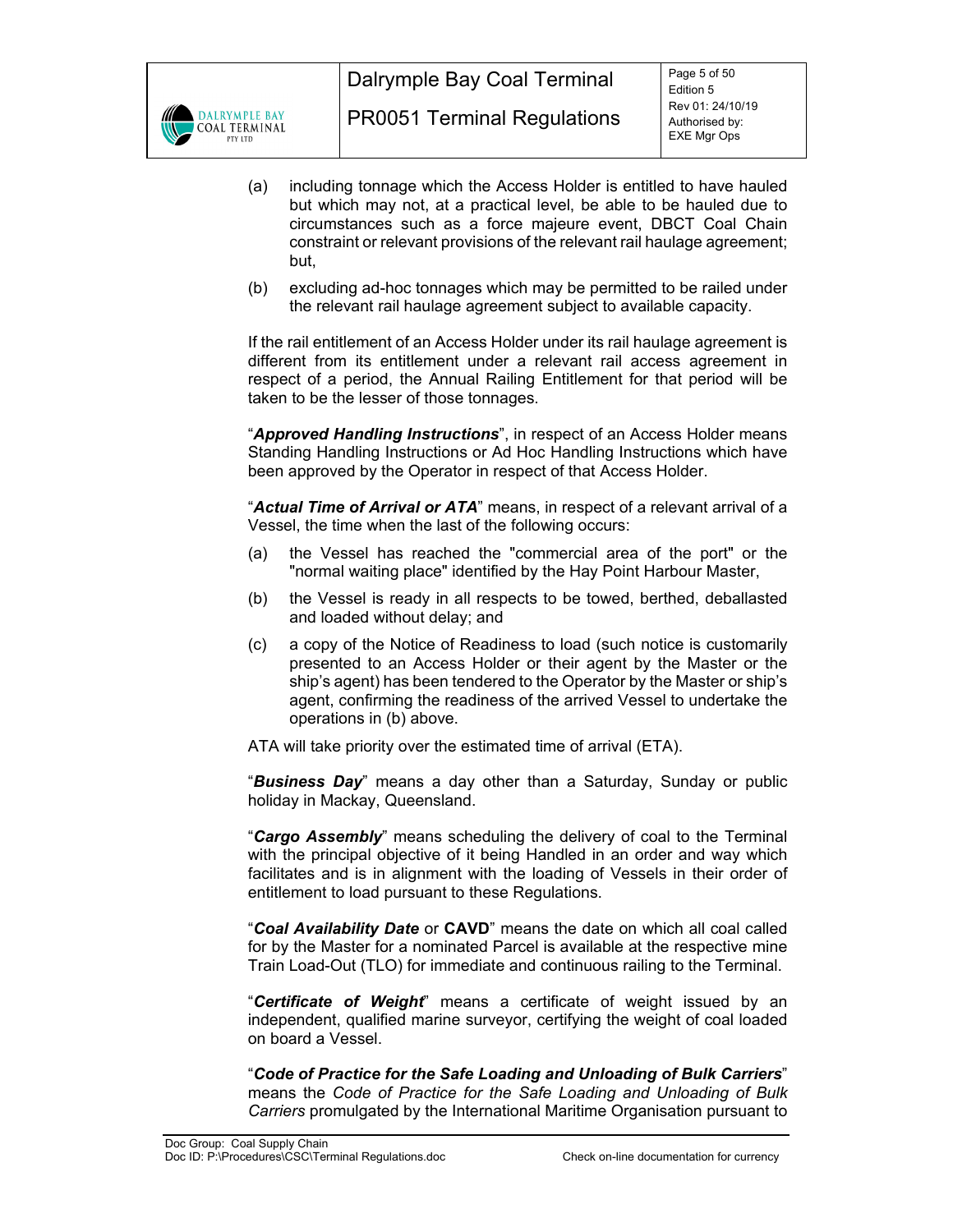

Dalrymple Bay Coal Terminal

IMO Resolution A.862(20), as amended or replaced from time to time and incorporated into the International Maritime Solid Bulk Cargos (IMSBC) Code as a supplement.

"*Consignment Note*" means a delivery docket issued by Rail Freight Providers in respect of a train delivering coal to the Receiving Point.

"*Contamination"* means, in the context of coal, any substance or object that is not coal and causes, or has the propensity to cause, a Material delay to the unloading of trains or the loading of Vessels.

 "*DBCT Coal Chain*" means all infrastructure between, and including, the respective rail loading facilities at mines which rail coal to the Terminal and the Delivery Point at the Terminal, required for the transportation of coal relating to the Terminal – from commencement of loading at a mine site to the departure of a loaded Vessel from the Terminal (and, for clarification, includes locomotives and rolling stock, as well as loading, unloading, stacking, reclaiming and rail and Terminal infrastructure).

"*DBCT Holdings*" means DBCT Holdings Pty Ltd (ACN 096 395 783) and its successors as long-term head-lessee of the Terminal.

"*DBCT Management*" means (DBCT) Management Pty Ltd (ACN 097 698 916), and any successor of it as the long-term sub-lessee of the Terminal, responsible for the provision of Terminal Services.

"*DBCT Standard Access Agreement*" means the standard access agreement for the Terminal from time to time pursuant to an access undertaking given by DBCT Management to the Queensland Competition Authority.

 "*Delivery Point*" means the end of the shiploader spout over a Vessel's rail at the Terminal.

*"Delivery Window"* means the period between the start and the end of the nominated time for trains to be delivered to the Receiving Point, as required by the Operator in order to assemble a Parcel.

"*Estimated Time of Arrival or ETA*" means, in respect of a relevant arrival of a Vessel, the date and time which the Operator is advised by the Access Holder, Vessel's Master or his representative, that a Vessel is expected to arrive at the "commercial area of the port" or the "normal waiting place" identified by the Hay Point Harbour Master."*Financial Year*" means each period of 12 months beginning on 1 July and ending on the next 30 June.

"*Good Operating and Maintenance Practice*" means, with respect to the operation and maintenance of the Terminal, adherence to a standard of practice which includes the exercise of that degree of skill, diligence, prudence and foresight which would reasonably be expected from a competent, experienced and qualified operator of a facility comparable with the Terminal.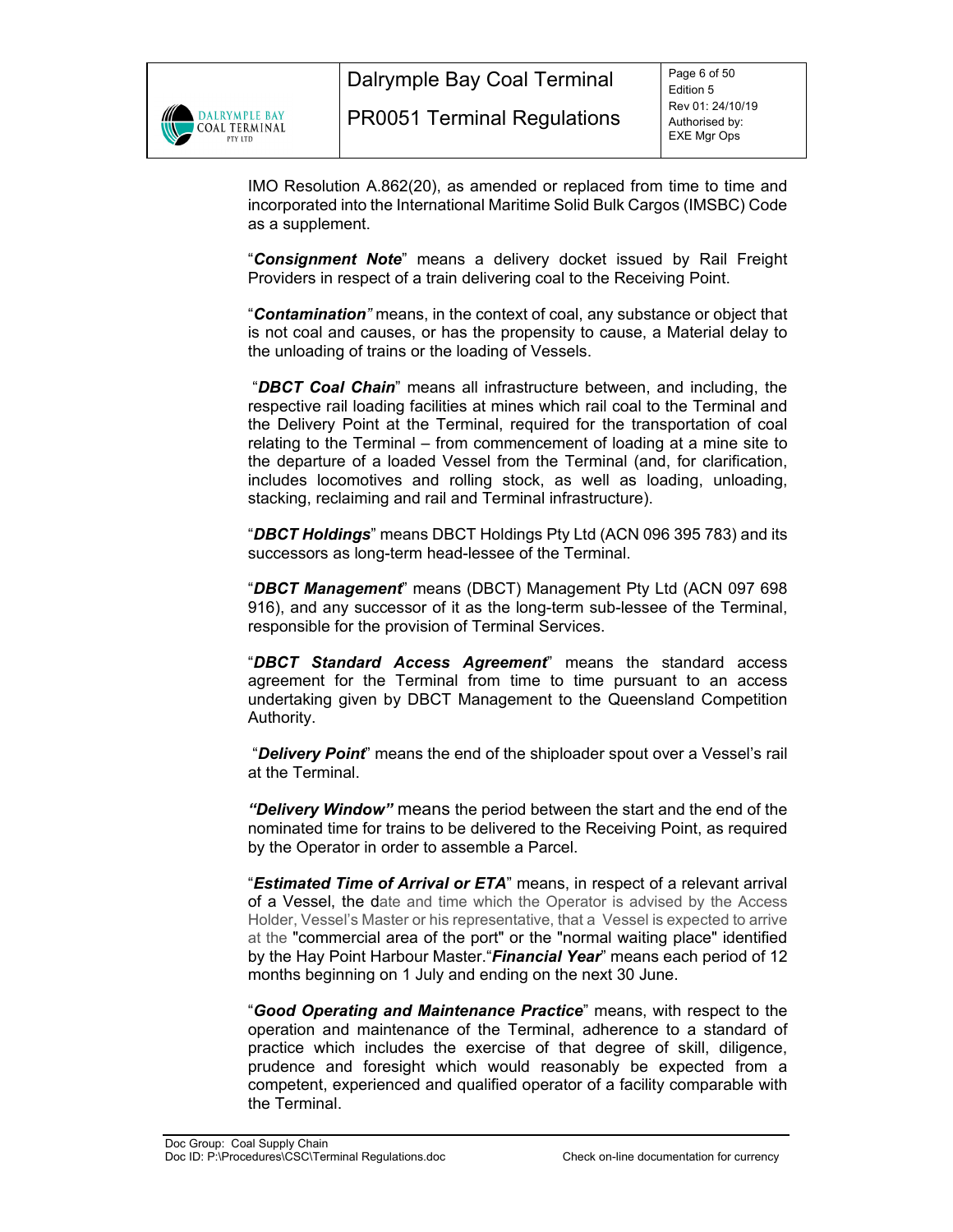

Dalrymple Bay Coal Terminal

"*Handle*" means the receiving by rail, unloading, stacking, storing, reclaiming and loading of Vessels with coal, including any other relevant Terminal Services.

"*Handling Instructions*" means Standing Handling Instructions or Ad Hoc Handling Instructions.

"*Hay Point*" means the port of Hay Point (near Mackay), Queensland.

*"Hybrid or Hybrid Operation"* means the utilisation of Hybrid Stockpiles by any Access Holder at the same time as Cargo Assembly at the Terminal.

"*Hybrid Stockpile*" means a stockpile of uniform grade coal intended to be used for the loading or part-loading of a number of Vessels over a period of time, in circumstances where a queue of Vessels for the same Access Holder has formed off the Terminal.

"*Master*" means the captain, master or ship's master whatever they are called who is in ultimate charge of a Vessel. Where context allows it includes a person carrying out the functions of a captain, master or ship's master.

"*Material*", in the context of a change or impact, means a change or impact resulting in, or having the propensity to result in an alteration or delay to a rail or berthing schedule.

# "*Miscellaneous Services*" means:

- (a) those Terminal Service/s described as such in Schedule 3 (Services) of the DBCT Standard Access Agreement; and
- (b) Terminal Service/s provided to an Access Holder to the extent that they are materially different (in nature, extent or cost) to the Terminal Service/s provided to other Access Holders including as a result of a particular Access Holder's coal (or any contaminants in it) or requirements in respect of its handling, storage, blending, unloading or loading which result in materially additional costs or delays

"*Month*" means a calendar month.

"*Mtpa*" means million tonnes per annum.

*"Nominated Parcel Tonnag***e"** means the tonnage, and subsequent changes, as advised and made by the Access Holders. This excludes changes to tonnes as requested by the Master or required by the Operator that occur within minimum and maximum nominated tonnage.

"*Notice of Readiness*" or "*NOR*" means a notice given by or on behalf of the Master of a Vessel to the Access Holder or their agent, that the Vessel has arrived for loading at DBCT at the "commercial area of the Port", "normal waiting place" or similar term used from time to time by the Hay Point Harbour Master in respect of Hay Point, and that the Vessel is ready to be loaded in all respects without delay. If the Operator, considers that there is evidence that the Vessel at the time a notice of readiness purports to be given: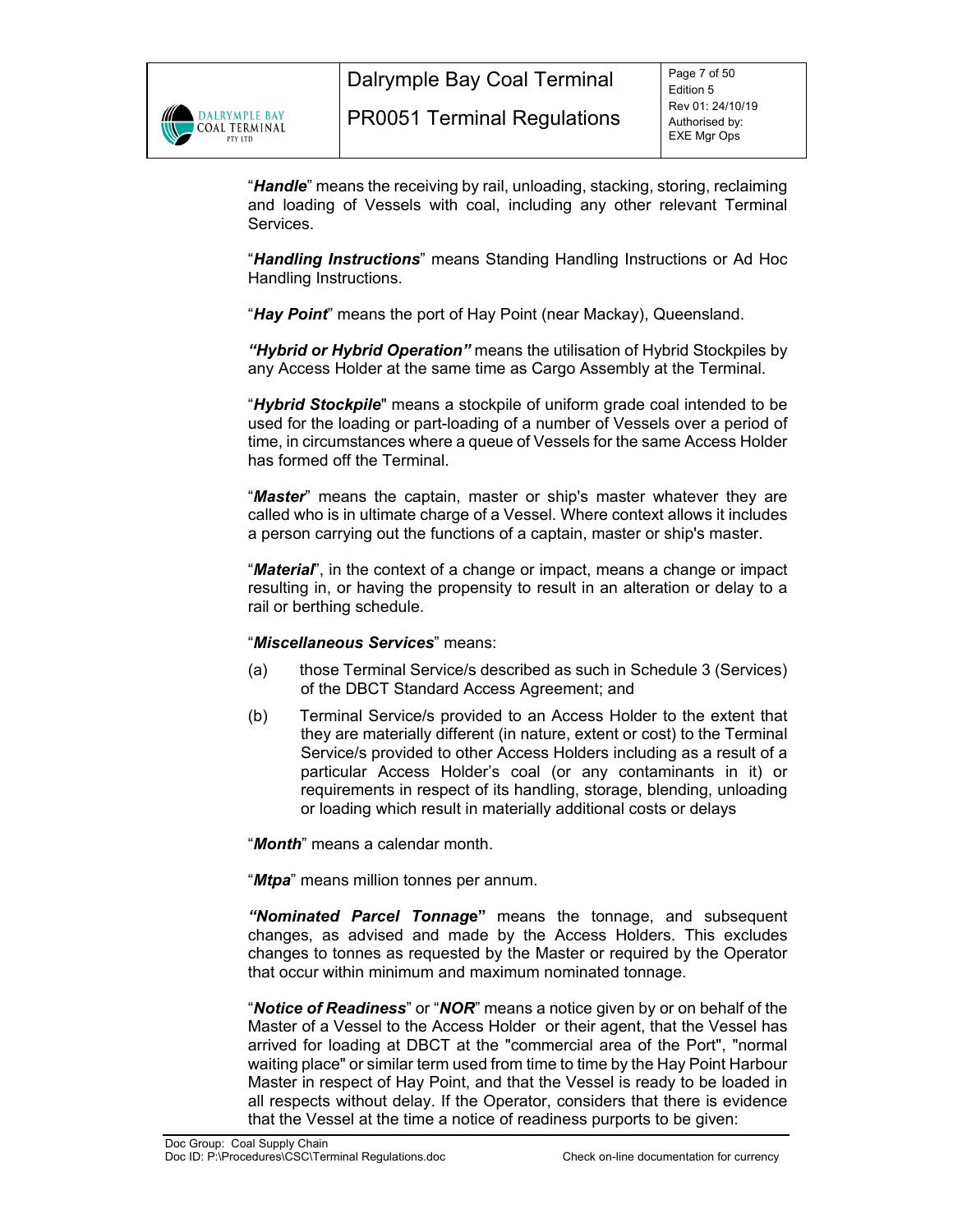

- (a) has not so arrived;
- (b) is not so ready; or
- (c) is unlikely to continuously remain in that state until towing of it to the Terminal commences,

or if it subsequently departs Hay Point, (except solely for bunkering and/or replenishing fresh water and/or if the Vessel's Master is advised by the Regional Harbour Master to vacate its original mooring in response to impending adverse weather conditions and returns immediate to a mooring at Hay Point when it is safe to do so), or ceases to be ready to load, then, for the purposes of these Regulations there will be deemed to be no Notice of Readiness.

"*NQBP*" means North Queensland Bulk Ports Limited (ACN 136 880 218).

*"***Operating Mode***"* means the mode in which the Terminal (as a whole) is operated at a relevant time – for example a Cargo Assembly or a Hybrid Operation.

"*Operation & Maintenance Contract*" means the contract in force between DBCT Management and the Operator under which the Operator is appointed to operate and maintain the Terminal on a day to day basis, and includes any other agreement in substitution for it under which DBCT Management agrees with a person to operate the Terminal.

"*Operator*" means the operator of the Terminal appointed by DBCT Management (currently Dalrymple Bay Coal Terminal Pty Ltd ACN 010 268 167)

"*Parcel*" means a quantity of coal (whether or not it is a full Vessel load) of a single Product Grade or multiple Product Grades (blended) required by an Access Holder to be loaded on one Vessel.

*"Parcel Delivery Plan"* means, any Rail Delivery Proposals that have been accepted by DBCT's Operator for inclusion in the Weekly Railing Plan.

"*Parcel Stem Change*" means the making of a Material change to quantity or source location for all or part of an original or previously changed nominated Parcel.

"*Planning Period*" means the period of 7 days commencing on the Monday 7 days after the issue of the Unconstrained Rail Order.

"*Pre-loading Requirements*" means the notices and other requirements specified in Schedule 2.

"*Product Grade*" means, in respect of relevant coal, the grade (quality) of that coal (including a grade created by blending) in accordance with the Operator's system for differentiating coal by product grades.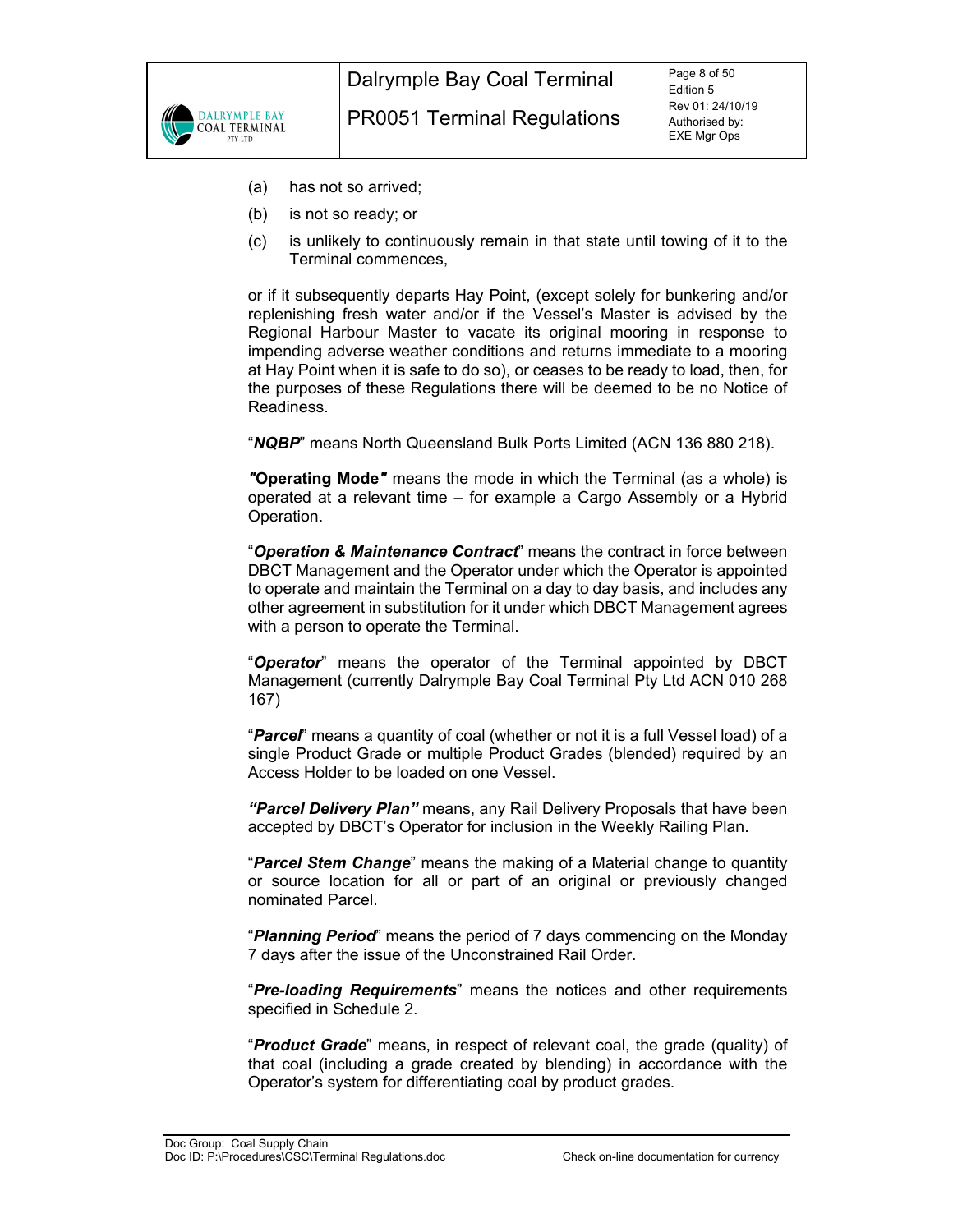

Dalrymple Bay Coal Terminal

"*Quarter*" means a period of three months beginning on 1 January, 1 April, 1 July or 1 October.

"*Rail Coordinator*" means the Terminal Operator acting in the role described in clause 1 of Schedule 3 – Services, in the DBCT Standard Access Agreement.

**"***Rail Delivery Proposal***"** means, the Rail Freight Provider's proposed trains (or tonnes) by day for providing the necessary rail haulage services to assemble a Parcel.

"*Rail Freight Provider*" means a service provider delivering (or intending to deliver) coal to the Terminal for or in respect of an Access Holder by rail.

"*Railway Manager*" means the person who is an accredited rail infrastructure manager in relation to railway operations relating to the railway which passes through the Terminal.

"*Receiving Point*" means the bottom dump rail receival stations at the Terminal.

"*Regulations*" means these Terminal Regulations, as amended from time to time and a reference to a "*Regulation*" means a clause within these Terminal Regulations.

"*Remnant Management Strategy*" means, at any relevant time, the policy adopted and notified to Access Holders by the Operator at that time to minimise remnant cargos within the Terminal stockyard.

"*Standing Handling Instructions*" means instructions for Handling coal, of the kind contemplated in Regulation 2.5(a)(i).

"*Terminal*" means the land and port infrastructure located at the Port of Hay Point which is owned by DBCT Holdings Pty Ltd or the State of Queensland and subleased by DBCT Management, known as *Dalrymple Bay Coal Terminal* including, where the context permits, all buildings, stockpile areas, industrial water storage areas, unloading and loading facilities, piers, wharves, roads, conveyors, plant, equipment, and apparatus, and the area occupied in relation to such facilities.

"*Terminal Information Booklet*" means, at a relevant time, the then current Dalrymple Bay Terminal Information Booklet (available via the Dalrymple Bay Coal Terminal website).

"*Terminal Capability*" for the purpose of developing the Unconstrained Rail Order, means, for the relevant period, the *"Existing Terminal Capacity Estimates"* as determined in DBCT Management's *"DBCT Capacity Assessments"* provided by DBCTM's independent expert using its *Dynamic Simulation Model* of the Dalrymple Bay Coal Chain. Terminal Capability is to be reassessed if there is a material change to contracted capacity.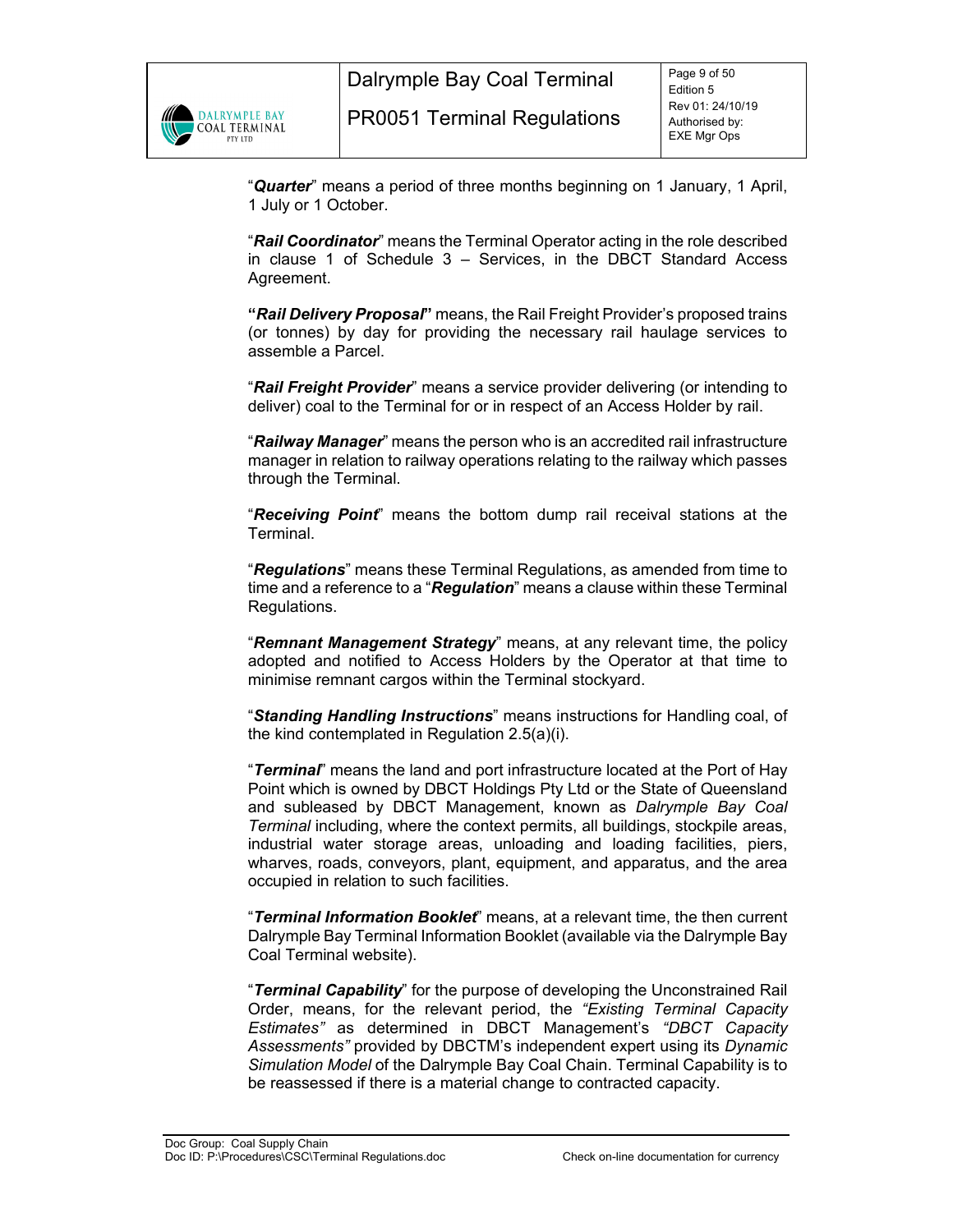

Dalrymple Bay Coal Terminal

"*Terminal Information System*" means the system from time to time utilised by the Operator for information relating to the operation of the Terminal and associated matters (e.g. train and Vessel scheduling) to be given to and provided by Access Holders and others.

"*Terminal Service*" means each service which DBCT Management agrees to provide at the Terminal under a relevant Access Agreement, which will (in general) comprise the services listed in Schedule 1 of these Regulations.

*"Train Load Out (TLO) Capability"* means the maximum number of Reference Train Services (as defined for the Goonyella System in the Aurizon Network rail access undertaking) that can be loaded to full capacity at the mine load out in a continuous 24 hour period for the relevant Access Holder.

"*Train Consignment*" means a consignment of coal consigned to or for an Access Holder and received at the Receiving Point (whether or not it is a full train load).

"*Utilisation Advice*" means a notice in the form in Schedule 4 of the DBCT Standard Access Agreement, to be given by an Access Holder to DBCT Management and the Operator under the Access Holder's Access Agreement (usually in clause 6.1 of that Access Agreement) or any other form of notice acceptable to the Operator and DBCT Management.

"**Unconstrained Rail Order**" has the meaning given to it in Regulation 3.7(a).

 "*Vessel*" means a ship or other craft capable of transporting bulk coal by sea.

"**Weekly Railing Plan**" has the meaning given to it in Regulation 3.9(a).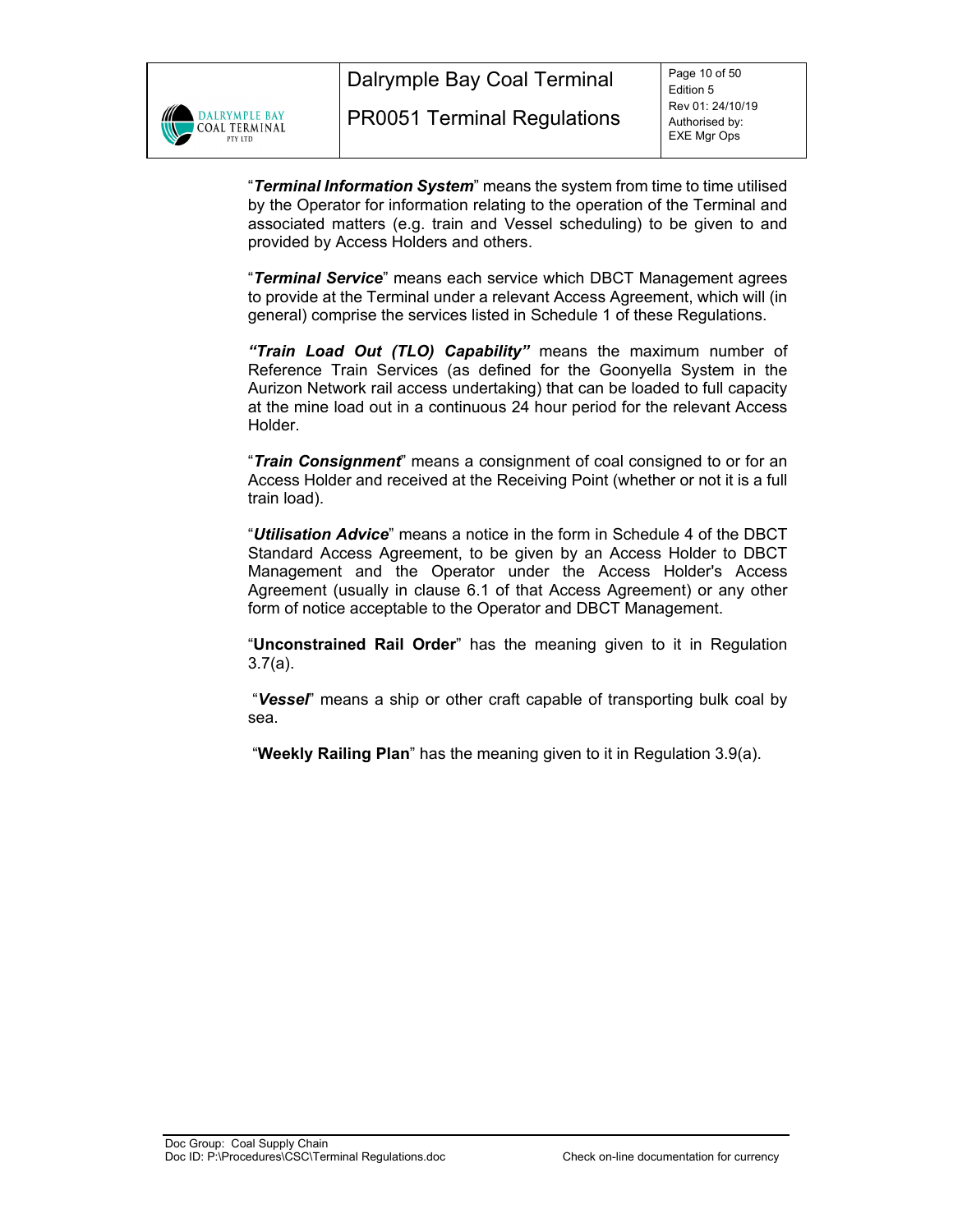

# **1.2 Interpretation**

In the interpretation of these Regulations, where the context permits:

- (a) singular includes plural and vice versa;
- (b) reference to any gender includes all genders;
- (c) reference to a person includes a body corporate, association of persons, government or governmental authority; and
- (d) reference to "writing" includes printing, typing, email and other means of reproducing words in a visible and tangible form; it also includes electronic communication to and from the Operator under a communication system established by the Operator principally for the operation of the Terminal.

# **1.3 Notices and other communications**

- (a) Wherever any notice or information required to be provided to or by the Operator can be given by way of input into the Terminal Information System, that notice or information must be given in that way.
- (b) Any notice or information which cannot practically be given by way of a relevant entry in the Terminal Information System must be in writing and must be given by mail or email transmission as follows:

# **To the Operator**:

- Address: Dalrymple Bay Coal Terminal Pty Ltd, Martin Armstrong Drive, Hay Point, MACKAY Q 4740
- Attention: Executive Manager Operations
- Email: ExecMgrOps@dbct.com.au

# **To DBCT Management:**

- Address: DBCT Management Pty Limited, Level 15, Waterfront Place, 1 Eagle Street, Brisbane Q 4740
- Attention: Chief Executive Officer

Email: enquiries@dbctm.com.au

**To an Access Holder** – in the same manner as is provided for notices to an Access Holder in the DBCT Standard Access Agreement for the Terminal.

- (c) All notices or communications given in accordance with Regulation 1.3(b) will be deemed to have been duly given or made:
	- (i) on the date on which the notice or communication would, in the ordinary course of the post, have been delivered to the address to which it was posted;
	- (ii) when delivered; or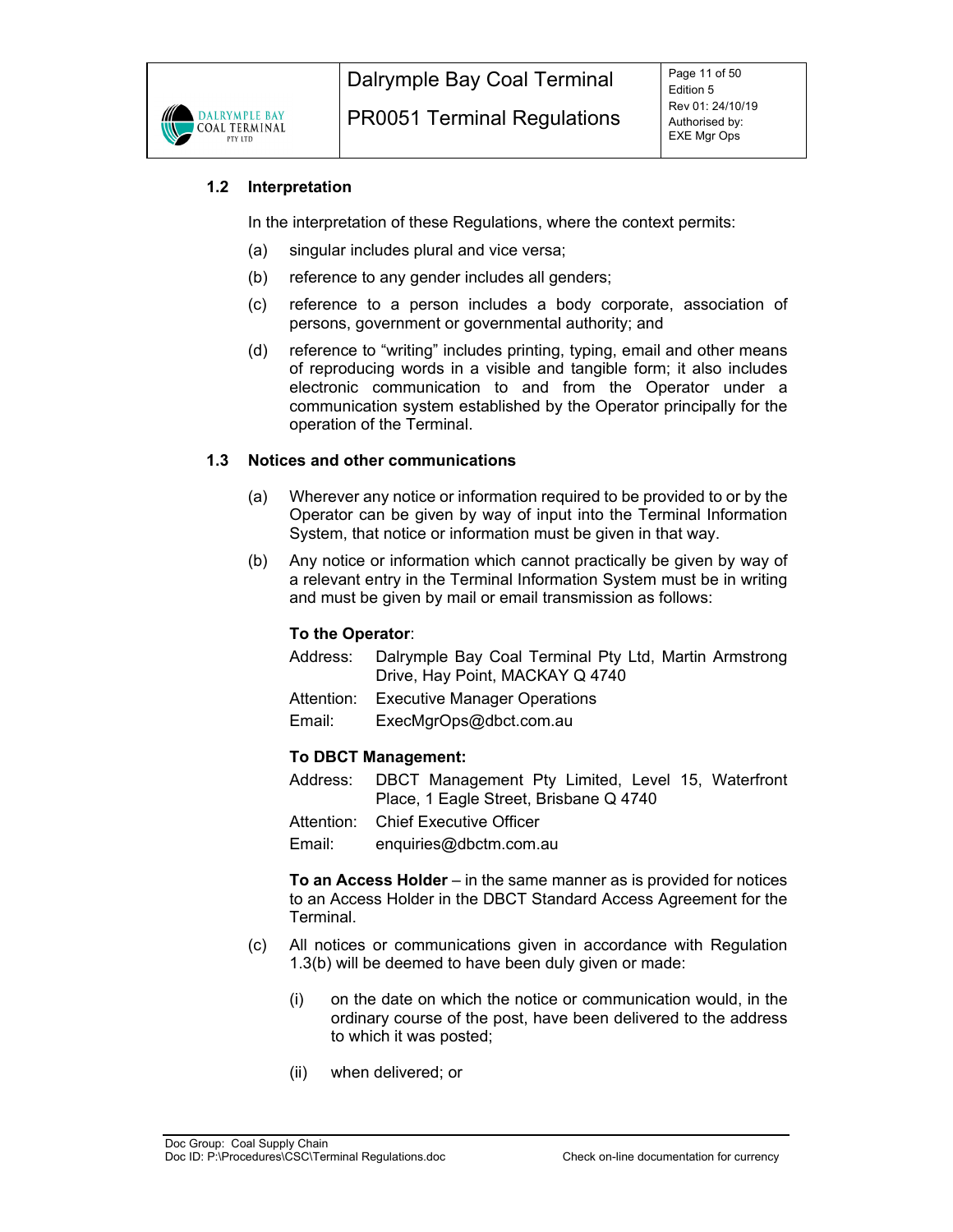

(iii) if sent by email transmission, at the conclusion of an apparently successful transmission,

 but, if the delivery or email is effected on a day which is not a Business Day or after 5:00pm in the place of receipt on a Business Day, it will be taken to have been given or made on the next Business Day.

(d) If the Operator, DBCT Management or an Access Holder initiates a communication by email, then an email response to the address of the initiator of the email will be taken as a response to the initiating email.

# **1.4 Relationship to Access Agreements**

In respect of each Access Holder, these Terminal Regulations are overridden by any expressly contrary term of that Access Holder's Access Agreement.

# **2. OPERATION OF TERMINAL**

#### **2.1 Continuous operation**

The Terminal is intended to operate for 24 hours a day, 7 days a week (except when not operating to full capacity or at all because of repairs, maintenance, adverse weather conditions or other relevant circumstances) to accept:

- (a) Train Consignments for unloading and stockpiling; and
- (b) Vessels for berthing, loading and sailing.

# **2.2 Operating Mode**

- (a) The Terminal will operate predominantly on a Cargo Assembly basis (subject to any other Regulation or contrary agreement from time to time by all Access Holders, the Operator and DBCT Management), including a limited use of Hybrid Stockpiles from time to time, where agreed with the relevant Access Holders who are to utilise those Hybrid Stockpiles).
- (b) Should there be a constraint in the provision of any Terminal Services, the Operator will direct either train unloading or Vessel loading as a priority, to endeavour to minimise the impact of such constraints, but as far as is practicable and efficient, to maximise Terminal throughput without materially affecting the order of Vessel loading entitlements.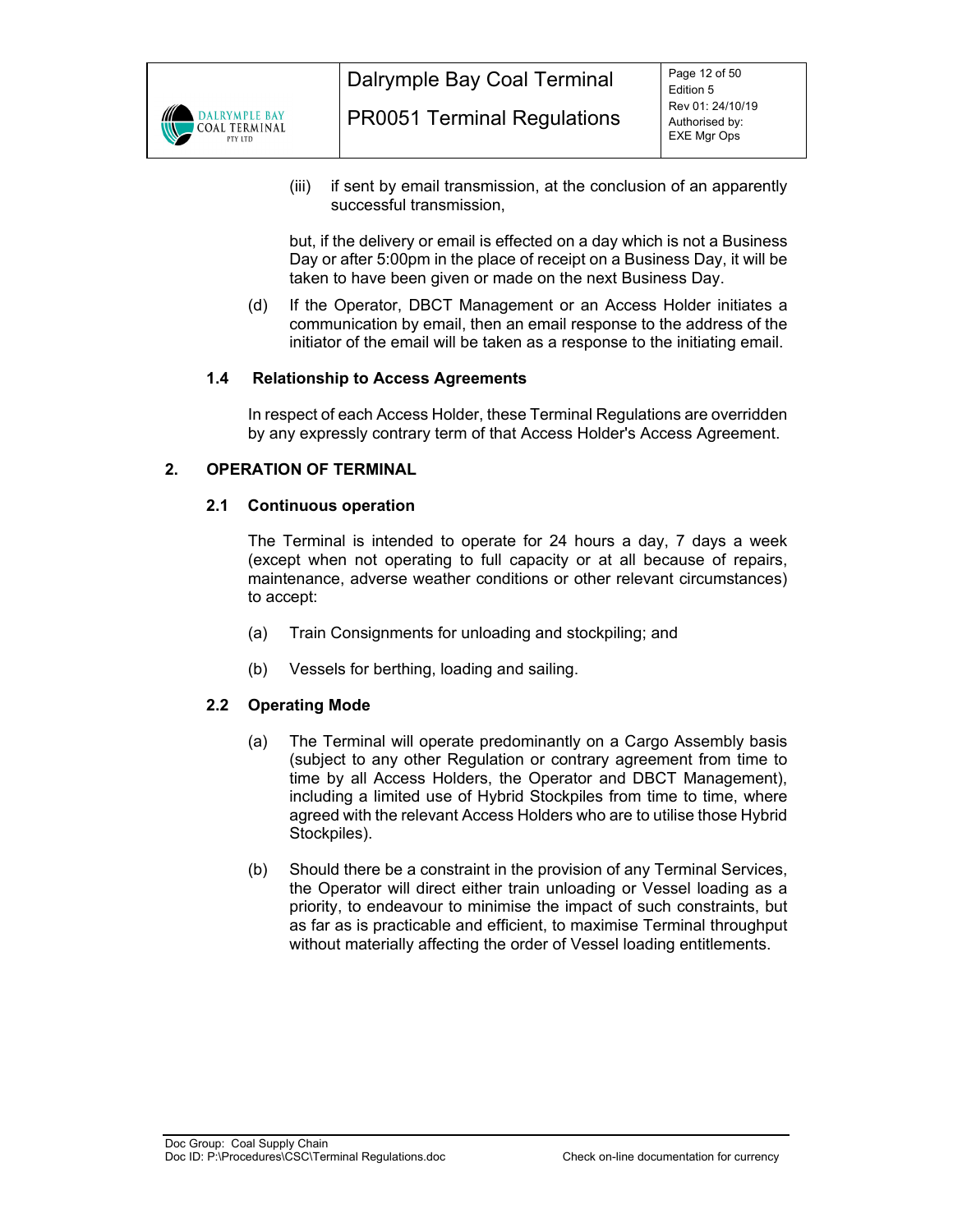

# **2.3 Order of loading of Vessels**

Vessels will be berthed and loaded in the order of their respective ATAs, except to the extent that the Operator is required to amend that order of entitlement to load, having determined in good faith that any of the following considerations should override that order of priority:

- (a) the terms of a relevant Access Agreement for example:
	- (i) all or part of an Access Holder's Annual Contract Tonnage may be discretionary (i.e. available only subject to spare capacity of the Terminal); or
	- (ii) Access Holders must use all reasonable endeavours to achieve the shipping of coal through the Terminal at an even rate. The even rate will be assessed by the Terminal Operator following the approach outlined in Regulation 2.4;
- (b) where the advised CAVD does not support loading Vessels in their order of arrival;
- (c) the advice provided to the Operator by the Rail Freight Provider in accordance with Regulation 3.8 does not support loading a Vessel in its original order of arrival;
- (d) a requirement of any other Regulation (for example Pre-loading Requirements and Regulation 6.10) has not been or is not expected to be met in respect of a Vessel or Access Holder;
- (e) the Vessel consignment plus 10% (or such other discretionary variance as is allowed under the relevant sale contract) of the tonnage nominated by the Access Holder must be available at the Terminal and/or on a train scheduled to arrive at the Terminal within 24 hours (or such other time as the Operator determines) when berthing commences, unless the Access Holder notifies the Operator in writing before berthing commences that the Access Holder accepts the risk of coal not being available and the Vessel being required to vacate the berth when not fully loaded;
- (f) the Operator must be satisfied that the Vessel is in all respects ready to commence loading, before it is accepted for berthing;
- (g) the Operator may assign a Vessel to load at a particular berth, meaning that its priority will be determined in relation only to other Vessels assigned to load at that berth;
- (h) priority of loading is also subject to alteration by the Operator having regard to:
	- (i) tidal constraints;
	- (ii) loading constraints;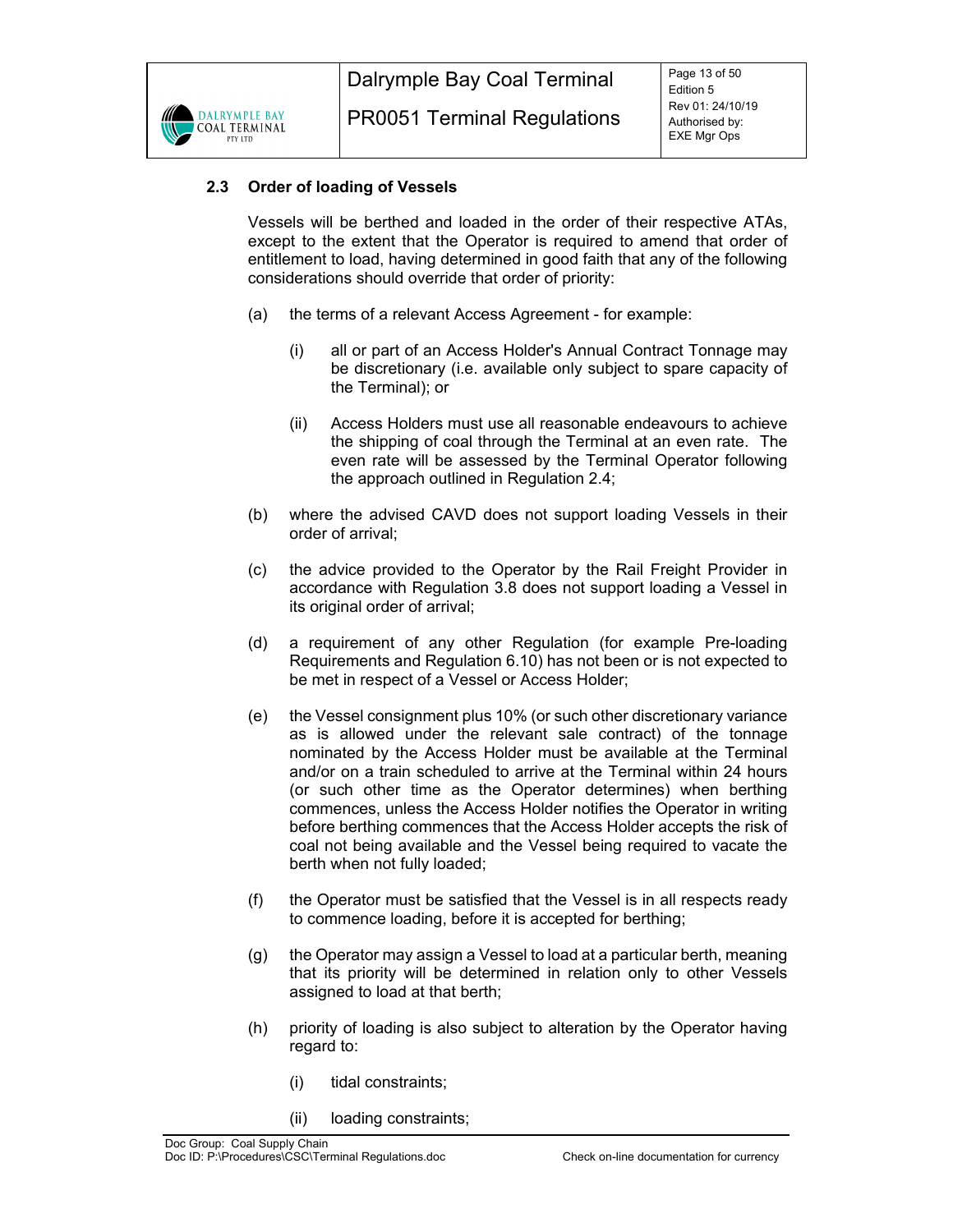

- PR0051 Terminal Regulations
- (iii) prevailing weather conditions;
- (iv) any measure expected to optimise operation and efficiency of the DBCT Coal Chain (but not so as to materially adversely affect a Vessel otherwise entitled to priority under all other terms of these Regulations);
- (v) the exercise of the Operator's discretion on other grounds pursuant to Regulation 3.9(c); and
- (i) a Vessel will retain its priority for berthing (as originally determined in accordance with this Regulation 2.3) if it immediately returns to a mooring at Hay Point when safe to do so after having been required by the Regional Harbour Master to vacate its original mooring in response to impending adverse weather conditions.

# **2.4 Parcel tonnage arrival rate**

(a) The Operator requires each Access Holder to use reasonable endeavours to nominate Parcels and Vessels to arrive at the Terminal at a rate no greater than its Annual Contract Tonnage rate as measured over a rolling period of three (3) consecutive months (*Annualised Contract Tonnage Rate*).

(For example, for an Annual Contract Tonnage of 12 Mtpa, the Annualised Contract Tonnage Rate would equate to arrivals no greater than approximately 3,000,000 tonnes for the rolling 3-month period as determined by the number of days in the period).

- (b) The rolling period of 3 consecutive months referred to in Regulation 2.4(a) will be comprised of the previous 2 months of arrivals as determined from Vessel ATA's, plus the current month, as determined from Vessel ATAs and ETAs.
- (c) The Access Holder's Vessel arrival rate during the rolling 3-month period will be calculated using Nominated Parcel Tonnages, regardless of whether the Parcel has been loaded. If an individual Access Holder's Parcel tonnage arrival rate exceeds the required Annualised Contract Tonnage Rate, the first Vessel associated with a Parcel which has no (zero) remaining contracted entitlement pursuant to its Access Agreement will lose its priority under these Terminal Regulations. All subsequent Parcels and associated Vessels for that Access Holder will lose priority in the queue under this regulation 2.4(c) until the Vessel meets one of the conditions outlined in Regulation 2.4(d)(iii).
- (d) If a Vessel or Parcel loses priority pursuant to Regulation  $2.4(c)$ :
	- (i) the Parcel (will be considered as if the Vessel had arrived on the first day of the following month. If multiple Vessels are reprioritised to the first day of the following month, the sequence of those reprioritized Vessels for the purposes of developing the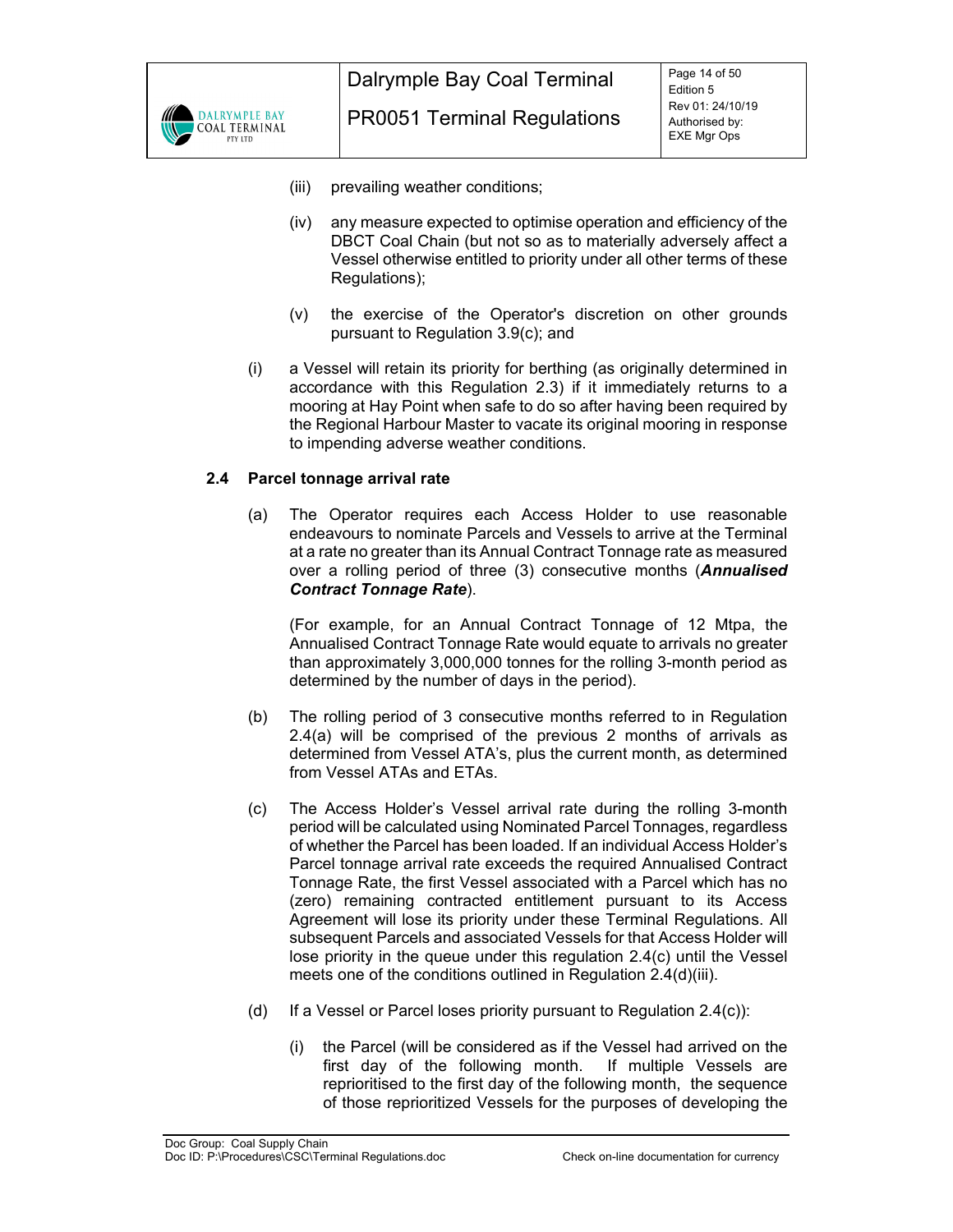

Unconstrained Rail Order described in Regulation 3.7 will be determined based on each Vessel's ATA or advised ETA.;

- (ii) the Access Holder and all co-shipping Access Holders, if any, on the affected Vessel will be notified of the reprioritised ETA/ATA date; and
- (iii) The Vessel may be advanced following reprioritisation under Regulation 2.4(b) when either:
	- (A) the Access Holder has resolved the exceedance issue in Regulation 2.4(c) prior to the commencement of the weekly planning process on Monday of each week, or
	- (B) a natural berth vacancy exists, and latent asset capability allows a Vessel to be advanced.

# **2.5 Handling Instructions**

- (a) An Access Holder may submit to the Operator a set of proposed Handling Instructions requesting special requirements applicable to a Product Grade of the Access Holder:
	- (i) each time it is Handled (*Standing Handling Instructions*); or
	- (ii) on a nominated occasion on which that Product Grade is to be Handled (*Ad-hoc Handling Instructions*).
- (b) The Operator must consider each such proposal (except where the terms of such proposal would not comply with these Regulations), and may approve them, reject them (but only if the Operator provides written reasons for doing so) or (if relevant) suggest amendments. All Handling Instructions approved by the Operator must be immediately entered by the Access Holder in the Terminal Information System in a form acceptable to the Operator. Any Handling Instructions approved by the Operator on a standing basis and entered into the Terminal Information System at the time this Regulation 2.5(b) first became operative will be taken to have been approved and entered into the Terminal Operating System as Standard Handling Instructions pursuant to this Regulation at that time.
- (c) Approved Handling Instructions taken must be set out in full (even if Standard Handling Instructions) in the Parcel nomination information detailed in the first notice given in each Pre-loading Requirement, or they will be taken not to apply.
- (d) If the Operator carries out Approved Handling Instructions, doing so may incur charges on the part of the relevant Access Holder for Miscellaneous Services*,* in accordance with the terms of a relevant Access Agreement.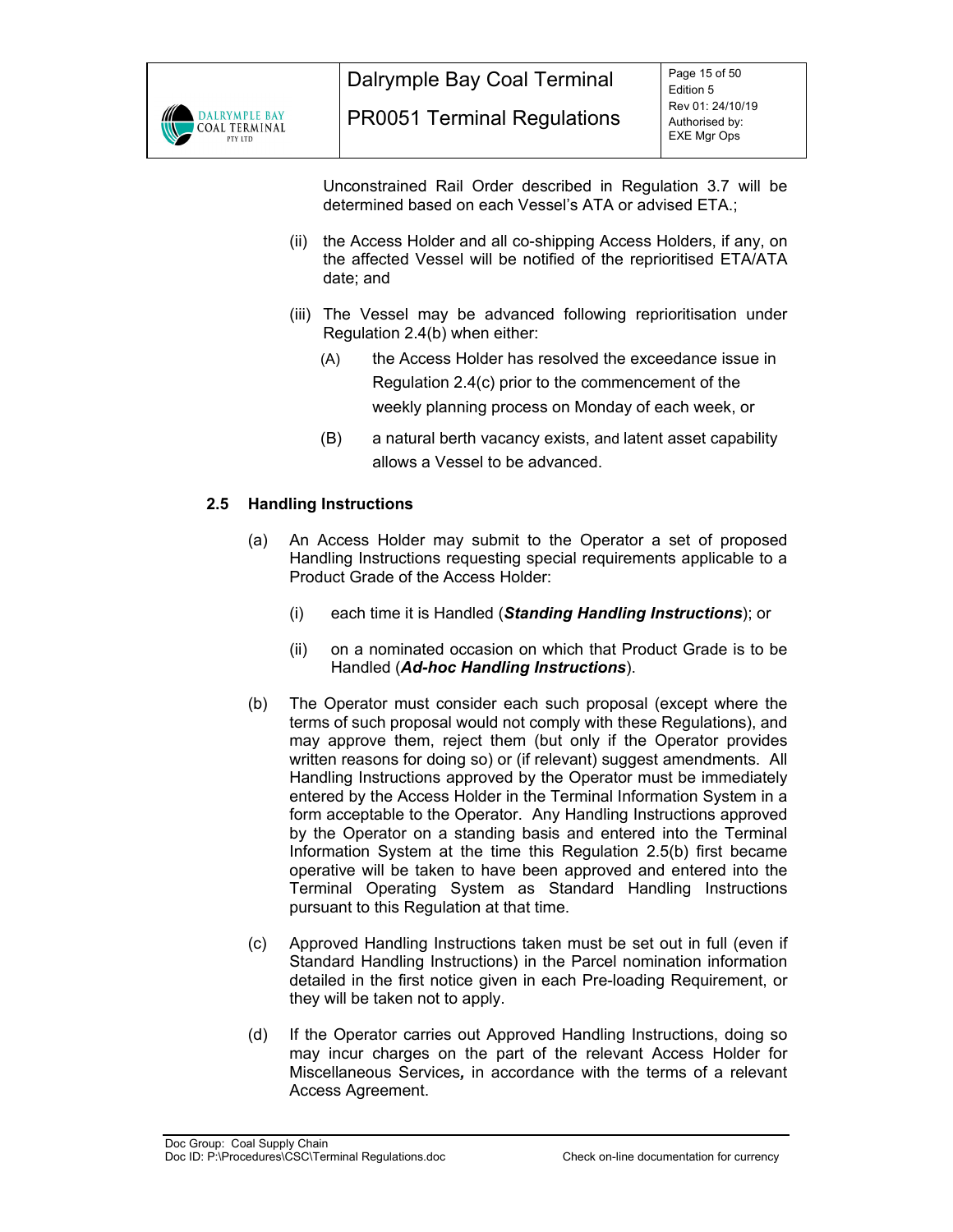

# **2.6 Access Holders to advise moisture values**

- (a) Each Access Holder must provide to the Operator details of the following moisture criteria for each Product Grade to be Handled in respect of that Access Holder at the Terminal as early as practicable prior to the commencement of Handling of that Product Grade (or as soon as practicable after the commencement of this Regulation in the case of a Product Grade already being Handled when this Regulation commenced) and as soon as practicable after any of the following are revised by the Access Holder for any Product Grade, to assist the Operator in ensuring appropriate calibration of inloading and outloading moisture analysers for each Product Grade:
	- (i) dust extinction moisture (DEM) level;
	- (ii) optimum moisture value; and
	- (iii) maximum moisture limit (MML).
- (b) When requested, each Access Holder must also provide to the Operator, all total moisture analysis data collected in respect of all train and Vessel sampling of coal immediately after it is received by the Access Holder - to be used by the Operator as reference base data for periodic analyser calibrations and systems verification checks.

# **2.7 Data provision for loaded Vessels**

The Operator will provide the relevant Access Holders data relating to the planning and loading of a specific Vessel and the related Parcels as soon as reasonably practicable following Vessel loading, such as, but not limited to time stamps related to, Parcel CAVD, Vessel tonnage arrival rate, Delivery Windows, Rail Delivery Proposals, Parcel Delivery Plans, and noncompliances with the Terminal Regulations.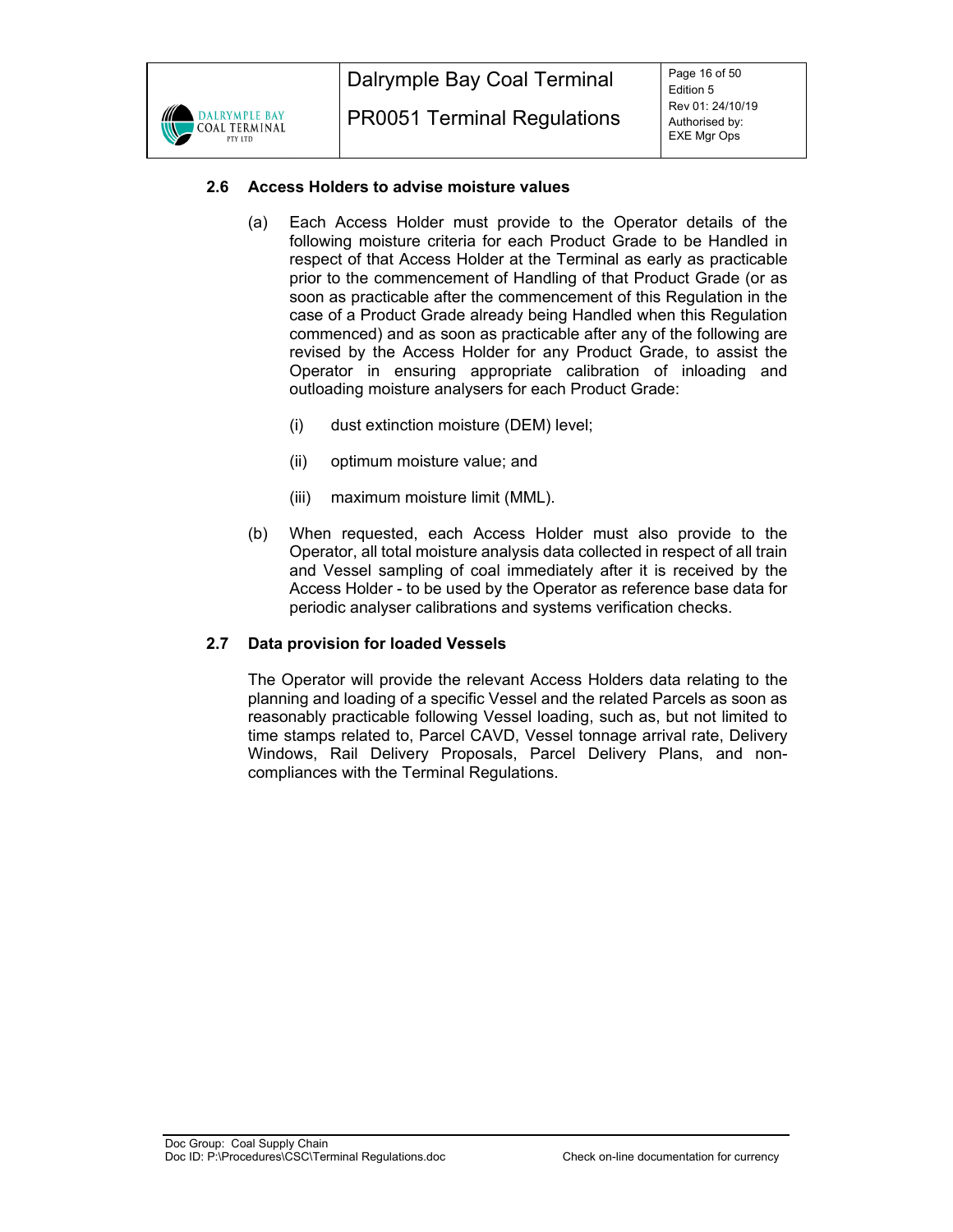

# **3. SCHEDULING**

# **3.1 Access Holders to advise Annual Forecasts**

- (a) Each Access Holder must give a notice (**Annual Forecast**) in addition to the Utilisation Advice required under the DBCT Standard Access Agreement;
	- (i) by no later than 15th December in each Financial Year; or
	- (ii) if the Access Holder has not previously delivered coal to the Operator, as soon as practicable after the execution of its Access Agreement, or
	- (iii) as soon as practicable following the Access Holder becoming aware of a material change in any of the information provided in accordance with Regulation 3.1(b).
- (b) The notice provided in accordance with Regulation 3.1(a) must specify each of the following:
	- (i) the quantities and types of coal, and respective mine origins, which the Access Holder proposes to ship through the Terminal during the next Financial Year, on a monthly basis;
	- (ii) any special Handling Instructions the Access Holder requests in relation to its coal, including any special equipment or particular Handling processes;
	- (iii) the Access Holder's estimates of the coal it intends to ship through the Terminal for the 3 Financial Years of the Term following the Financial Year described in Regulation 3.1(a);
	- (iv) if the Access Holder is not at the time of the notice regularly delivering coal to the Terminal, when the Access Holder proposes to commence delivering coal to the Terminal;
	- (v) subject to any consent required from the Rail Freight Provider, the Access Holder's Annual Railing Entitlement for the relevant period of the forecast; and
	- (vi) to the extent possible, the number, type and respective gross and dead weight tonnages of Vessels and number of Parcels for full and part shiploads, on a month by month basis, expected to ship the Access Holder's coal in the next Financial Year.
- (c) On a monthly basis in each Financial Year, the Access Holder must update the information in the Annual Forecast relating to that Financial Year, and include projections of similar information for the 12 Month period commencing on the date of that update. This information is to be entered into the Terminal Information System by each Access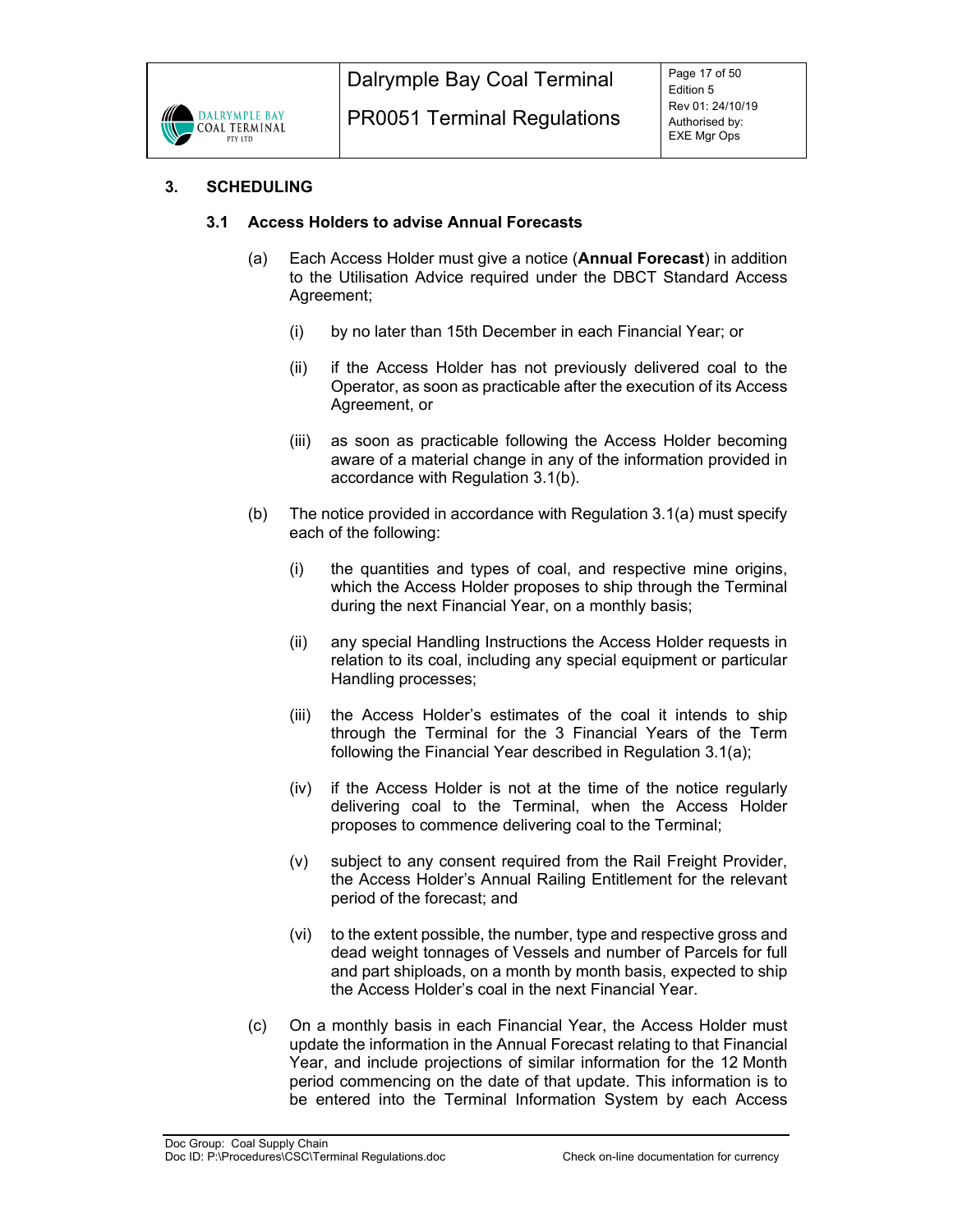

Holder or provided by the Access Holder in a format that is agreed by the Operator.

(d) Annual Forecasts and their updates advised by an Access Holder will form the basis for the Operator's operating plans and forecasts and interim Handling charges.

# **3.2 Access Holders to advise monthly shipping requirements**

Each Access Holder must also submit to the Operator on or before 12 noon on the twenty-fifth day of each month, its estimated shipping requirements for the next three months, in Parcel increments or weekly totals, detailing tonnes to be shipped by:

- (a) Access Holder/Product Grade;
- (b) Mine origin.

This information must be entered into the Terminal Information System by each Access Holder or provided by the Access Holder in a format that is agreed by the Operator.

#### **3.3 Access Holders to comply with Pre-loading Requirements**

Each Access Holder must provide to the Operator in respect of each Parcel the Access Holder requires to be handled all notices in the form and at the times specified in the Pre-loading Requirements.

#### **3.4 Failure to comply with Pre-loading Requirements**

- (a) A pre-loading notification will be taken to be 'non-conforming' if an Access Holder:
	- (i) fails to meet a milestone in the Pre-loading Requirements, or
	- (ii) notifies an alteration of information after a milestone, or
	- (iii) attempts to re-stem tonnages on a Vessel due to all or part of the cargo not being available when the Vessel is due to berth (or for any other reason), or
	- (iv) alters Parcel Handling Instructions in a way which would result in a material impact to another Access Holder.

Where a pre-loading notification is deemed to be non-conforming the relevant Vessel may be required to cede berthing priority to successive Vessels until the Vessel conforms with the Pre-loading Requirements.

(b) It is recognised that, on occasions, Pre-loading Requirements milestones may not be able to be met if an Access Holder is required to arrange a shipment or Vessel at short notice. In such circumstances, the relevant Access Holder must give as much notice as possible to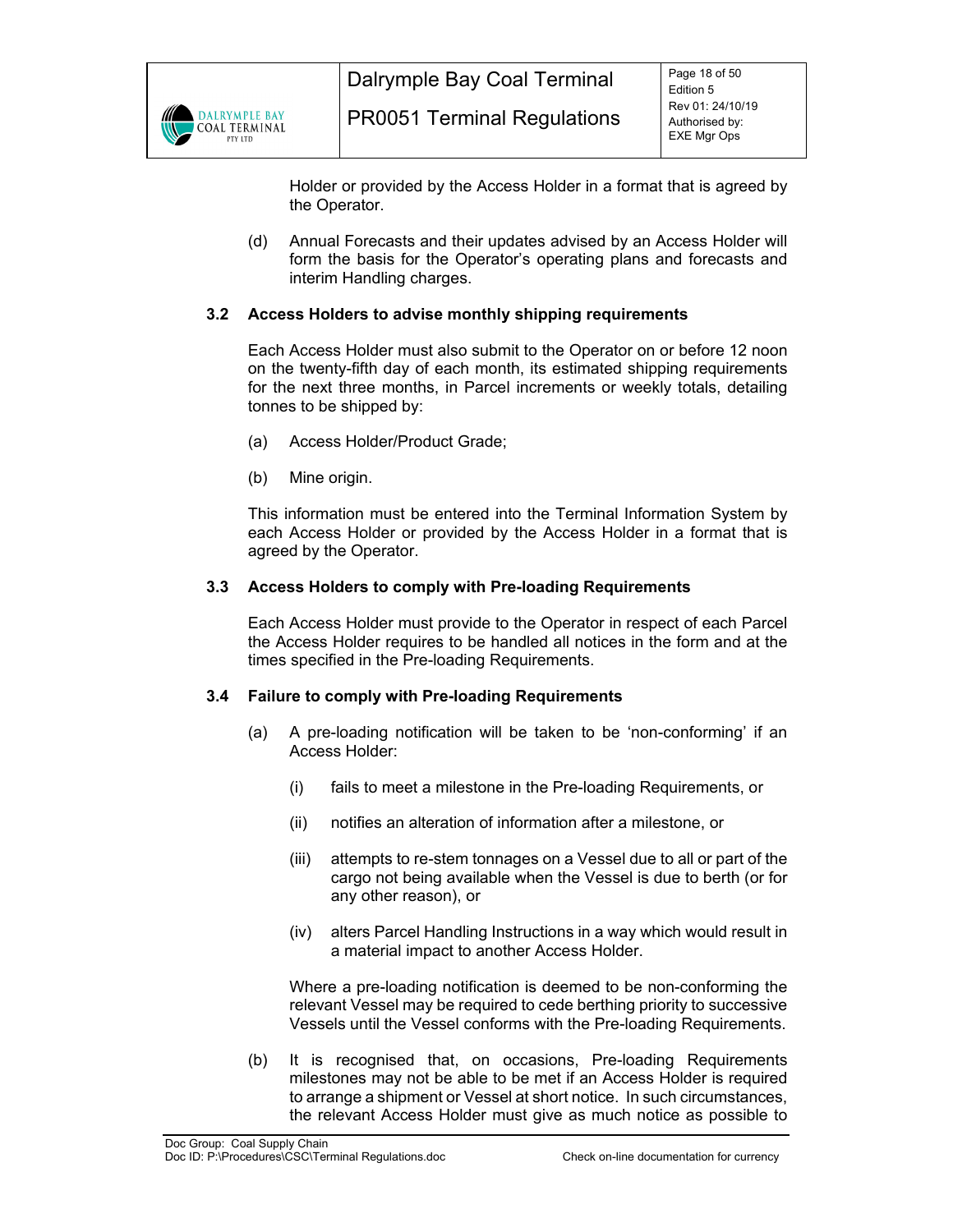

the Operator. If the Access Holder's Parcel Notice or notice of a Parcel Stem Change is given less than 14 days before the ATA of a Vessel and accepting the notice or change would result in a Material impact on other Access Holders then, at the discretion of the Operator and for the purposes of scheduling berthing and loading, then, if and as the Operator so determines, the Vessel may be deemed to have arrived on:

- (i) a day up to 14 days after the date the notice is given; or
- (ii) the earliest date on which a suitable berth becomes available for a sufficient time to allow full loading of the Vessel under the scheduling in place at the time the notice was received (as subsequently varied by unforeseen changes).

#### **3.5 Operator to advise Vessel loading schedules**

- (a) The Operator, must develop, regularly update, and make available to Access Holders, Vessel loading schedules relevant to loading, detailing in respect of each Vessel:
	- (i) Vessel name;
	- (ii) Parcels and total tonnes scheduled for loading;
	- (iii) ATA or ETA date/time;
	- (iv) scheduled pilot boarding date/time for berthing;
	- (v) scheduled pilot boarding date/time for sailing;
	- (vi) scheduled sailing date/time;
	- (vii) berth number;
	- (viii) individual Access Holder tonnes;
	- (ix) anticipated minimum deballasting time;
	- (x) anticipated gross loading time;
	- (xi) anticipated planned sailing draft;
	- (xii) nominated shipping agent;
	- (xiii) current/planned Product Grade loading sequence and status; and
	- (xiv) constraints to Vessel berthing due to extraordinary events (e.g. Vessel berthing restrictions due to adverse weather).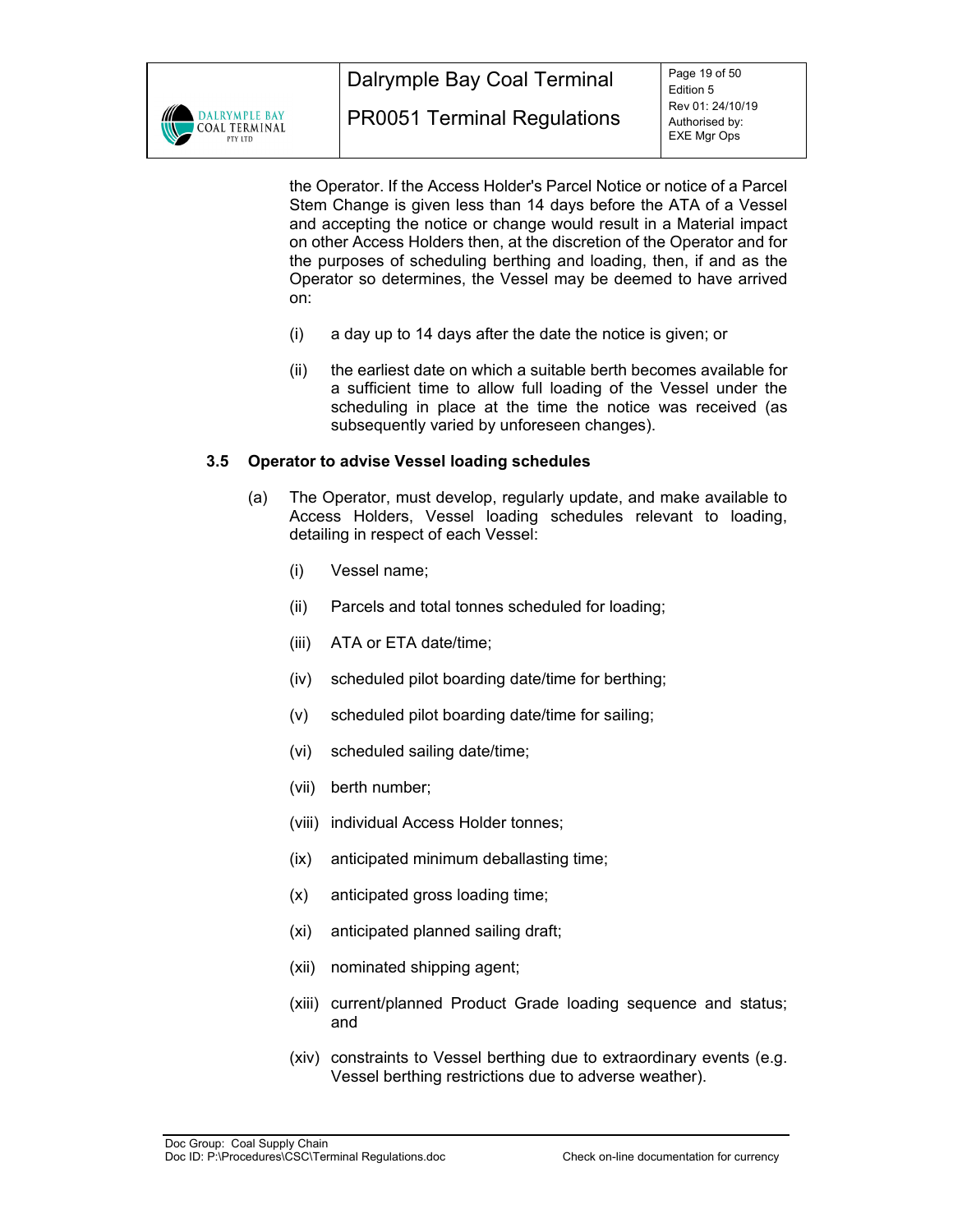

(b) In developing and updating loading schedules the Operator will consider Masters' requests and advice. The Operator is entitled to rely on those requests and advice but also to query them where it considers the information to be inaccurate.

# **3.6 Access Holders to advise weekly railing constraints**

Each Access Holder must submit to the Operator each Sunday by 12:00 hours (noon) for the next four weeks, commencing the following Monday, a notice identifying all its railing constraints that have the potential to impact or will impact the Terminal or Terminal planning, including:

- (a) shifts unavailable to load trains;
- (b) mine and/or mine load-out maintenance that may affect loading of trains; and
- (c) other train loading/unloading constraints (e.g. split trains or trains scheduled for other ports or terminals),

or if there are no constraints, a notice to that effect.

#### **3.7 Operator to advise of unconstrained rail order**

- (a) The Operator will act as the Rail Coordinator on behalf of each Access Holder and will order tonnes from each Rail Freight Provider in accordance with the tonnes specified by all Access Holders in their respective nominated Parcels for the Planning Period (**Unconstrained Rail Order**). The Unconstrained Rail Order shall be accompanied by a Delivery Window report which will set out the Delivery Windows for all nominated Parcels that are beyond the Planning Period.
- (b) The Unconstrained Rail Order must be submitted to each Rail Freight Provider and Access Holder by 08:00 hours each Monday and will take into consideration the following factors:
	- (i) the Operating Mode of the Terminal;
	- (ii) compliance by Access Holders with Pre-loading Requirements and all other Regulations;
	- (iii) Vessel order of arrival based on each Vessel's ATA or advised ETA,;
	- (iv) Terminal capability including,
		- a) Stockpile capacity;
		- b) Terminal operating constraints;
	- (v) TLO Capability while considering the individual Access Holder railing constraints notified under Regulation 3.6;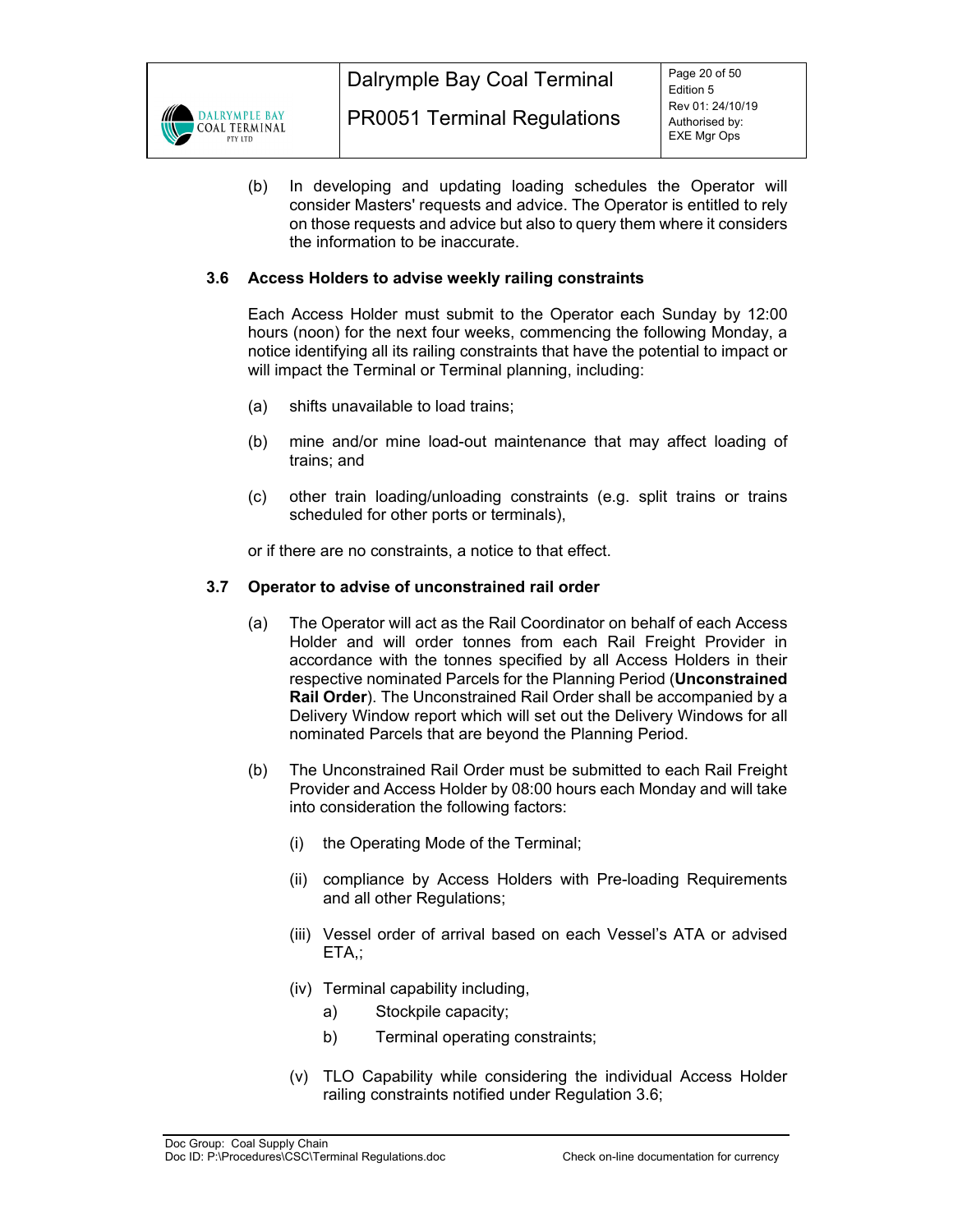

(vi) an assumption that there is unlimited available rail capacity (trains and below rail pathing).

# **3.8 Operator to receive Rail Delivery Proposal**

- (a) In response to the Unconstrained Rail Order provided to each Rail Freight Provider pursuant to Regulation 3.7, each Access Holder must ensure that their Rail Freight Provider provides the Operator and each Access Holder, by 17:00 hours on that same Monday a Rail Delivery Proposal to meet the requested Delivery Window for all Parcels included in the Unconstrained Rail Order and all nominated Parcels that are beyond the Planning Period. Each Rail Delivery Proposal must take into consideration any matters affecting the rail network (such as network shutdowns or possessions) notified by the Railway Manager to the Rail Freight Provider (or matters affecting the rail network which the Rail Freight Provider ought reasonably to be aware of);
- (b) The Operator will share information provided by the Rail Freight Provider with each relevant Access Holder unless requested otherwise by the relevant Access Holder.
- (c) If a Rail Freight Provider fails to provide a Rail Delivery Proposal in respect of any Parcels identified in an Unconstrained Rail Order, the Operator will:
	- (i) deprioritise the relevant Parcel (and/or Vessel) to be reassessed for inclusion in the next Planning Period; and
	- (ii) notify the relevant Access Holder(s) of the events contemplated by this Regulation 3.8(c) as soon as reasonably practicable.
- (d) For the avoidance of doubt:
	- (i) the assembly of a Parcel does not need to be commenced and completed within the Planning Period to be eligible for inclusion in the Weekly Railing Plan; and
		- (ii) nothing in these Terminal Regulations requires Rail Freight Providers to provide Rail Delivery Proposals in strict Vessel turn of arrival.

#### **3.9 Operator to develop weekly railing plan**

- (a) The Operator (working as far as practicable in conjunction with Rail Freight Providers, the Railway Manager and Access Holders or their representatives) must develop a weekly railing plan for Parcels that have both coal available and a suitable Rail Delivery Proposal for the Planning Period, considering each of the following:
	- (i) the Operating Mode of the Terminal;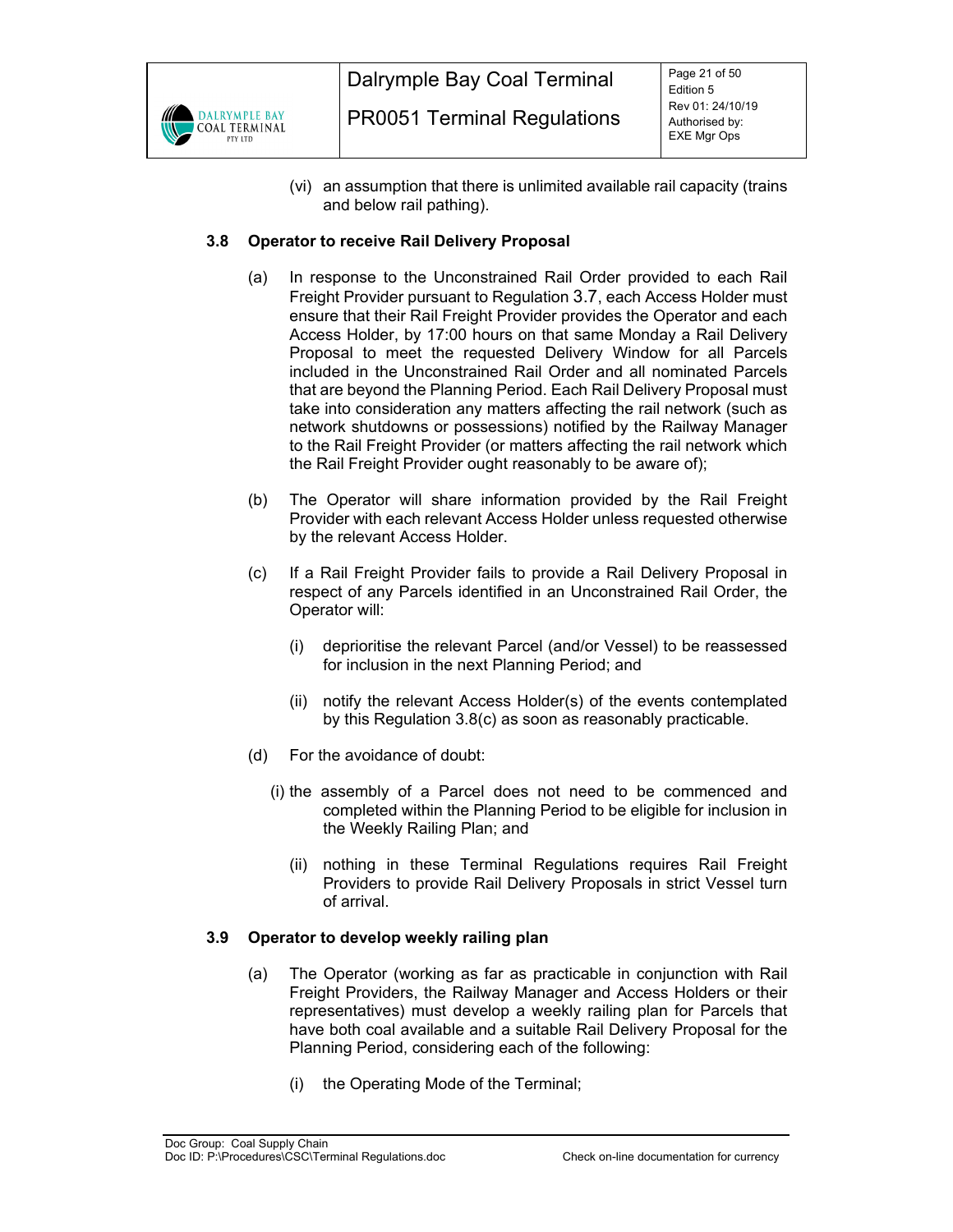

- (ii) these Terminal Regulations and compliance with them by Access Holders;
- (iii) Terminal capability including:
	- a) Stockpile capacity;
	- b) Terminal operating constraints
- (iv) TLO Capability, having regard to any individual Access Holder railing constraints notified under Regulation 3.6;
- (v) any Rail Delivery Proposal advised by a Rail Freight Provider pursuant to Regulation 3.8;
- (vi) Vessel order of arrival based on each Vessel's ATA or advised ETA;
- (vii) achieving a balance in the performance of train unloading and Vessel loading in order to optimise the operation and efficiency of the DBCT Coal Chain; and

(viii) any other factors which the Operator considers relevant,

#### (the **Weekly Railing Plan**).

- (b) Where the Rail Delivery Proposal/s for all Parcels on a Vessel comply with the Delivery Window nominated in the Unconstrained Rail Order, the Rail Delivery Proposal will be included in the Weekly Railing Plan.
- (c) In the event that, in a single Planning Period:
	- (i) multiple Rail Delivery Proposals are provided to the Operator that are non-compliant with the Delivery Window nominated by the Operator in the relevant Unconstrained Rail Order; or
	- (ii) in respect of multi Parcel Vessels, the Operator is provided with multiple Rail Delivery Proposals that contain complying and noncomplying Parcels relative to the Delivery Windows nominated in the relevant Unconstrained Rail Order,

(such proposals being **Non-complying Rail Delivery Proposals**)

- (iii) the Operator will consider all Non-complying Rail Delivery Proposals it receives for the relevant Planning Period; and
- (iv) the Operator may determine at its discretion if a Non-complying Rail Delivery Proposal is able to be included in the Weekly Railing Plan, or will be deferred to be reassessed for inclusion in the next Planning Period; and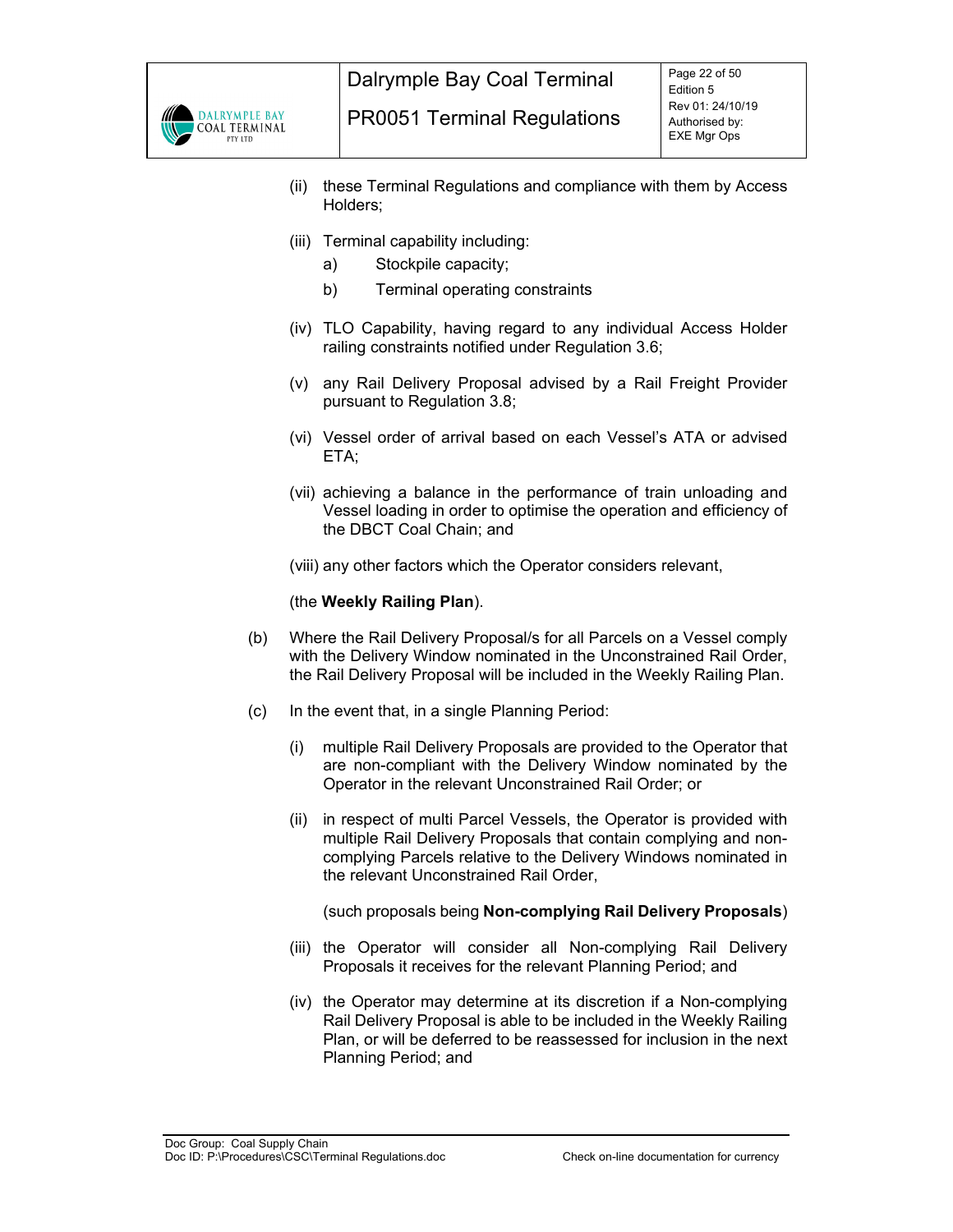

- (v) in respect of a multi Parcel Vessel which has a Non-complying Rail Delivery Proposal, the Operator may, exercise its discretion to determine if:
	- a) complying Parcels are to be included in the Weekly Railing Plan; or
	- b) the entire multi-Parcel Vessel will be deferred to be reassessed for inclusion in the next Planning Period.
- (vi) Without limiting Regulation 11, if the Operator determines that multiple Non-complying Rail Delivery Proposals are able to be included in the Weekly Railing Plan, the Operator will prioritise Non-complying Rail Delivery Proposals based on each Vessel's ATA or advised ETA.
- (d) If the Operator accepts a Rail Delivery Proposal(s), pursuant to Regulations  $3.9(c)(i)$  or  $3.9(c)(v)$ , then the relevant Rail Delivery Proposal(s) will be included in the Weekly Railing Plan and will become the Parcel Delivery Plan for those Parcel(s).
- (e) If the Operator does not accept a Non-complying Rail Delivery Proposal(s), and the effected Parcel(s) (and/or Vessel) is deprioritised to the next Planning Period. The Operator must notify each relevant Access Holder (and all impacted co-shipping Access Holders if applicable) of the basis for the deprioritisation as soon as reasonably practicable.

# **3.10 Operator to maximise the Weekly Railing Plan**

- (a) If the Unconstrained Rail Order is not fully met by the Rail Delivery Proposals, and the Terminal is capable of Handling additional Parcels in the relevant Planning Period, the Operator will, subject always to Regulation 3.10(d), use reasonable endeavours to maximise the amount of coal Handled through the Terminal pursuant to this Regulation 3.10.
- (b) The Operator will incorporate into the Weekly Railing Plan any suitable replacement Parcels (and/or Vessels) for the relevant Planning Period utilising the Rail Delivery Proposal(s) received under Regulation 3.8(a). The Operator may only advance a replacement Parcel(s) (and/or Vessel(s)) into the Planning Period if the relevant Rail Delivery Proposal(s) commences within the relevant Planning Period. Any Rail Delivery Proposal(s) that do not commence within the Planning Period are provided for the Operator's information only.
- (c) If the Terminal still has the capacity to Handle additional Parcels after following the process set out in Regulation 3.10(b), then the Operator will provide a list of Parcels (and/or Vessels) that may be eligible to utilise that spare capacity to the Rail Freight Providers prior to 08:00 hours on Tuesday.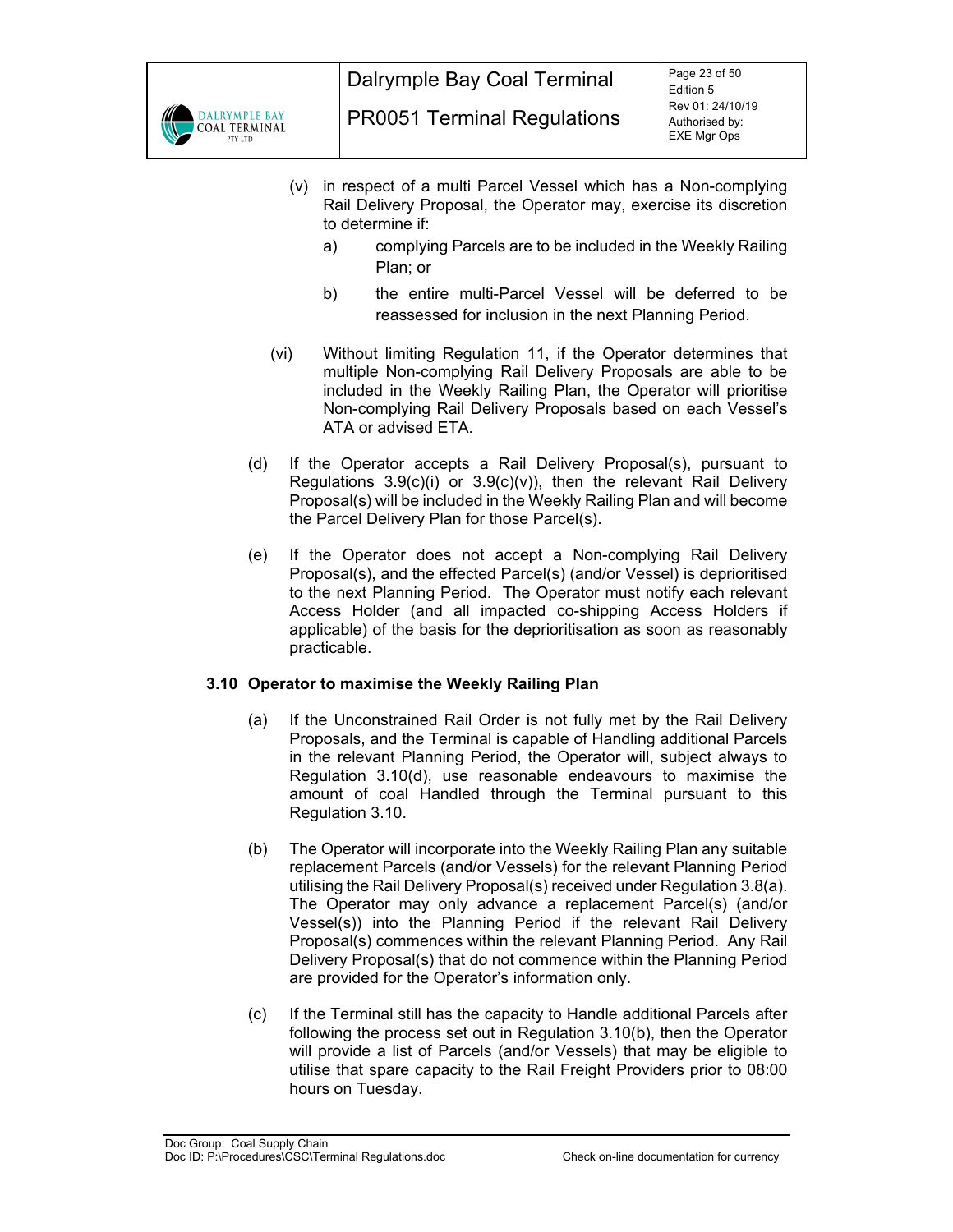

- (d) A Parcel (and/or Vessel) will only be eligible to replace a Parcel (and/or Vessel) that has been deprioritised pursuant to Regulation 3.9 if:
	- (i) including the proposed Parcel (and/or Vessel) will cause minimal disruption to the already established Weekly Railing Plan;
	- (ii) the duration of the Delivery Window is comparable to that of the deprioritised Parcel (and/or Vessel);
	- (iii) the tonnes for the Parcel (and/or Vessel) are comparable to the deprioritised Parcel (and/or Vessel); and
	- (iv) the Operator deems that the Parcel (and/or Vessel) could be accommodated in the Terminal stockyard with respect to the Operating Mode at the time.
- (e) The Rail Freight Provider will provide an updated Rail Delivery Proposal for the selected eligible Parcel (and/or Vessel(s)) to the Operator by no later than 11:30 hours on the same Tuesday, based on the list provided in Regulation 3.10(c) to the Rail Freight Provider. If accepted by the Operator, the Rail Delivery Proposal for the eligible Parcel (and/or Vessel) will become the Parcel Delivery Plan and will be included in the Weekly Railing Plan.
- (f) Where no suitable Rail Delivery Proposal for an eligible Parcel/Vessel can be provided by the Rail Freight Provider, it is accepted that the Weekly Railing Plan will not maximise the utilisation of supply chain assets.

# **3.11 Operator to advise of Weekly Railing Plan**

- (a) The Operator must submit by 14:00 hours on Tuesday, (or any other rolling plan period agreed by the relevant supply chain stakeholders), the Weekly Railing Plan developed in accordance with Regulations 3.9 and 3.10 for the Planning Period to each Rail Freight Provider and Access Holder detailing:
	- (i) the tonnes required by each Access Holder for the relevant Planning Period;
	- (ii) the Parcel Delivery Plan for trains and tonnes to be presented at the Terminal for each Access Holder; and
	- (iii) any changes to Terminal capability for that week which may impact on scheduling or performance of trains.
- (b) An Access Holder's Parcel will be included in the current Weekly Railing Plan (i.e. for the next week) if:
	- (i) the Parcel complies with all of the terms of these Terminal Regulations;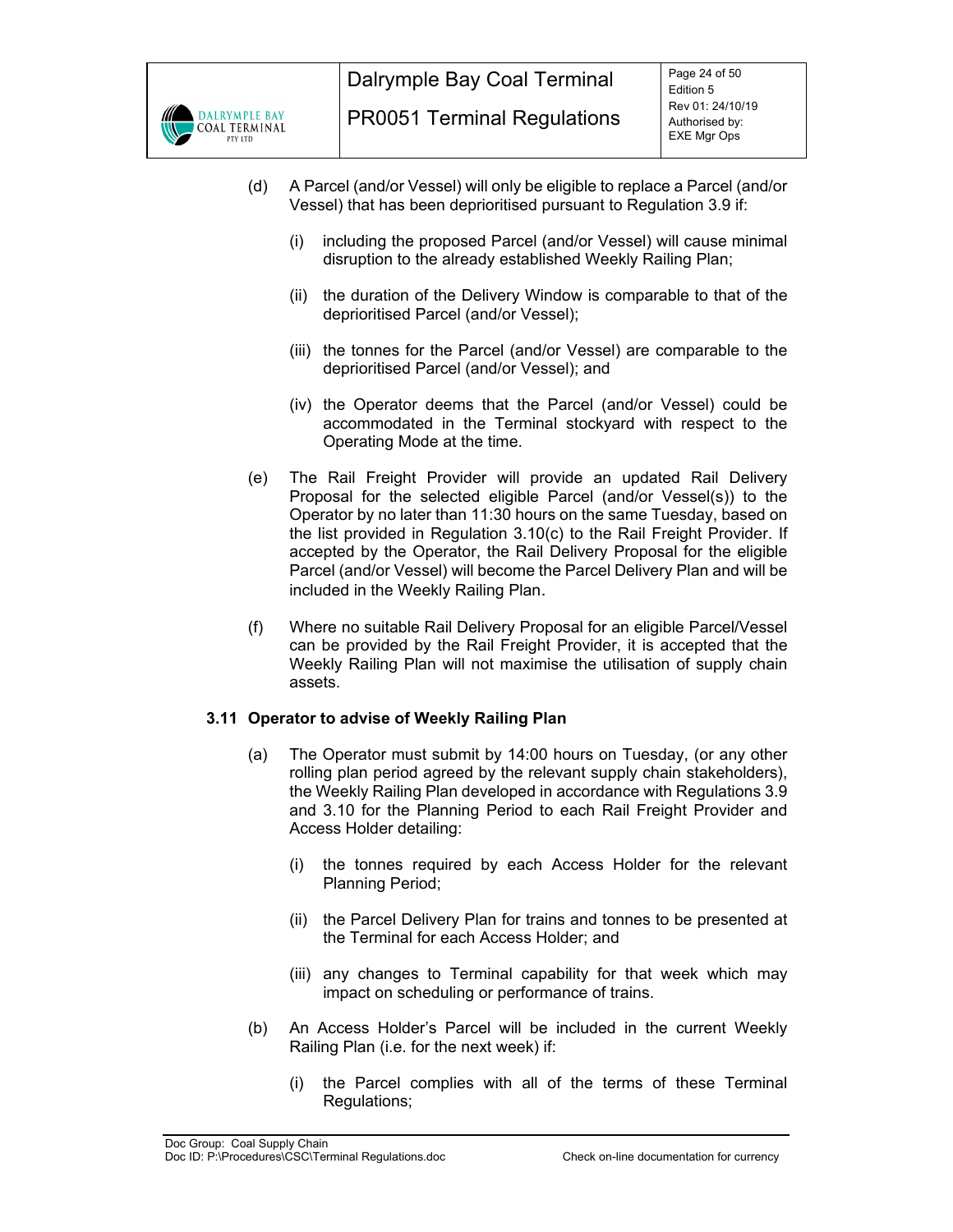

- (ii) the Parcel has a Rail Delivery Proposal that allows it to be included in the Weekly Railing Plan; and
- (iii) the Terminal's capability to Handle Parcels has not been exceeded.
- (c) For clarity, the Weekly Railing Plan compiled under this Regulation 3.9 is not to be considered as the Operator's rail order.
- (d) A Vessel which has been deprioritised by the Operator in accordance with Regulations 3.8(c), or 3.9(c) will be excluded from the Weekly Railing Plan and will instead be reassessed for inclusion in the next Planning Period.

# **3.12 Operator to receive a conforming weekly railing schedule**

- (a) Each Access Holder must use reasonable endeavours to ensure that their Rail Freight Provider provides to the Operator a conforming weekly rail schedule in accordance with the Weekly Railing Plan, no later than 16:00 hours each Thursday for the following week (Mon– Sun) detailing:
	- (i) the relevant mine;
	- (ii) tonnes for each requested Parcel; and
	- (iii) Terminal arrival date of each train.
- (b) A conforming rail schedule will be determined on the basis it aligns with the Weekly Railing Plan provided in Regulation 3.11 (unless otherwise agreed by the Operator).
- (c) If the Rail Freight Provider provides a schedule that doesn't conform with Regulation 3.11, the Operator will:
	- (i) be under no obligation to unload any trains that were not in the Weekly Railing Plan, but are scheduled by the Rail Freight Provider: and
	- (ii) deprioritise the respective Parcel(s) (and/or Vessels) (and any associated Parcels that are impacted if those Parcels are on a multi-Parcel Vessel), for consideration in the next planning cycle commencing the following Monday, unless the Operator intends to accept the non-conforming trains; and
	- (iii) notify the relevant Access Holder and (co-shipping Access Holders where applicable) of the non-compliance.

#### **3.13 Operator to receive a 96 hour railing schedule**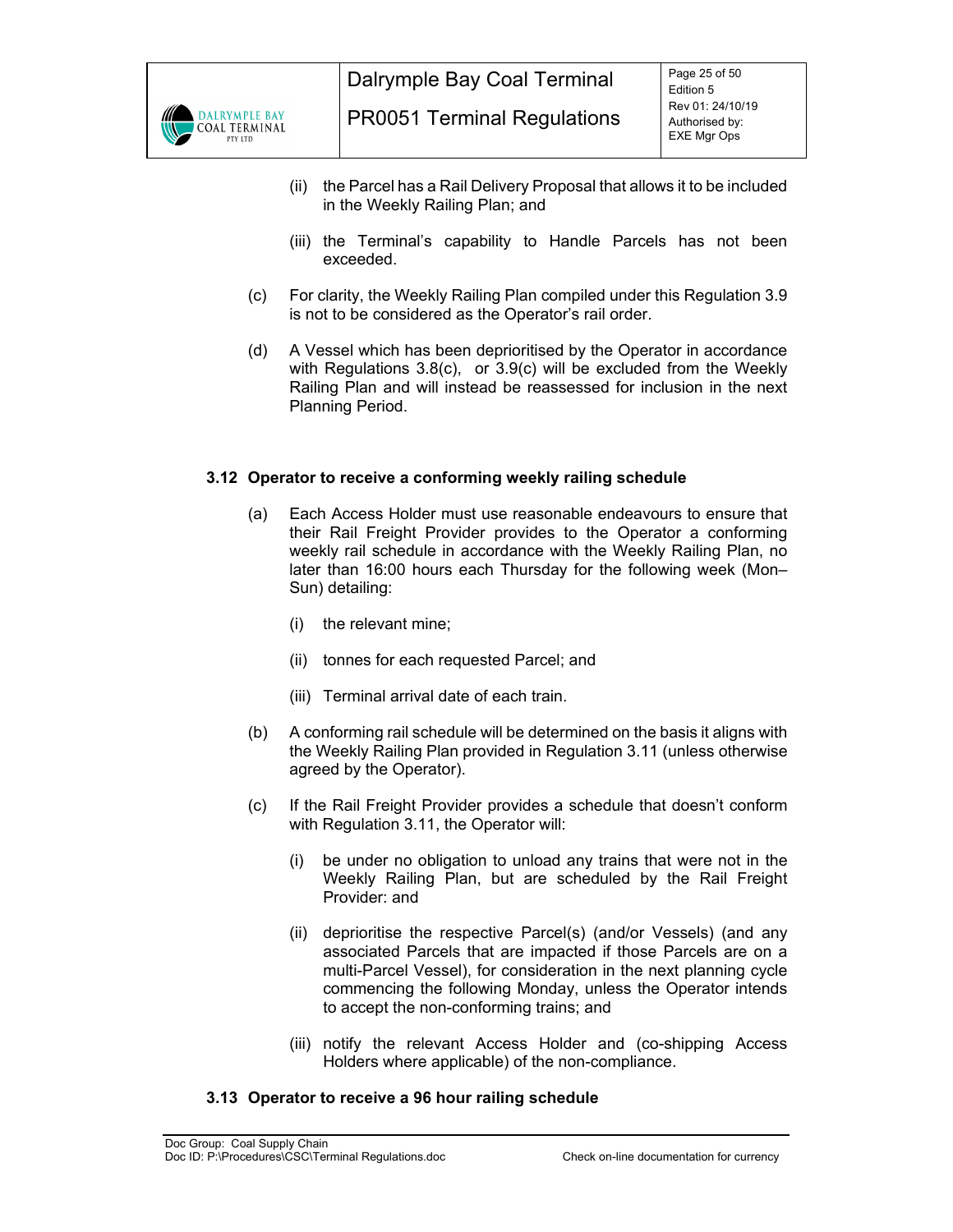

- (a) Each Access Holder must use reasonable endeavours to ensure that their Rail Freight Provider provides to the Operator, by no later than 20:00hrs each day, a rail plan which conforms to the tonnes scheduled by the Operator (acting as the Access Holders' Rail Coordinator) for the following 96hrs detailing:
	- (i) the relevant mine;
	- (ii) Service ID;
	- (iii) Scheduled empty train departure Jilalan date/time;
	- (iv) Scheduled mine arrival date/time; and
	- (v) Scheduled Terminal loop arrival date/time.
- (b) If the railing schedule does not conform to the tonnes requested in the Weekly Railing Plan by the Operator, the trains will not be unloaded at the Terminal, unless the Operator, at its discretion, determines there is a benefit to supply chain efficiency and does not Materially impact another Access Holder who is in compliance with their Access Agreement and these Terminal Regulations.

#### **3.14 Operator to advise daily railing schedule**

- (a) The Operator must consult with Rail Freight Providers and Access Holders on a continual basis regarding rail schedules and any proposed changes, taking into consideration:
	- (i) variation in Vessel arrival times and/or loading conditions; and
	- (ii) the Coal Availability Date (CAVD) of Access Holders' coal products;
	- (iii) changes to any aspect of the DBCT Coal Chain; and
	- (iv) an intention of achieving the optimum practicable operation and efficiency of the DBCT Coal Chain
- (b) When there is a need to revise the daily rail schedule as per Regulation 3.14(a) above, the Operator must ensure any changes are consistent with the process used to formulate the Weekly Railing Plan in Regulation 3.9.
- (c) The Operator must make available, through the Terminal Information System, to all Access Holders the daily train schedules supplied by Rail Freight Providers and update/amend those schedules on a timely basis to reflect changes and amendments. Each Access Holder must use all reasonable endeavours to comply with such train schedules.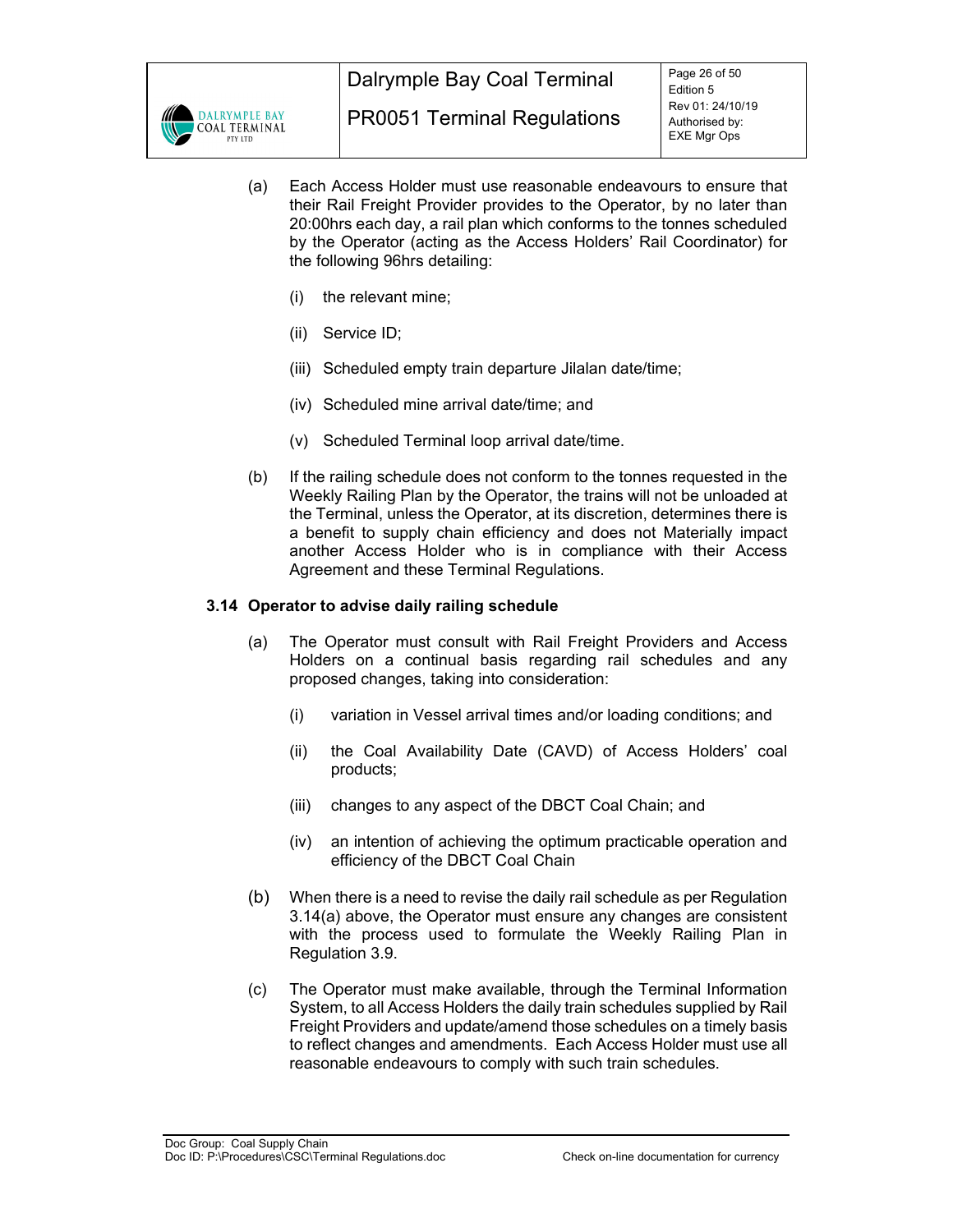

# **4. RECEIPT BY RAIL**

# **4.1 Loading at mine and notification to Operator**

Each Access Holder must load only single Product Grade Train Consignments (unless otherwise required or approved by the Operator). The Access Holder must, immediately upon completion of loading of each Train Consignment, provide to the Operator a copy of the Rail Freight Provider's consignment note for that train and must input the consignment data into the Terminal Information System, including the following details as a minimum:

- (a) Consignment Note number;
- (b) number of rakes;
- (c) number of wagons loaded;
- (d) first loaded wagon number;
- (e) last loaded wagon number;
- (f) mine origin;
- (g) Access Holder code;
- (h) Product Grade code;
- (i) total tonnage to be received from that Train Consignment, date and timestamps of train;
- (j) number of wagons loaded by wagon type;
- (k) number of wagons not loaded by wagon type;
- (l) Access Holder comments (to alert the Operator to all special Product Grade Handling characteristics, known contamination, dust and Receiving Point hazards presenting a potential risk to Terminal personnel, plant or equipment for example hot coal or wagon damage).

#### **4.2 Train tonnages used for stockpile records**

Train tonnages, as declared by the Access Holder will be recorded by the Operator. The Operator will use the Terminal's weighing equipment for recording stockpile additions. For clarification, recording of tonnes by the Operator, using the Terminal's weighing equipment will also be used for reconciliation and validation purposes.

#### **4.3 Stockpiling and direct loading**

Subject to the Approved Handling Instructions, the Operator may: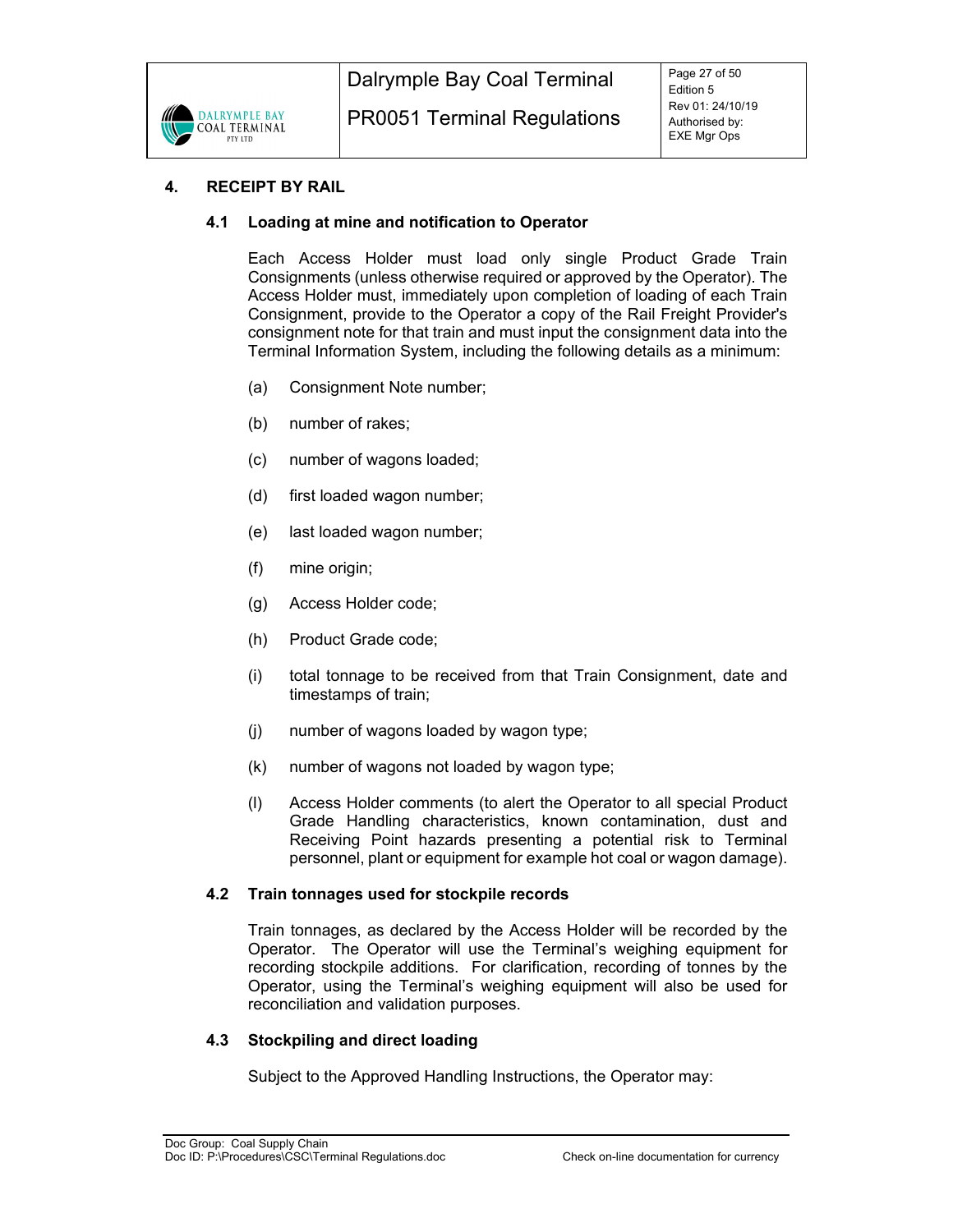

- (a) establish stacking strategies for each Train Consignment to stack the coal onto any stockpile at the Terminal established for the Product Grade of the relevant Access Holder; or
- (b) direct load the Product Grade to a Vessel.

# **4.4 Coal to meet Agreed Specification**

- (a) Each Access Holder must use all reasonable endeavours to ensure that all coal delivered to the Terminal meets the relevant Agreed Specification and is free of contaminants which may damage Terminal plant and equipment or prevent or delay the unloading of trains.
- (b) If coal presented for unloading at the Receiving Point does not meet its Agreed Specification:
	- (i) DBCT Management may impose additional charges on the Access Holder to recover DBCT Management's or the Operator's estimate of all resulting additional costs (in accordance with the relevant Access Agreement); or
	- (ii) the Operator may reject the relevant train (or a relevant part of its load), if attempting to Handle it would incur Material delays or breach or potentially breach any environmental or safety law or obligation; or
	- (iii) the Operator may request the Access Holder to advise of rectification actions to mitigate Product Grades that in the reasonable opinion of the Operator, continue to result in unloading delays where the coal does not meet the Agreed Specification.
- (c) If the Access Holder does not provide feedback, or the Operator reasonably believes the rectification actions as provided in accordance with Regulation 4.4(b)(iii) are unlikely to remedy the issue, the Operator may reject future trains relating to that Product Grade.

# **4.5 Product non-conformance**

- (a) Without limiting Regulation 4.4, if an Access Holder delivers coal to the Terminal that:
	- (i) is of a nature such that the level of coal dust lift-off is greater than 50 ug/m<sup>3</sup> (as required by the Operator's environmental licence); or
	- (ii) contains any Contamination that may damage Terminal plant and equipment or constitute a material safety or environmental risk:

(collectively *Non-compliance*), the Operator may advise the Access Holder of a Non-compliance and (to the extent that the Operator is able to do so) it must also endeavor to identify and advise the mine train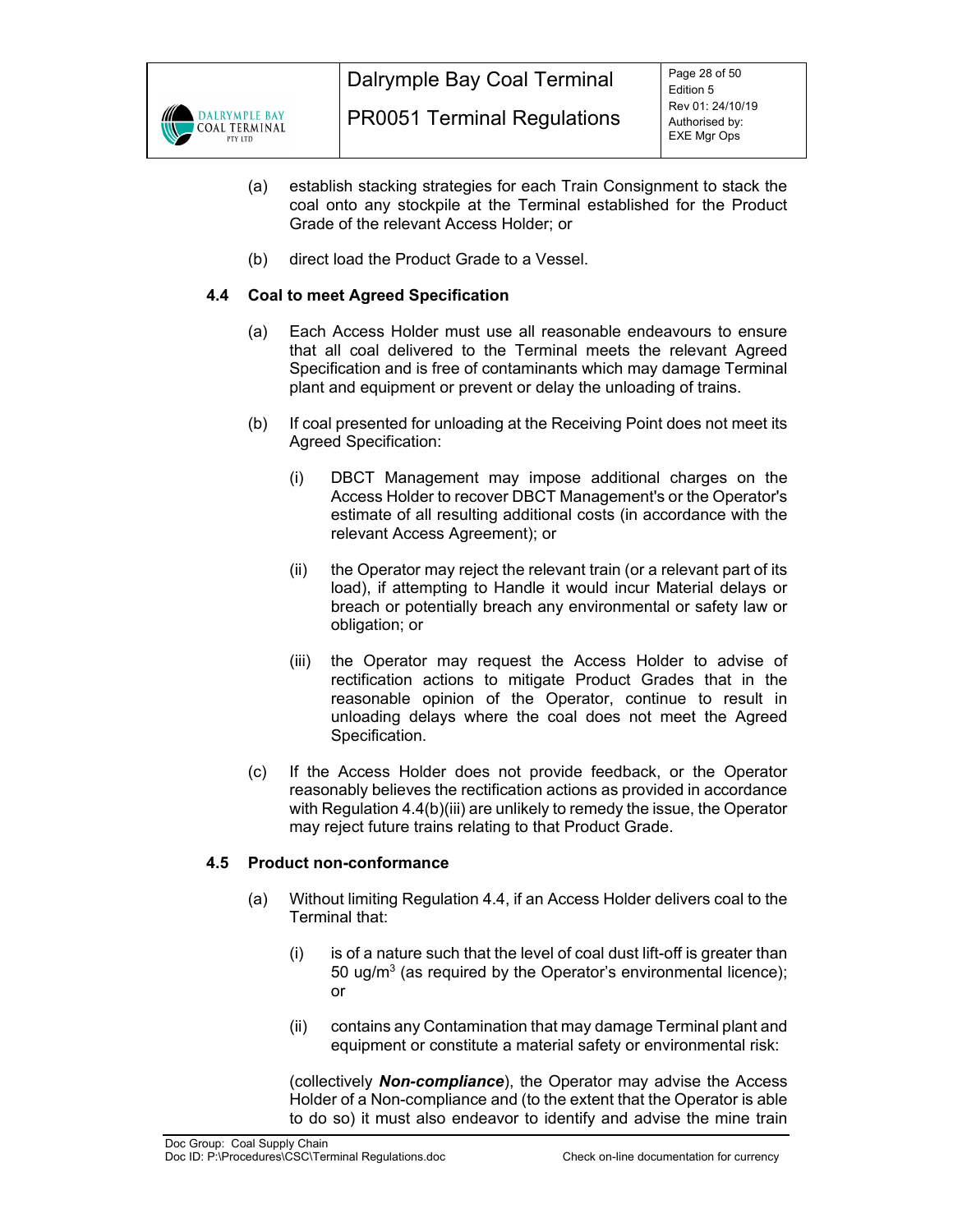

load-out which has been the source of the Non-compliance. After the Operator does so, the Access Holder must, before the departure of the next scheduled train to rail coal from the relevant mine train load-out to the Terminal, take rectification actions to prevent a Non-compliance in respect of the coal on that train and subsequent trains from that loadout and notify the Operator of details of all rectification action taken.

- (b) DBCT Management may charge the Access Holder an additional Miscellaneous Service charge equal to the Operator's bona-fide estimate of the additional costs to be incurred by the Operator relating to each occurrence of a Non-compliance (being \$10,000 per occurrence as at 1 January 2015), where that Non-compliance occurs after a notice given pursuant to Regulation 4.5(a). DBCT Management may also charge the Access Holder any further cost to the Operator associated with the repair of any damage incurred arising out of the Non-compliance. The imposition of either charge does not limit any other remedy of DBCT Management or the Operator in respect of any actual or anticipated Non-compliance.
- (c) The Operator may reject a relevant train (or a relevant part of its load), if unloading or otherwise Handling its coal is likely, in the opinion of the Operator, to incur a Material delay or breach or potentially breach any environmental or safety law or obligation.
- (d) Real time monitoring will be provided by the Operator for each Access Holder to enable the observation of the coal dust lift-off for their respective trains. The Operator will also record and monitor the average daily dust levels to provide feedback to Access Holders on a monthly basis.
- (e) Despite Regulation 4.5(b), an additional Miscellaneous Service charge of the kind referred to in it will not be charged in respect of a Noncompliance comprised in Regulation 4.5(a)(i) before the introduction of the real time monitoring referred to in Regulation 4.5(d).

# **4.6 Access Protocol**

- (a) Each Access Holder must use reasonable endeavours to have each of its Rail Freight Providers execute or accede to the Access Protocol.
- (b) The Operator may notify the relevant Access Holder if its Rail Freight Provider has not executed or acceded to the Access Protocol.
- (c) If a Rail Freight Provider has not acceded to the Access Protocol within the period of 14 days following a notification to the Access Holder in accordance with Regulation 4.6(b), the Operator may decline access to the Terminal to that Rail Freight Provider until it has become a party to the Access Protocol.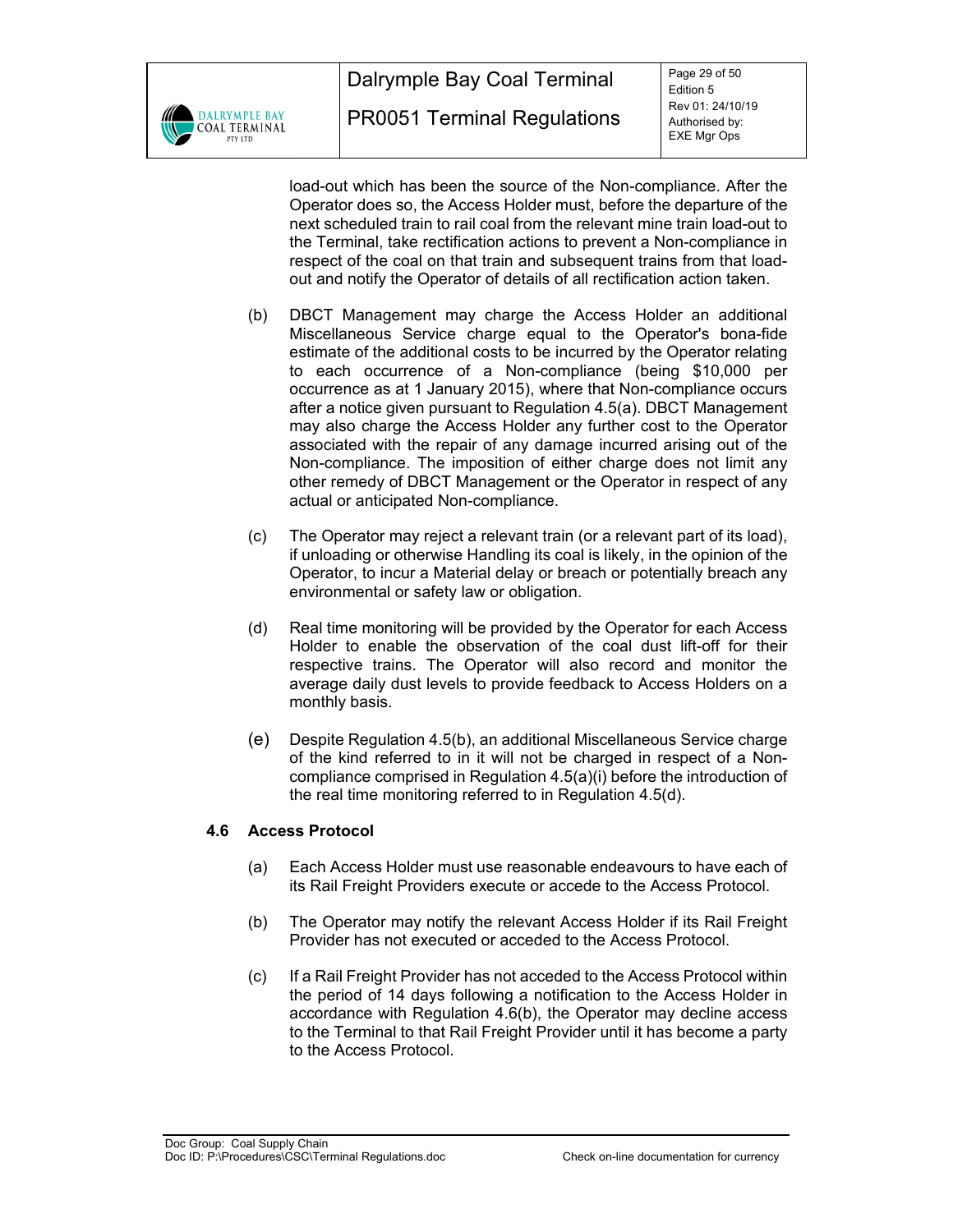

# **5. STORAGE**

# **5.1 Allocation of stockpiles**

Subject to availability and any other terms of these Regulations, the Operator will allocate stockpile space to each Access Holder in accordance with its Access Agreement to maximise DBCT Coal Chain efficiency.

# **5.2 Cargo Assembly and Hybrid Operation stockpiles**

- (a) The Operator will create and utilise Cargo Assembly stockpiles and Hybrid Stockpiles with the intention of achieving the maximum practicable Terminal throughput using available yard space. The Operator will allocate specific Cargo Assembly/Hybrid Operation areas for Vessel loadings based on (among other things):
	- (ii) notices duly given pursuant to Pre-loading Requirements; and
	- (iii) the relevant Product Grade being (as far as practicable) able to be stacked for live-reclaiming.
- (b) In Cargo Assembly mode, the Operator will normally allocate two Cargo Assembly stockpiles to each Parcel (comprising ideally of 90% of the maximum cargo requested by the Vessel's Master) with the balance, plus any surplus remaining in the last Train Consignment relevant to the Parcel, loaded in the Access Holder's remnant management area.
- (c) Hybrid Stockpiling will be utilised with the intention of maximising yard efficiency and achieving a balanced railing profile to build/maintain Hybrid Stockpiles, but only so that such balanced railing will not delay the berthing of Vessels beyond their original berthing time had railings not been balanced.
- (d) Products approved to be stacked in Hybrid Stockpiles will not be given any remnant allocation (including trimming tonnages) in the relevant Access Holder's remnant management area of the Terminal.
- (e) Cargo Assembly may involve pre-railing of Access Holders' coal where an opportunity exists.
- (f) The Terminal will be operated with the objective of minimising remnants within Cargo Assembly areas. Without limiting the foregoing:
	- (i) The Operator may endeavour to achieve this objective by (among other things) ordering trains such that a Product Grade is "railed short" where an Access Holder nominates that Product Grade for loading in a Parcel and an appropriate "top-up" amount of that Product Grade is not at that time available within the remnant area; and
	- (ii) An Access Holder must, if required by the Operator, ensure that an alternative Product Grade that is within the remnant area at the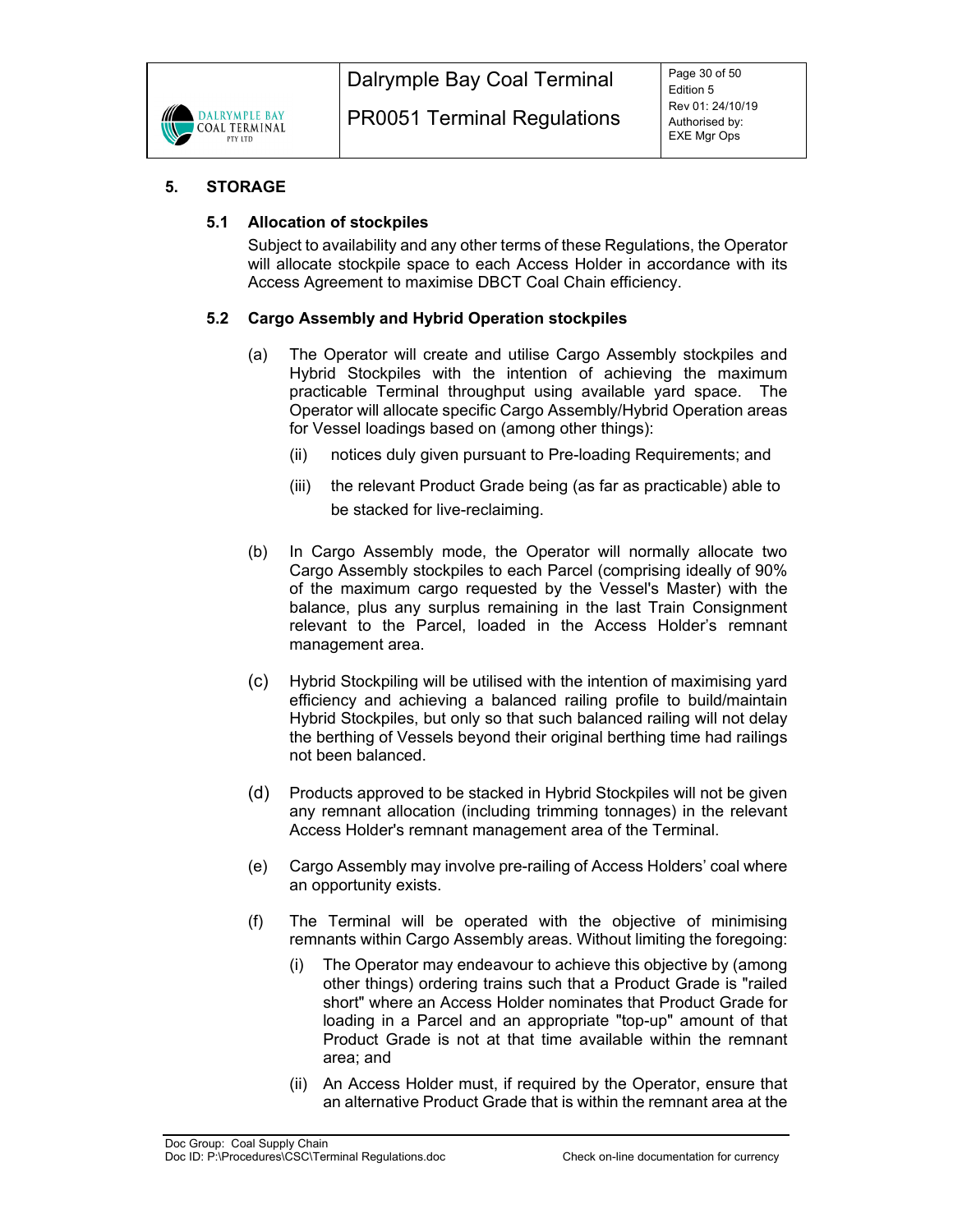

relevant time, is provided to the Operator for finalising a Parcel tonnage for a nominated Product Grade. The amount of that alternative Product Grade must be not less than 1000 tonnes.

For example, the amount of coal railed should ideally be less than the anticipated Parcel, with the balance of the Parcel being topped up from the Access Holder's remnant area. If there is insufficient coal in the remnant area, the remainder of the coal in the last Train Consignment relevant to the Parcel, after completing the Cargo Assembly stockpiles, will be stacked into the Access Holder's remnant area.

- (g) To achieve the objective in Regulation 5.2(b), account must be taken of a Vessel Master's discretion to load less than the originally scheduled cargo (i.e. normally not more than 90% of a cargo should be stockpiled in a Cargo Assembly stockpile).
- (h) With the objective of maximising cargo velocity through the Cargo Assembly stockyard and in the event of any residual stockpile in the Cargo Assembly area after loading of a Vessel, the Operator will determine the next cargo to be allocated to that area, subject to contamination with unsuitable coals and endeavouring, as far as reasonably practicable, to maintain the same Product Grades of coal. However, if it is, in the opinion of the Operator, impractical to maintain the grade of coal between Cargo Assembly stockpile builds and immediately upon identification of a residual Cargo Assembly stockpile, the Operator must consult with the Access Holder to whom the residual belongs as to the next cargo to overlay that residual, in order to facilitate trading.

# **5.3 Remnants in Cargo Assembly area**

- (a) Where a remnant has eventuated or will eventuate within a Cargo Assembly Area and is outside the control of the Access Holder, the Access Holder whose coal comprises that remnant must advise the Operator which Vessel this remnant will be reclaimed onto and ensure that the remnant is reclaimed onto a Vessel no later than 14 days after delivery of the relevant coal to the Terminal (or such later time as is approved by the Operator). Any remnant not so reclaimed from a Cargo Assembly area may be moved by the Operator to a remnant stockpile, or otherwise disposed of by the Operator, and relocating or disposing of it will be taken to be a Miscellaneous Service requested by the Access Holder.
- (b) Where there is a variance greater than 1000 tonnes or 1% (whichever is the greater) between the readings on the Terminal's inloading weighing equipment and outloading weighing equipment in respect of a Parcel, the Operator will maintain a database of events, which will be made available to the Access Holder on request.

# **5.4 Allocated Cargo Assembly Remnant Management**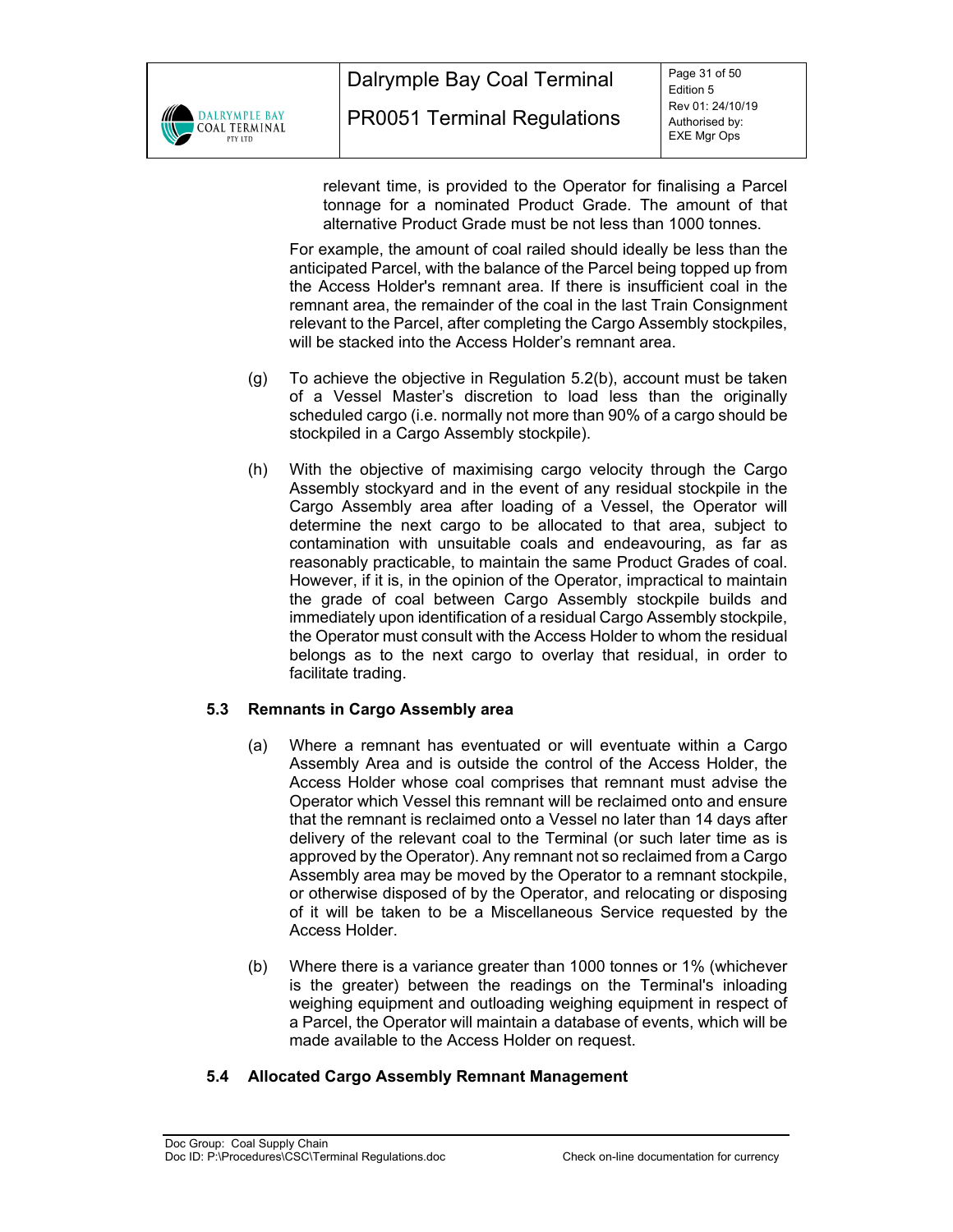

To achieve optimum yard utilisation, a residual stockpile/remnants area will be established in the stockyard and managed by the Operator, separate from Cargo Assembly/Hybrid Operation areas. The following process will (amongst others) be used to manage such residual stockpiles/remnants areas:

- (a) The Operator will determine areas of the Terminal stockyard to be dedicated primarily for managing remnant stockpiles. The Operator will communicate any changes to the use of the designated remnant areas to Access Holders. The rest of the stockyard will operate predominantly for Cargo Assembly/Hybrid Operation mode (including live remnants within Cargo Assembly areas).
- (b) Each Access Holder will be allocated a portion of the total volume of the assigned stockyard for remnant management in accordance with its share of aggregate Annual Contract Tonnage, represented by the following formula:

 $R = SV \times (ACT/AACT)$ 

Where:

 $R =$  remnant area;

SV = the volume of the stockyard rows dedicated to remnant control;

ACT = Annual Contract Tonnage of the Access Holder; and

AACT = Aggregate Annual Contract Tonnage of all Access Holders,

except that there will be no remnant management allocation from a Hybrid Stockpile, and the area otherwise available to an Access Holder at the Terminal specifically for remnant management will be reduced according to the proportion of their coal being Handled by way of Hybrid Operation at a relevant time.

(c) Each Access Holder will be responsible for managing the quantity and quality of remnant coal in its dedicated area, including separation requirements pertaining to different Product Grades.

# **5.5 Operator to maintain stockpile records**

- (a) The Operator must maintain records of Cargo Assembly/Hybrid Operation stockpiles and remnant stockpile inventories and advise each Access Holder from time to time of that Access Holder's respective:
	- (i) train consignments stockpiled;
	- (ii) ship consignments reclaimed;
	- (iii) remnant stockpile area;
	- (iv) stockpile reconciliations;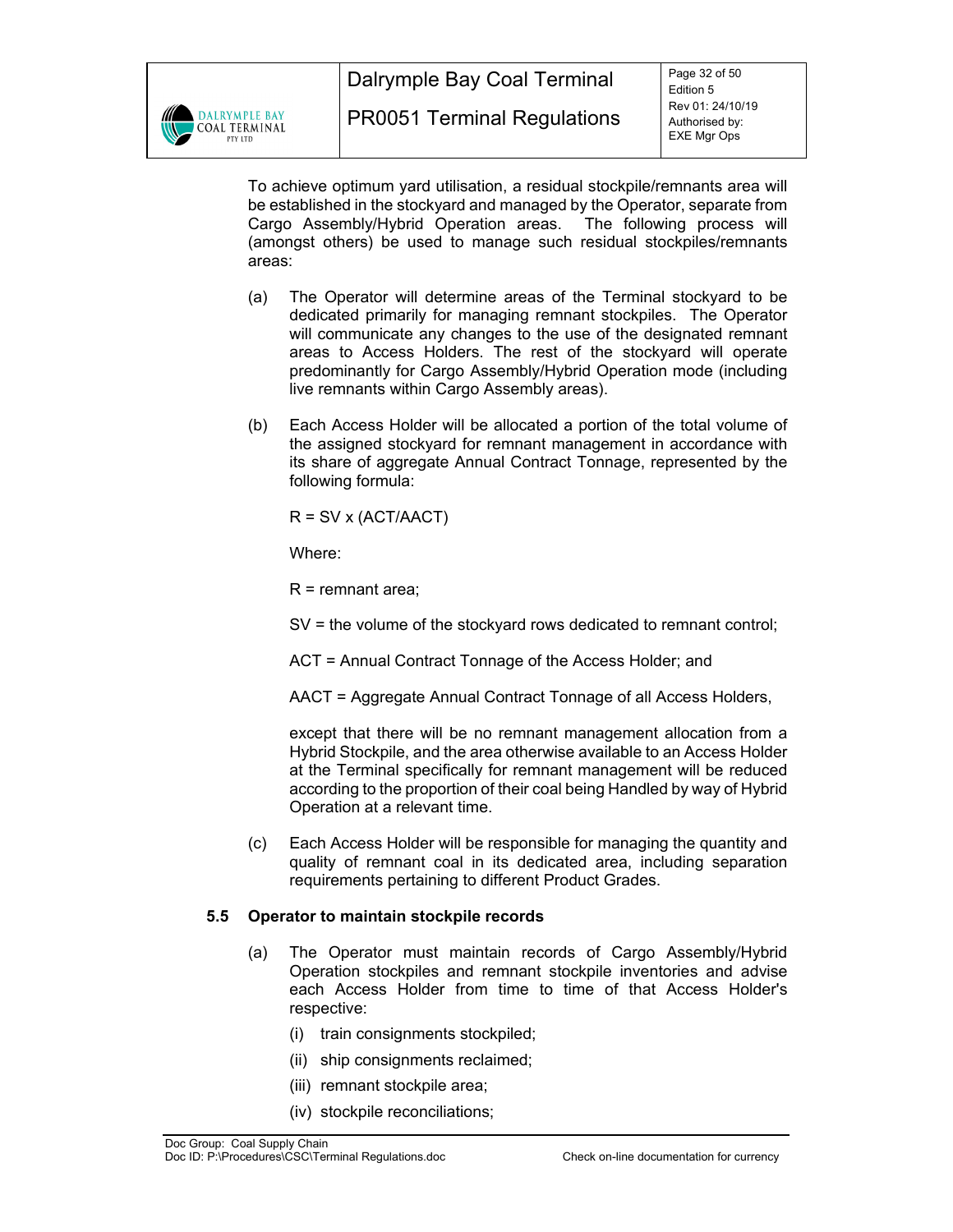

- (v) current stockpile balances;
- (vi) stockpile identification; and
- (vii) stockpile effective dates.
- (b) Reconciliations will be based upon Terminal weighing equipment information.

# **5.6 Reconciliation of stockpiles by survey**

An Access Holder may at any time conduct a survey with the intention of confirming or re-determining its Cargo Assembly/Hybrid Operation and/or remnant stockpile balance at the Terminal, after notice to the Operator. It must promptly advise the Operator of the outcome of such survey.

#### **5.7 Stockpile height and width**

The Operator has total discretion in stockpile operating practice and (subject to any expected adverse weather or other circumstances which it considers relevant) will use reasonable endeavours to stack stockpiles to bench 3 (13.2m) to:

- (a) minimise risk of stockpile slumping during wet weather;
- (b) minimise dust lift off; and
- (c) maximise reclaiming rates and reduce operating requirements for dozing.

# **5.8 Blending**

- (a) The Operator cannot be required to blend from more than two stockpiles at a time, nor to blend in a ratio having a greater divergence than 60/40, where to do so would cause Material delay to another Access Holder or reduce Terminal efficiency**.**
- (b) Subject to Regulation 5.8(a), Access Holders required by their sales contracts to provide blended coal may do so, but:
	- (i) coal will only be blended in accordance with Handling Instructions approved by the Operator prior to rail ordering and planning which precedes railing of that coal;
		- (ii) any blending of coal from a single mine to the extent practicable, must take place at or before railing; and
		- (iii) to the extent practicable, coal must be blended at or prior to stockpiling at the Terminal, in preference to blending on outloading.

#### **5.9 Veneering**

(a) In order to meet any environmental requirements applicable to the Terminal, where the Operator deems necessary, spray any coal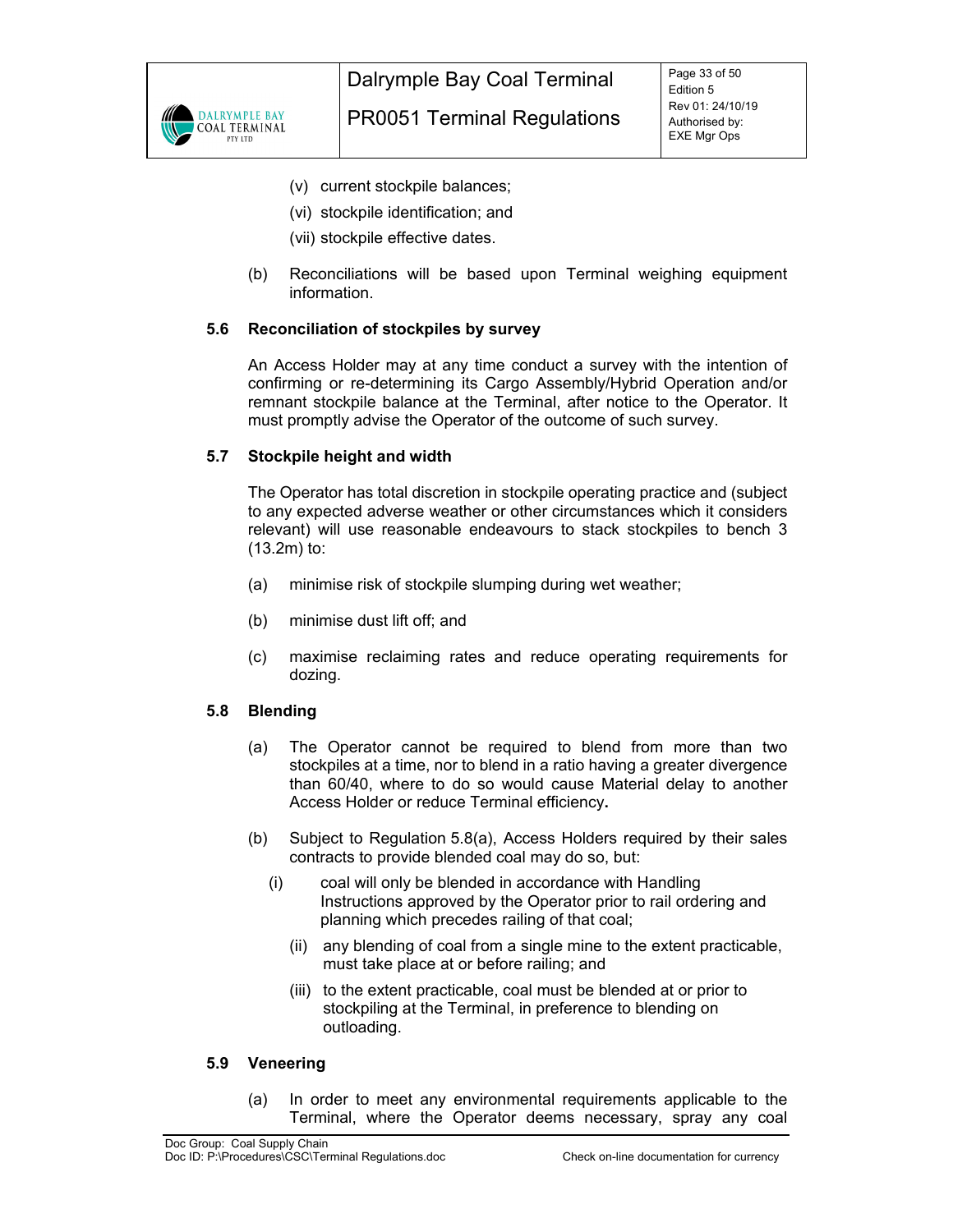

Dalrymple Bay Coal Terminal

stockpile with water or an approved veneering agent, in order to suppress coal dust lift off into the atmosphere, and the relevant Access Holder will have no entitlement to compensation, damages or any other recourse in respect of such spraying.

(b) The Operator will consult with an Access Holder to approve veneering agents before their initial application on coal of that Access Holder. The Access Holder must not unreasonably withhold or delay its approval.

# **6. SHIPPING**

# **6.1 Vessel specifications**

A Vessel will only be accepted to load coal at the Terminal if the Operator is satisfied that all of the following criteria apply in respect of the Vessel:

- (a) classification as bulk carrier only with exceptions applying to log carriers and open hatch carriers that may have been classified as bulk carriers;
- (b) less than 20 years old (or 20 or more years old with satisfactory past performance and the ability to meet all other relevant Vessel standards criteria being demonstrated to the satisfaction of the Operator);
- (c) single deck;
- (d) self-trimming i.e. excludes open hatch carriers as suitable;
- (e) without pontoon type hatch covers;
- (f) minimum weight 40,000 dwt, maximum weight 220,000 dwt;
- (g) maximum length 320 metres;
- (h) maximum breadth 52 metres;
- (i) maximum berthing displacement 110,000 tonnes;
- (j) minimum clearance between deck obstructions of 15 metres;
- (k) uses only polypropylene mooring lines;
- (l) complies with the Operator's vetting process specifications (as evidenced by complete and accurate answering of the Terminal questionnaire in respect of the foregoing);
- (m) previous loading performance at the Terminal satisfactory to the Operator;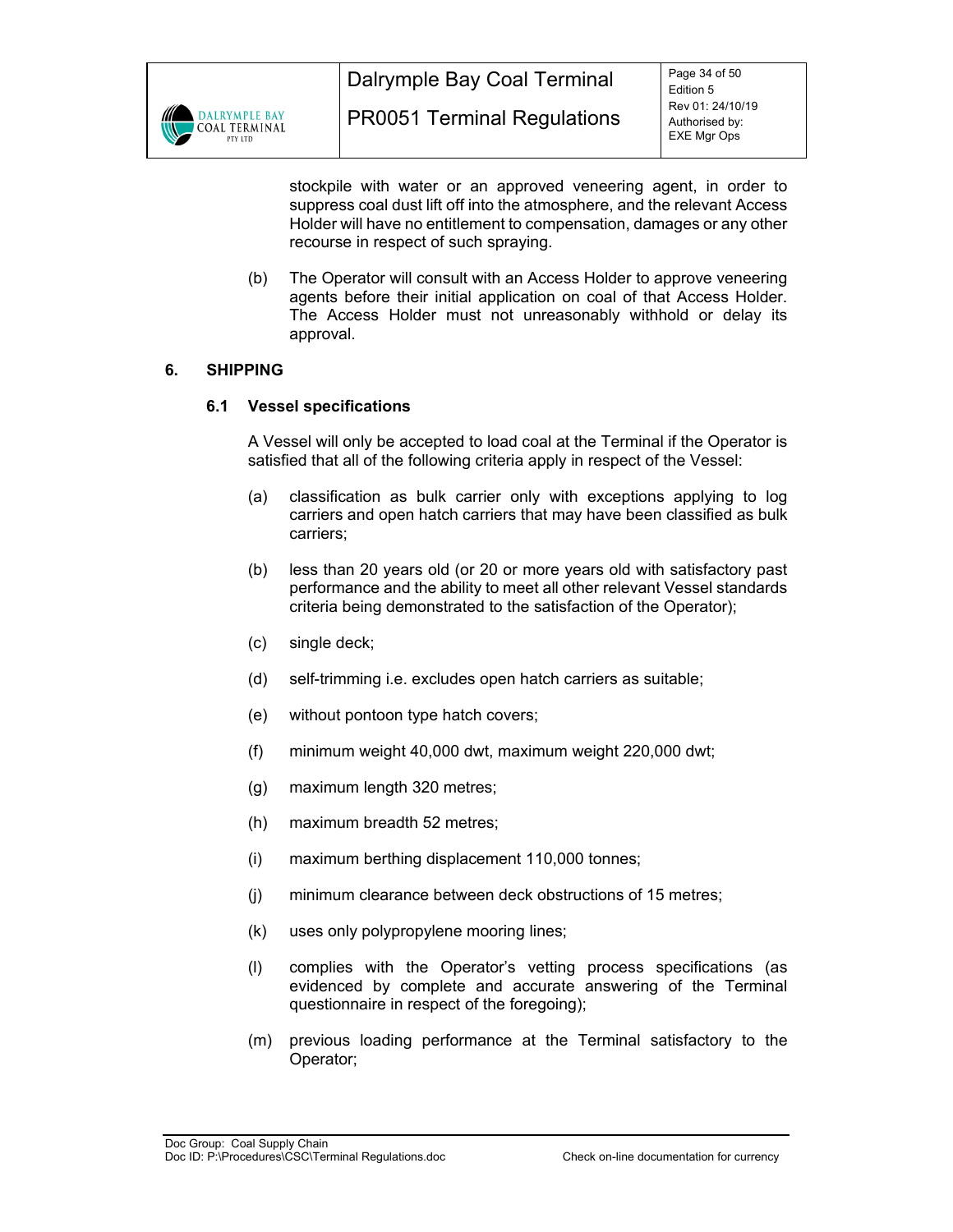

- (n) able to safely enter, load without shifting or warping, always remain afloat, receive a cargo in bulk with minimal deballasting delays and depart from the Terminal following completion of loading;
- (o) in survey and meeting all requirements of the Australian Maritime Safety Authority (AMSA);
- (p) otherwise able to comply with all other berthing and unloading requirements in these Regulations; and
- (q) meets (or favourably exceeds) all criteria in the following matrix:

| <b>DEBALLASTING MATRIX</b>                  |                                                            |                                                     |                                 |                                                                     |                                     |  |  |  |
|---------------------------------------------|------------------------------------------------------------|-----------------------------------------------------|---------------------------------|---------------------------------------------------------------------|-------------------------------------|--|--|--|
| Deadweight<br>000's<br>tonnes               | Average Load<br>Time - No<br>Deballast Stop<br>(Mid-Range) | Average<br>Ballast on<br>Board<br>(Mid-Range)<br>МT | Average<br>Pump Rate<br>MT/Hour | Acceptable<br>Deballast time<br>including<br>stripping<br>(maximum) | Expected<br>Maximum<br>Loading Time |  |  |  |
| $40 - 60$                                   | 13                                                         | 12,500                                              | 900                             | 14                                                                  | 16                                  |  |  |  |
| 16<br>$60 - 80$<br>21,000                   |                                                            | 1,450                                               | 16                              | 18                                                                  |                                     |  |  |  |
| $80 - 100$                                  | 20                                                         | 30.000                                              | 1.800                           | 18                                                                  | 20                                  |  |  |  |
| 100 - 150                                   | 28                                                         | 43.000                                              | 2,400                           | 22                                                                  | 24 to 30                            |  |  |  |
| 34<br>150 plus<br>plus 50,000<br>plus 2,600 |                                                            | 28                                                  | $30 +$                          |                                                                     |                                     |  |  |  |

# **6.2 Terminal limitations**

The following estimated limitations apply to the Terminal as at 1 February 2015, but each of them may be subject to variation over time as conditions change, and are not warranted by DBCT Management or the Operator:

| Loading draft                                                                                           | Minimum | 16.24 m                |
|---------------------------------------------------------------------------------------------------------|---------|------------------------|
| Air draft (distance from 0.0 LWD to underside<br>of shiploader boom in +12° position at fender<br>face) | Maximum | 30.3 m                 |
| Arrival trim with propeller fully immersed                                                              | Maximum | 2.5 <sub>m</sub>       |
| Under keel Clearance                                                                                    | Minimum | $1 m + 5%$ draft       |
| Depth of water alongside (based on design)                                                              |         |                        |
| Berths 1 and 2<br>$\bullet$                                                                             |         | $-19.62 \text{ m}$ LWD |
| Berths 3 and 4<br>$\bullet$                                                                             |         | -19.00 m LWD           |

# **6.3 Only complying Vessels to be nominated**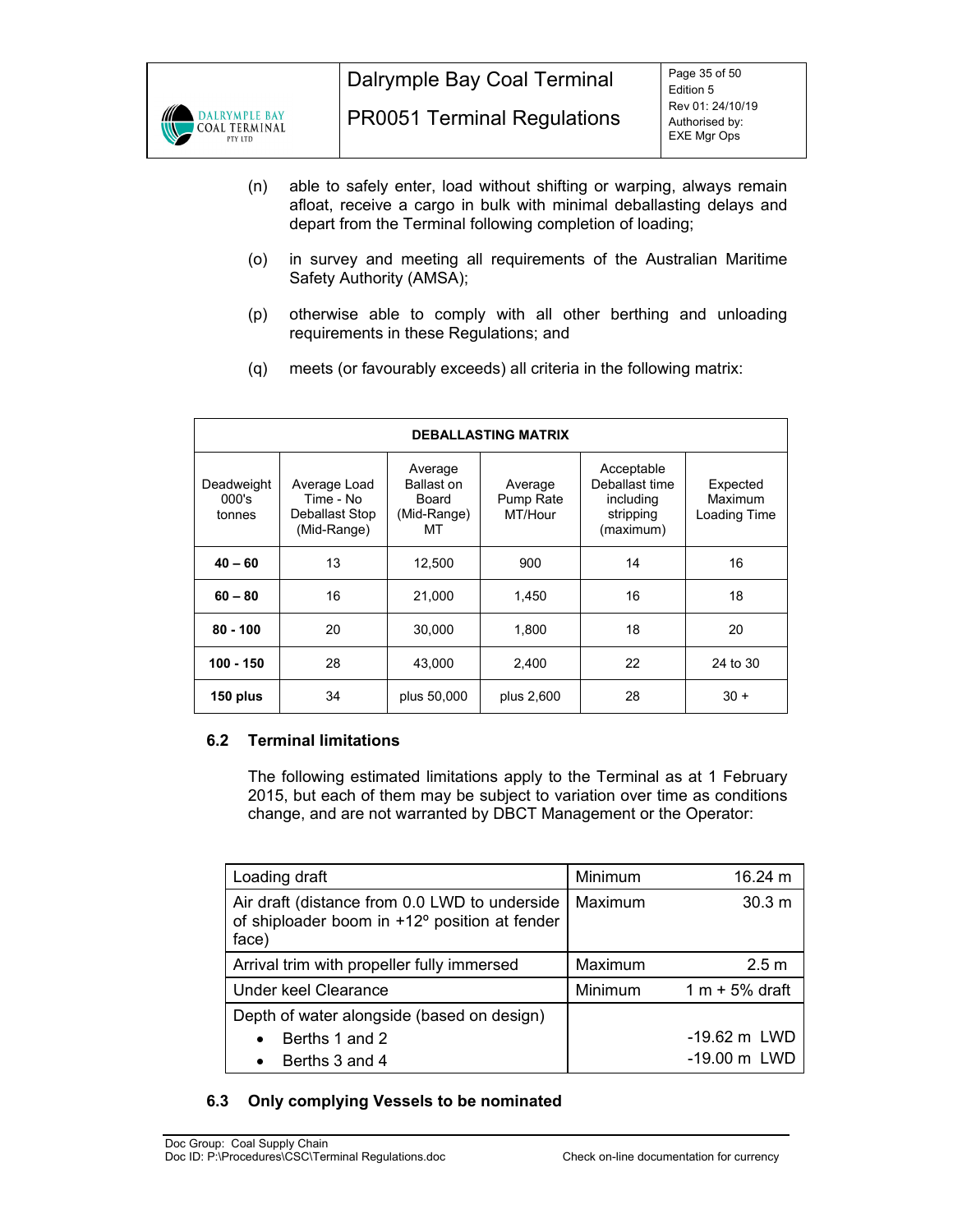

Access Holders must use their best endeavours to secure Vessels using the Terminal which meet the specifications and accommodate the limitations in Regulations 6.1 and 5.2 when nominating or accepting Vessels for loading at the Terminal,

# **6.4 Operator may refuse non-complying Vessels**

The Operator may refuse to allow a Vessel to berth or, if already berthed require the berth be vacated, should the Operator consider that the Vessel does not meet the requirements in Regulations 6.1 and 5.2 or otherwise creates a hazard to the Terminal or its operations. Each Access Holder associated with a non-complying Vessel must indemnify both DBCT Management and the Operator against any cost incurred by them arising out of any delay relating in any way to the Vessel's non-compliance, including any cost in respect of sailing and re-berthing and any other loss, expense, liability incurred or claim against them and all legal costs. DBCT Management and the Operator may each recover such costs from the relevant Access Holder (and, if more than one, wholly from any of them or alternatively from them in such proportions as the Operator determines to be equitable) and those costs will constitute charges for Miscellaneous Services.

# **6.5 Minimum Parcel size**

Unless the Operator otherwise consents, the minimum Parcel size for each Vessel shall be in 20,000 tonne lots, except for Cape size Vessels where a 17,000 tonne Parcel size is acceptable. Where possible a minimum Parcel size of two hatches is preferred to minimise the number of product changes and stockyard movements.

Vessels must lodge stow plans that, where possible, allow each Parcel to fully load before changing to the next Parcel.

# **6.6 Maximum Number of Parcels**

Access Holders must (other than in exceptional circumstances agreed to by the Operator) restrict Parcel mixes to:

- (a) maximum two (2) Parcels for Vessels with five (5) holds loading or less;
- (b) maximum three (3) Parcels for Vessels with six (6) or seven (7) holds loading; and
- (c) maximum four (4) Parcels for Vessels with eight (8) or more holds loading.

# **6.7 Number of Parcels on a Pre-Loaded Vessel**

If a Vessel arrives part loaded at the Terminal, the number of holds left to be loaded at the Terminal will be taken to be the number of holds on the Vessel, for the purposes of Regulation 6.6.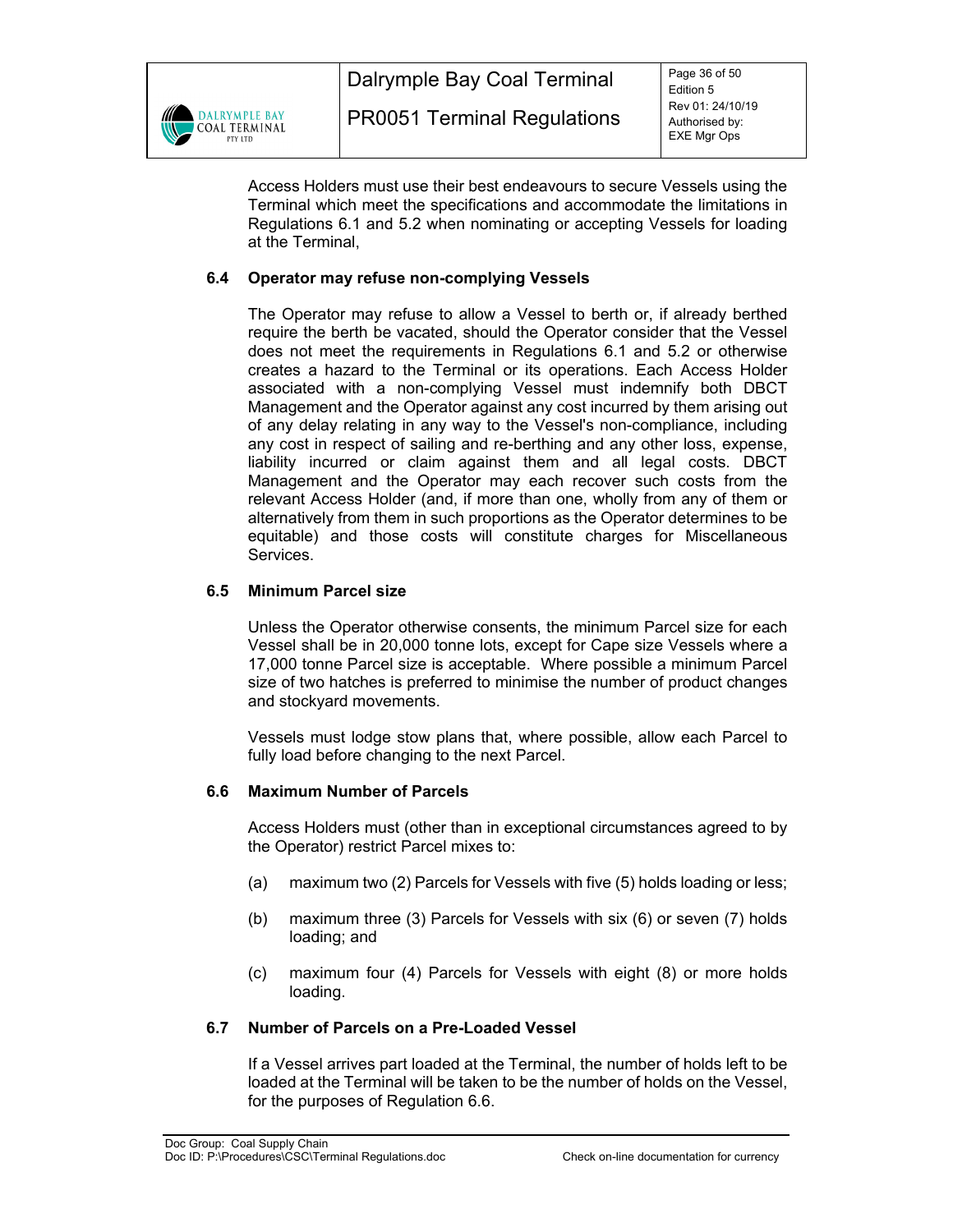

# **6.8 Loading in Parcels**

As far as is practicable, and subject to the IMO Loading Code, Vessels nominated to load more than one Parcel must complete each Parcel before starting the next, and may take advantage of an increase in under keel clearance only on those Parcels remaining to be loaded. Part cargos must only be loaded into empty holds (unless otherwise directed by all relevant Access Holders).

With respect to Vessels nominated to load more than one Parcel, the Operator reserves the right to refuse to accept any Vessel loading request submitted by the Vessel's Master or charterers that could not be achieved by normal operations including, but not limited to:

- (a) all Parcels loading to maximum stem;
- (b) all Parcels loading to minimum stem; or
- (c) final Parcel (trimming) of a multiple Parcel Vessel loading to maximum stem.

# **6.9 Dead Freight Claims**

Having regard to contemporary loading practices, equipment design capability, tidal impacts and load rates of up to 2.5 tonnes per second Parcel variances not exceeding 500 tonnes (as determined by final draft survey) will be disregarded in respect of any claim or potential claim against DBCT Management or the Operator for dead freight.

#### **6.10 Delays Because of Excessive Draft when Loaded**

If the tonnage of coal which an Access Holder wishes to load in a Vessel would cause the draft of that Vessel to exceed 16.24 metres, and the time and duration that the Operator expects for such loading would prevent the Vessel from sailing on the next high tide after a draft of 16.24 metres is attained, the Access Holder whose cargo is to be loaded on the Vessel may proceed with that loading only if:

- (a) it submits to the Operator the prior written approval of the Access Holders (if any) whose Vessels may be affected by delaying the Vessel's departure;
- (b) it agrees to forego the Vessel's position in queue to wait until the Vessel can be fully loaded and sail on the first high water after completion of loading; or
- (c) the tonnage of coal to be loaded is reduced such that the Vessel can sail on the next high-water tide.

# **6.11 Operator to be given General Arrangement Plan**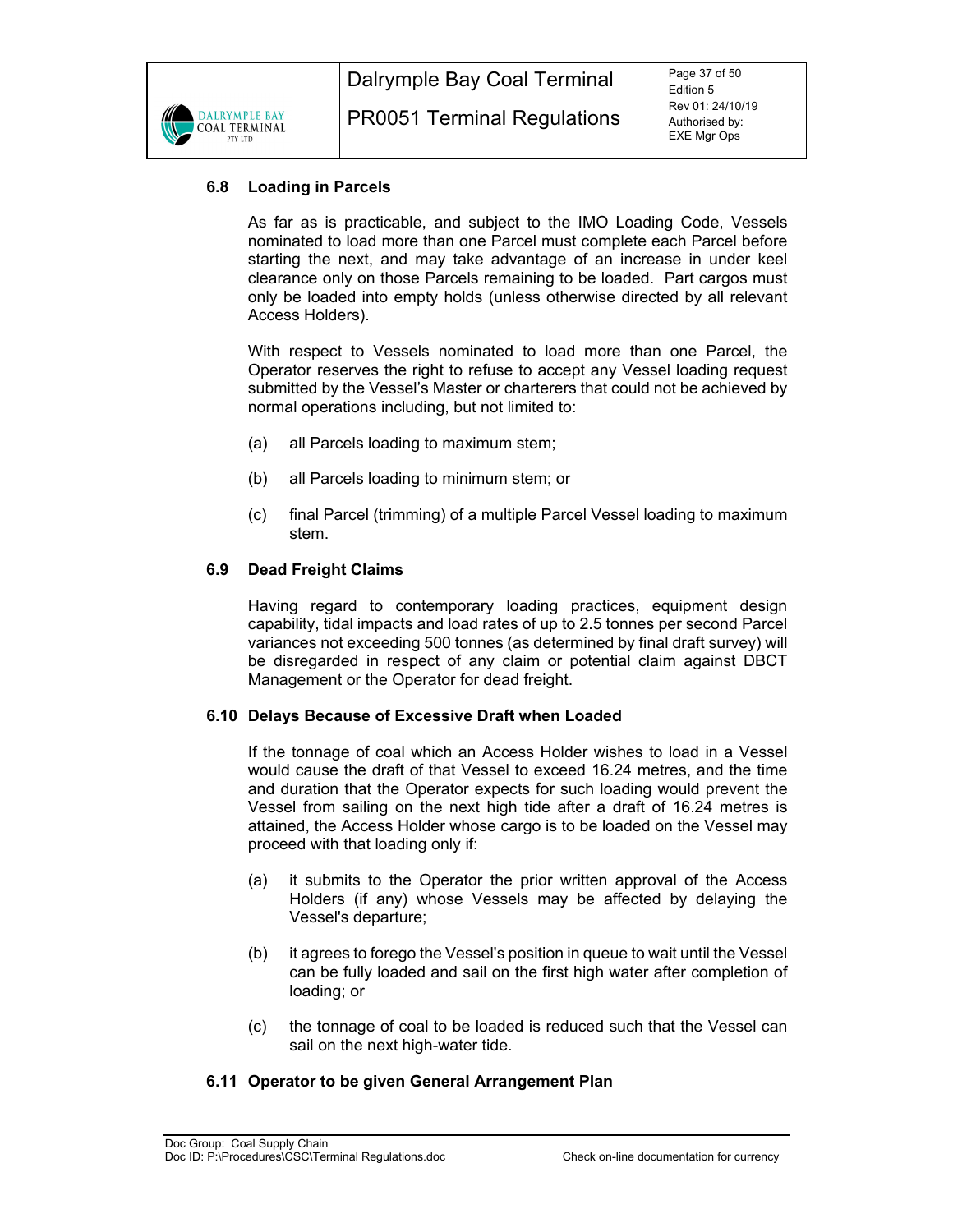

Access Holders must endeavour to obtain and supply to the Operator general arrangement plans of each Vessel if requested by the Operator as part of the process of "ship vetting".

# **6.12 Operator is shipper's agent in absence of other nomination**

Unless otherwise requested by an Access Holder, the Operator will act as the shipper's agent for each Parcel and be responsible to each Access Holder for preparing and processing all shipping documentation required by each Access Holder / shipper. Each Access Holder must ensure the payment of the appropriate costs, fees, duties and expenses incurred or charged in relation to such agency, and indemnify the Operator in respect of any liability incurred by it as shipper's agent.

# **6.13 Access Holder responsible for satisfying all legal requirements**

Each Access Holder is responsible for obtaining export permits and complying with all laws and regulations in respect of each Parcel from the Terminal, and prior to a Vessel's arrival, providing the Operator with all necessary authorities and instructions to allow lawful loading and export and for the execution of all tasks to be performed in connection with that loading and export.

# **6.14 Surveyor to determine weight loaded**

Each Access Holder may engage the services of an independent surveyor to determine the weight of the Access Holder's coal loaded onto a Vessel, and to issue to DBCT Management (with a copy to the Operator) a Certificate of Weight based on Vessel draft measures at the Terminal, immediately loading of a Vessel is completed.

If an Access Holder chooses not to engage an independent surveyor to determine the weight of the Access Holder's coal, the Access Holder's coal will be determined by the Terminal outloading weighing equipment for the purposes of export documentation.

# **6.15 Surveyor may advise on loading**

The Operator will appoint an independent marine surveyor to provide loading and trimming advisory services to the Master of the Vessel in relation to loading at the Terminal. The Operator will not be responsible for any advice given by that marine surveyor, who will be an independent contractor.

# **6.16 Sampling and quality determination by Access Holders**

Each Access Holder may arrange sampling and quality determination of the Access Holder's coal Handled at the Terminal, but must provide personnel acceptable to the Operator, and operate and maintain the Terminal's sampling equipment properly and leave it in a clean and tidy condition. Access Holders engaging third parties to carry out sampling and quality determination activities must ensure those third parties have signed a DBCT Site Access Obligations document and comply with all laws relevant to the Terminal (i.e. workplace health and safety laws) and any lawful requests or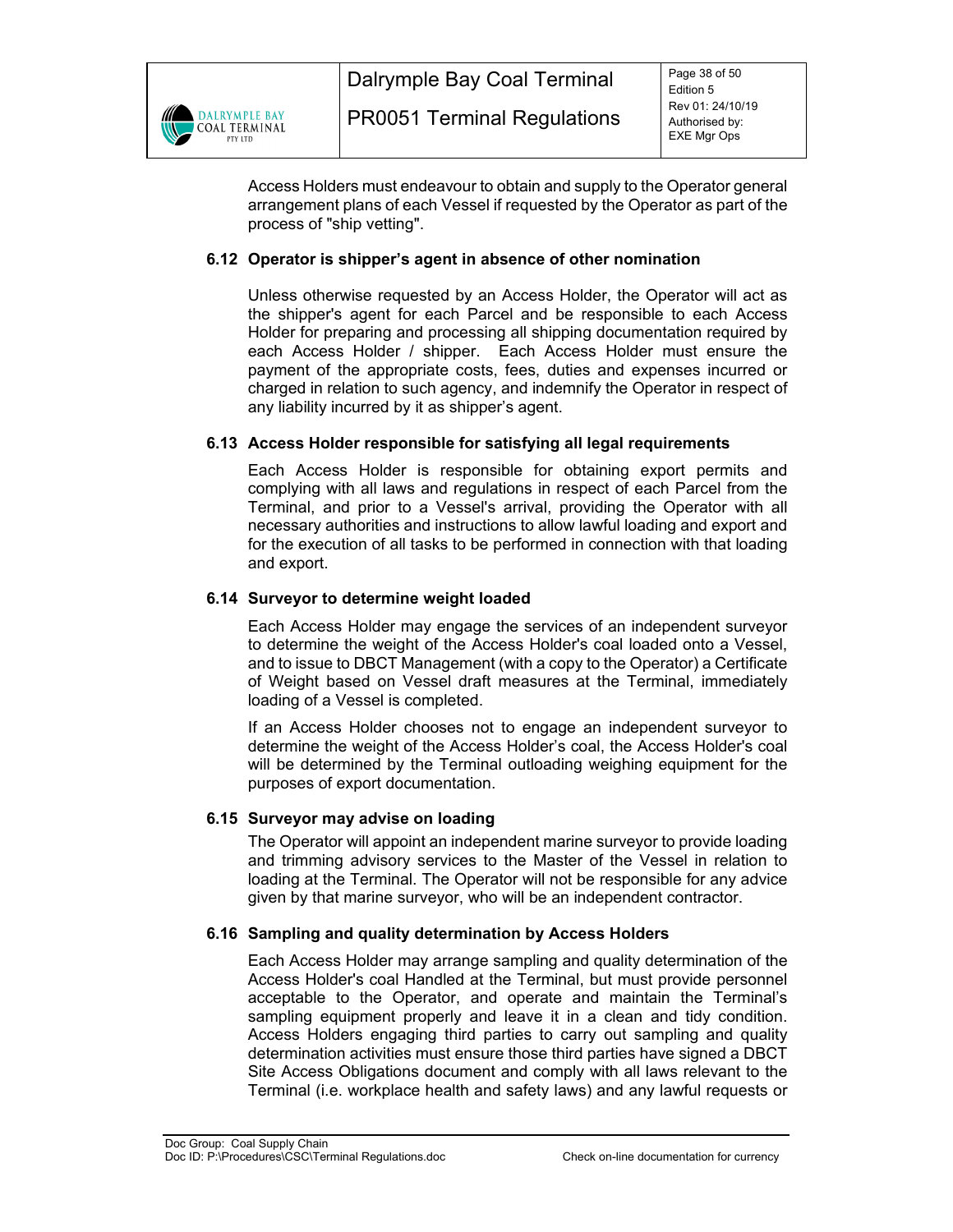

directions by the Operator (including any requirement of the Operator that the third party assume "PCBU" status).

# **6.17 Code of Practice for the Safe Loading and Unloading of Bulk Carriers**

In accordance with the Australian Maritime Safety Authority (AMSA) requirements, each Vessel (and each Access Holder in respect of each Vessel relevant to it) must comply with all or part of the International Maritime Organisation (IMO) BLU Code (including BLU Manual) which includes the Code of Practice for the Safe Loading and Unloading of Bulk Carriers in respect of loading of Vessels at the Terminal.

# **6.18 Notice of Readiness – copy to Operator**

Each Access Holder must ensure that the Operator is provided with a copy of the Notice of Readiness relating to a Vessel which will load its coal, at the time the Notice of Readiness is issued.

# **7. CONFIDENTIALITY**

# **7.1 Confidentiality of information**

It is recognised that Access Holders will share confidential information with the Operator from time to time. Accordingly, the Operator will use reasonable endeavours to negotiate a confidentiality agreement to support the sharing of confidential information to support the application of the Terminal Regulations if requested by the Access Holder.

# **8. RISK AND PROPERTY, LIABILITY AND LOSSES**

# **8.1 Risk and property in respect of coal at the Terminal**

- (a) Neither NQBP, DBCT Holdings, DBCT Management nor the Operator will be liable for any changes in the analysis or mass of any coal, and the entire risk and property in coal at the Terminal will at all times remain with the relevant Access Holder. Neither NQBP, DBCT Holdings, DBCT Management nor the Operator will at any time be liable for any loss of and/or damage to coal or any loss sustained by an Access Holder, caused by fire, weather, Handling by the Operator and any other cause, except to the extent that such loss and/or damage is caused by the negligence, or intentionally wrongful act or omission of NQBP, DBCT Holdings, DBCT Management or the Operator (as the case may be).
- (b) It is recognised that small amounts of coal and coal fines from the coal of all Access Holders will, over time, intermingle and collect in pits, drains and water storage facilities at the Terminal. The Operator may, as part of Terminal maintenance, retrieve and sell such coal and coal fines in such way and on such terms as it sees fit. Such coal and coal fines will sell free from any interest of an Access Holder or any other person in the product sold, but on the basis that the proceeds from such sales will be credited against the operating costs of the Terminal (which determine the handling charges payable by Access Holders).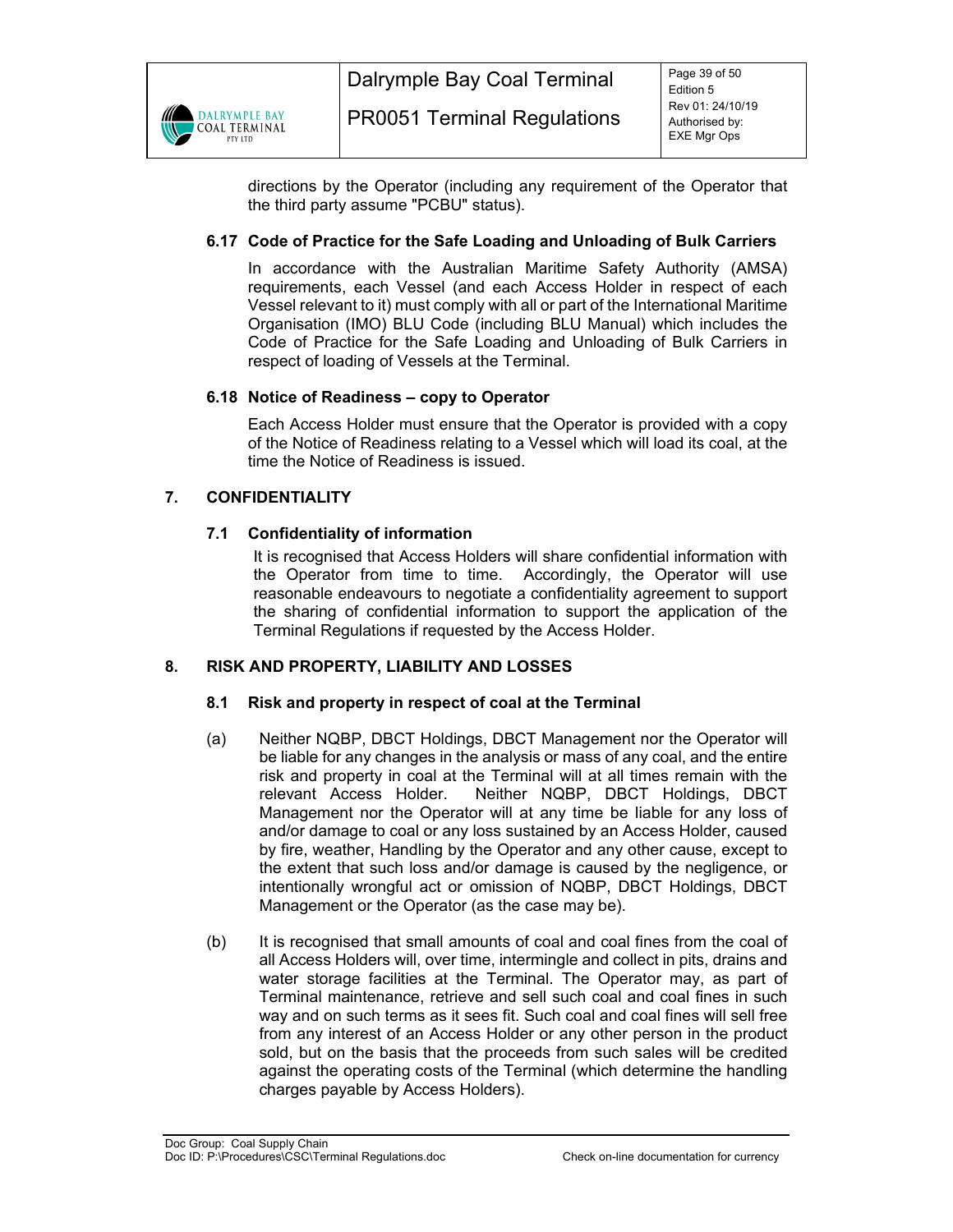# **8.2 Indemnity for breach, negligence or intentionally wrong act**

The Access Holder will be liable to NQBP, DBCT Holdings, DBCT Management and the Operator for any loss or damages suffered by them (including as a result of damage to the Terminal) caused by the Access Holder's breach of a Terminal Regulation or otherwise by any negligence or intentionally wrongful act or omission action of the Access Holder. Each Access Holder must also hold harmless and indemnify NQBP, DBCT Management and the Operator from and against any action and/or claim from third parties for loss and/or damages suffered by third parties as a result of that Access Holder's breach of a Terminal Regulation, negligence or intentionally wrongful act or omission.

# **8.3 Inaccurate scheduling information**

It is recognised that trains and Vessels do not always operate as scheduled or anticipated and that coal sales cannot always be accurately predicted. DBCT Management, the Operator and an Access Holder will not be liable to each other should information provided by them pursuant to these Regulations in respect of scheduling transpire to be incorrect, as long as the information was given in the reasonable belief at the time that it was not misleading.

# **9. CHARGES BY OPERATOR**

In addition to charges payable to the DBCT Management in respect of Handling of coal, the Operator may also impose charges in respect of the berthing of Vessels at the Terminal, including:

- (a) Shipper's agent fees (if the Operator is the shipper's agent);
- (b) Wharfage charges; and
- (c) Line handling charges.

# **10. TERMINAL INFORMATION BOOKLET**

#### **10.1 Operator may issue booklet**

The Operator has issued and may amend from time to time (following prior notification to relevant stakeholders) a Terminal Information Booklet dealing with (amongst other things) Terminal infrastructure, conditions of arrival, and loading and departure of Vessels from the Terminal. This booklet is available at "www.dbct.com.au/shipping"

# **10.2 Booklet forms part of Terminal Regulations**

Any terms and conditions in the Terminal Information Booklet from time to time will form part of these Regulations, and will be binding on the Access Holders and masters, shipper's agents, owners and charterers of Vessels nominated to load at the Terminal.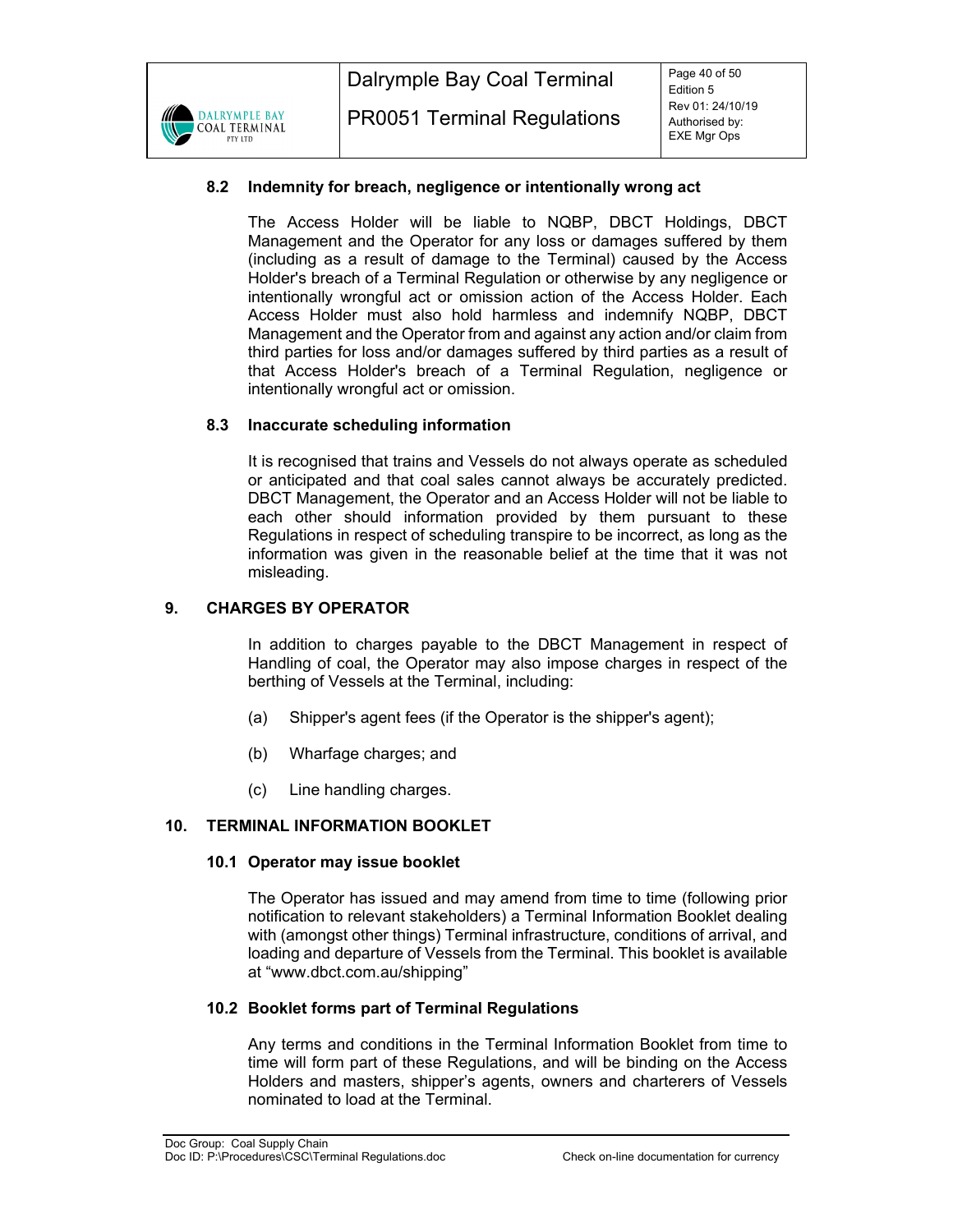

# **11. OPERATOR DISCRETIONS, PROTECTIONS AND GENERAL POWERS**

#### **11.1 Operator's discretion for Terminal efficiency reasons**

- (a) The Operator may, at its discretion, make minor departures from the strict operation of any Regulation if doing so is reasonably expected to increase the efficiency of the Terminal in the relevant circumstances but not (in the opinion of the Operator) materially adversely affect any Access Holder.
- (b) For example, a departure causing a short delay (i.e. postponement of priority) in respect of one Access Holder may in some circumstances allow a number of other Access Holders to avoid a significant delay.

# **11.2 Protection of Operator and DBCT Management**

- (a) Neither the Operator nor DBCT Management will be liable to any Access Holder nor to any person claiming through an Access Holder for any failure by the Operator or DBCT Management to comply with any of these Regulations except where such failure arises out of bad faith on the part of the Operator or DBCT Management (as the case may be).
- (b) Without in any way limiting Regulation 11.2(a), nothing in these Regulations requires the Operator to incur any capital expenditure to enable it to operate or maintain the Terminal or provide Terminal Services.

#### **11.3 Compliance with site conditions and procedures**

All Access Holders and other persons visiting the Terminal from time to time must comply with all applicable health and safety legislation relevant to the Terminal, site conditions and procedures issued by the Operator from time to time and all lawful directions of the Operator in respect of their being within the Terminal.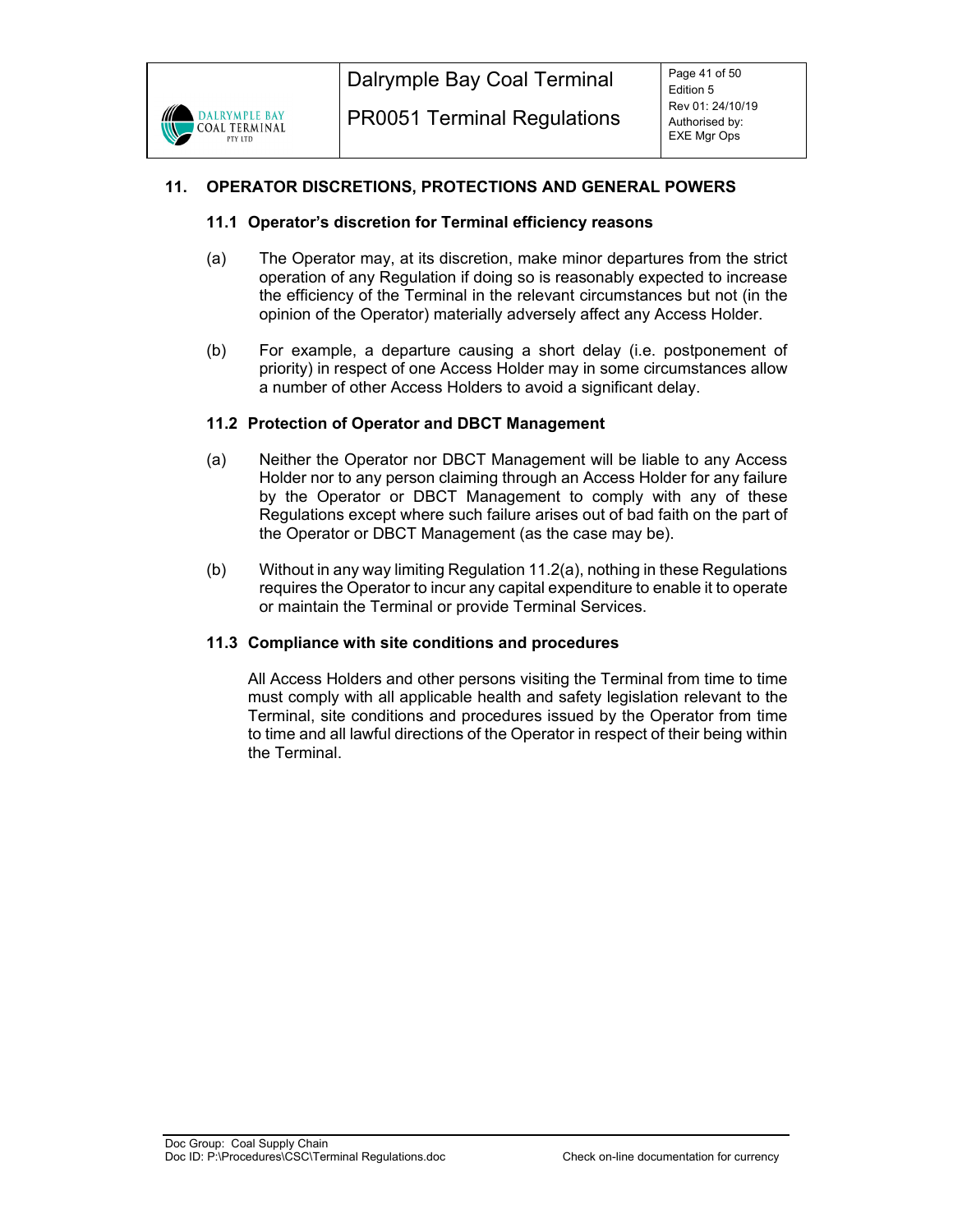

# **SCHEDULE 1 – EXTRACT "DBCT STANDARD ACCESS AGREEMENT: 2016 ACCESS UNDERTAKING, SCHEDULE 3 – SERVICES"**

# **1. TRAIN SCHEDULING**

DBCT Management must (subject to availability of trains and factors beyond its control) co-ordinate the scheduling of trains and ensure sufficient unloading capacity is made available at the Terminal, to allow each Access Holder to ship its Annual Contract Tonnage of coal in each Financial Year.

# **2. TRAIN UNLOADING**

If a train carrying an Access Holder's coal arrives at the Terminal as scheduled (or within a reasonable time before or after it is scheduled, where it can reasonably be unloaded at that time), DBCT Management must ensure that the train is unloaded at a rate (consistent with the type and condition of the coal) consistent with achieving Handling of the Annual Contract Tonnage of coal for an Access Holder.

# **3. RECLAIMING AND VESSEL LOADING**

DBCT Management must:

- (a) make the Terminal available for berthing by Vessels (which are satisfactory in all respects to receive coal) nominated by each Access Holder, such that not less than the Annual Contract Tonnage can be Handled by DBCT Management on behalf of that Access Holder in each Financial Year (as long as the Vessel mix required by the Access Holder does not unreasonably impact on the efficiency of the Terminal). It is agreed that historical Vessel mixes prior to 30 June 2005 will be taken generally not to have unreasonably impacted on efficiency.
- (b) load each Access Holder's coal into a Vessel as per the Master's stow plan, which is nominated by the Access Holder and is available for loading so as to achieve the objective in paragraph (a).

# **4. INCIDENTAL TERMINAL SERVICES**

DBCT Management must provide the following services, incidental to coal Handling (unless provided directly by the Operator):

- (a) sampling and survey services
- (b) Vessel monitoring
- (c) coordination with Vessel's agents, Masters, customers and other relevant entities
- (d) crew disembarkation and embarkation assistance
- (e) wharfage and line services.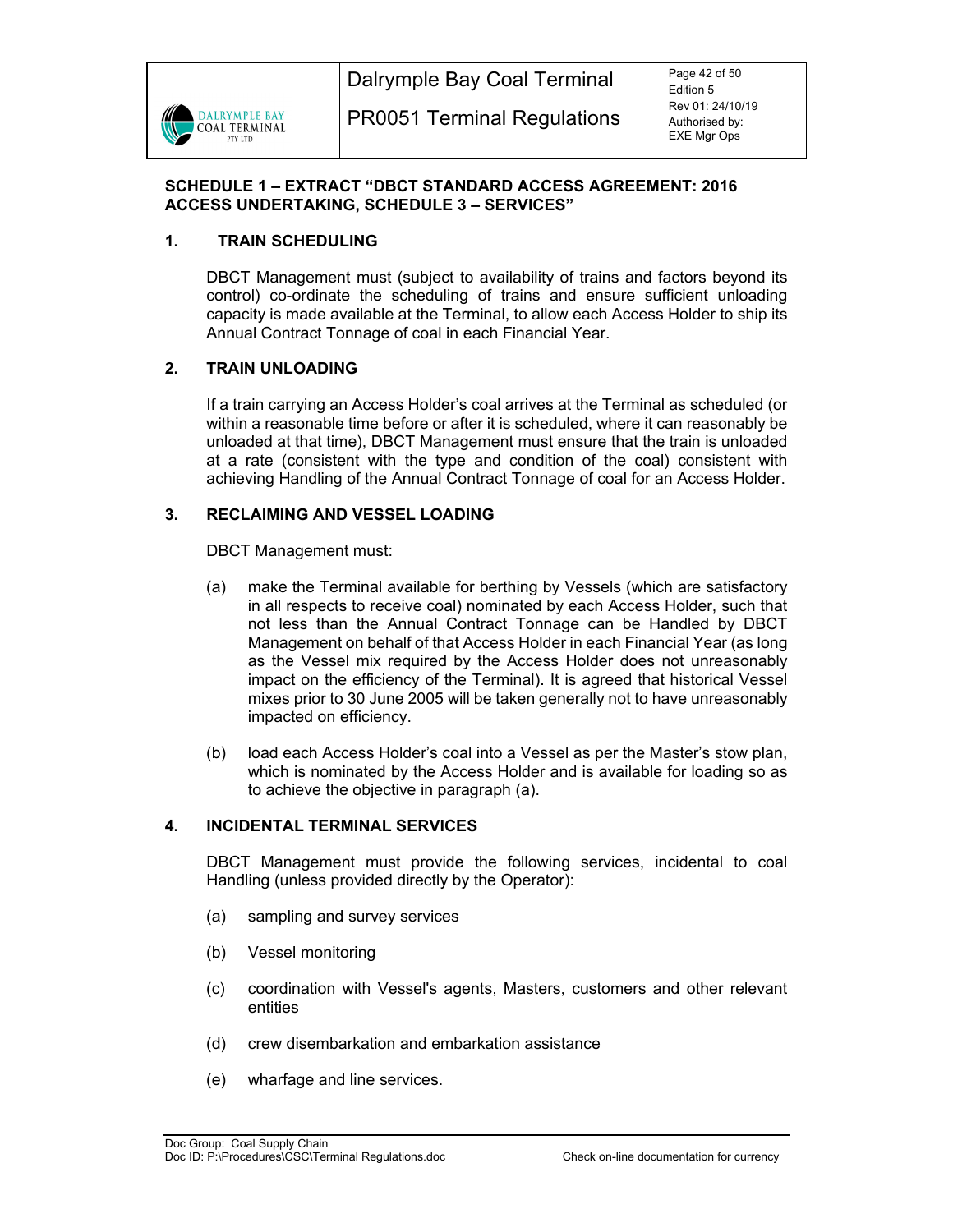# **5. MISCELLANEOUS TERMINAL SERVICES**

If required by an Access Holder, DBCT Management must provide the following miscellaneous services to the Access Holder:

- (a) moisture adding
- (b) compacting
- (c) surfactant adding
- (d) dozing
- (e) blending (subject to Regulation 6(d) below)
- (f) any other services reasonably requested from time to time in writing by an Access Holder to DBCT Management, provided that such services will not unreasonably impact on the efficiency of the Terminal.

# **6. STOCKPILING AND BLENDING**

- (a) DBCT Management must provide to each Access Holder sufficient stockpile areas to allow Cargo Assembly (and, where relevant, Hybrid Operation), for Vessels onto which the Access Holder's coal is to be loaded.
- (b) If the Operator determines that for a relevant period, there are significant areas of the Terminal which are not required for Cargo Assembly or Hybrid Operation and which can be made available for additional dedicated stockpiling without materially affecting efficiency of the Terminal, then DBCT Management must ensure that for that period each Access Holder is offered the opportunity to use a proportion of that stockpiling area which accords with its proportion of the aggregate Annual Contract Tonnage under all Access Agreements and Existing User Agreements (as defined in the Access Undertaking for the Terminal).
- (c) The stockpiling rights in paragraphs (a) and (b) are subject to any other obligation of DBCT Management under an Access Holder Agreement with another Access Holder entered into prior to 1 July 2004 (to the extent that such obligation has not been waived).
- (d) DBCT Management must blend coal (as a miscellaneous Terminal Service) if so requested, but subject to requirements in the Terminal Regulations from time to time, which may:
	- (i) require coal to be blended before it is received at the Terminal, where reasonably practicable;
	- (ii) require coal to be blended into a stockpile where reasonably practicable (rather than being blended from stockpile); and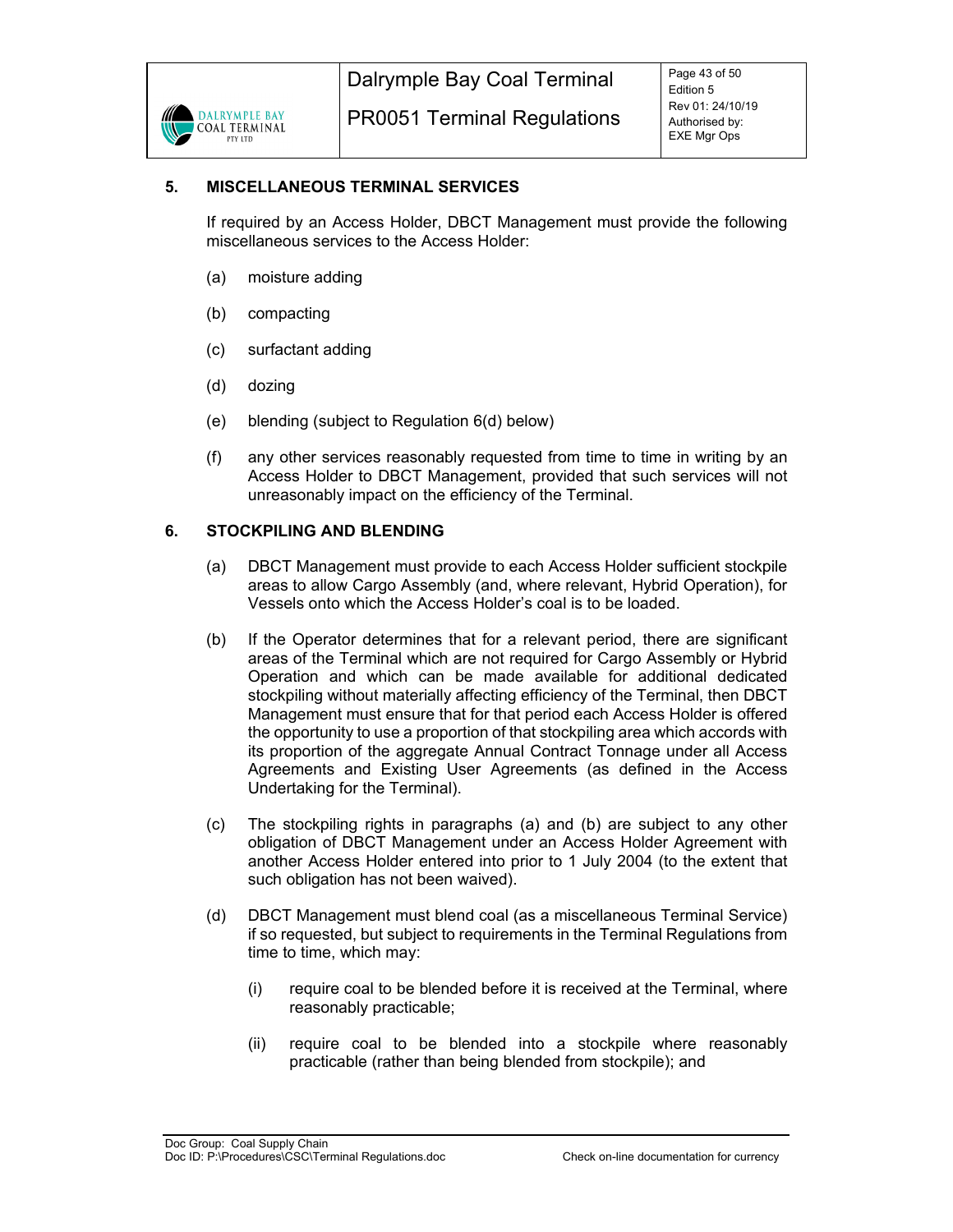

- (iii) limit the proportions in which coal may be blended (to limit the increase in consumption of capacity of the Terminal consumed because of blending).
- (e) DBCT Management must transfer each Access Holder's coal from the train unloading facility at the Terminal to the relevant stockpile area and stockpile an Access Holder's coal in that area (except to the extent that a quality plan under the Terminal Regulations has been agreed to which provides for direct loading from train to Vessel).

# **7. PREVENTION OF CONTAMINATION**

DBCT Management must take all practicable measures to maintain the integrity of each Access Holder's coal at the Terminal, including (without limitation) by:

- (a) avoiding contamination of the Access Holder's coal, including (without limitation) contamination with other coal or waste material; and
- (b) minimising Handling and associated degradation of the Access Holder's coal.

# **8. DATA PROVISION**

DBCT Management must provide such information and access to systems as are reasonable to inform Access Holders of relevant data relating to Handling of their coal.

# **9. CO-ORDINATION**

Subject to the Access Holder providing relevant information to DBCT Management within a reasonable time, DBCT Management must ensure, as far as practicable, that it discharges its obligations in this Schedule in accordance with the requirements of the Access Holder's reasonable quality plans, shipping programs and contracts as notified to DBCT Management or the Operator from time to time consistent with Terminal Regulations, and (having regard to equity amongst Access Holders) to use its best endeavours to minimise the aggregate cost to the Access Holder arising out of Handling at the Terminal (including demurrage and rail freight).

#### **10. TERMINAL REGULATION, FORCE MAJEURE, OPERATION & MAINTENANCE CONTRACT AND LAWS**

The provision of each the above Terminal Services by DBCT Management is subject to (and DBCT Management's obligations are modified to the extent of):

- (a) any relevant provisions of the Terminal Regulations in so far as they:
	- (i) require scheduling of Access Holder's railing in and shipment of coal in ways which promote Terminal efficiency and endeavours to achieve the objective of even shipments;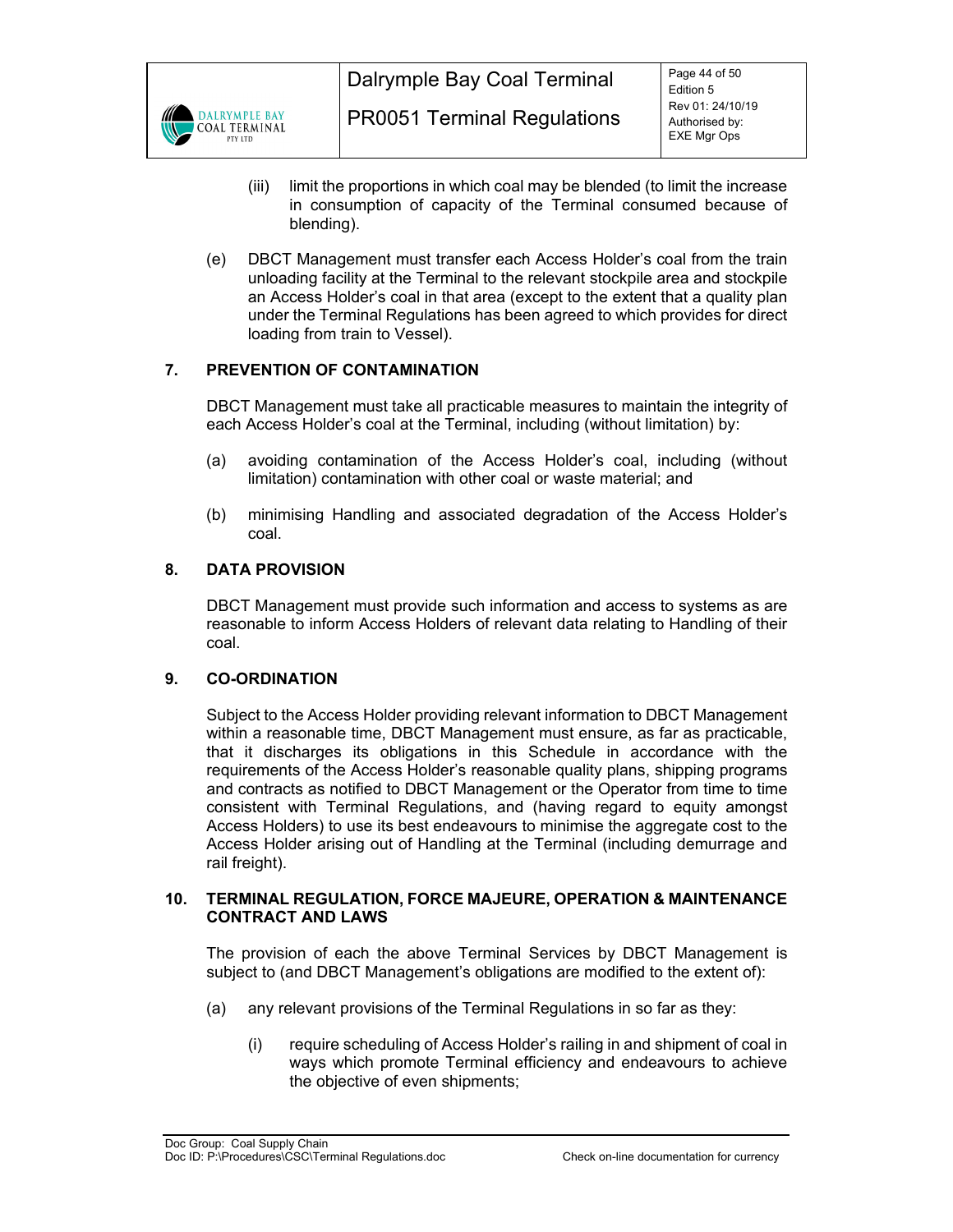

- (ii) temporarily reduce the tonnage of coal which may be Handled or Terminal Services provided, during such periods as capacity of the Terminal or relevant Terminal Services becomes restricted, provided that such reductions and restrictions affect all Access Holders equitably (but this does not relieve the Access Holder or DBCT Management respectively from any liability which they might have in respect of causing capacity or Terminal Services to have become restricted);
- (iii) prescribe requirements for trains, unloading of trains, stockpiling and Cargo Assembly/Hybrid Operation, Vessels, arrival of Vessels, loading of Vessels, Pre-Loading Requirements and order of loading and unloading and other matters (including matters of the type dealt with in the Terminal Regulations as at the Commencement Date) which promote the efficient, safe and equitable utilisation of Terminal capacity and Terminal Services;
- (iv) require Access Holders to co-operate with the Operator and other Access Holders in relation to scheduling, loading, unloading, priorities and other matters relating to the operation of the Terminal; and
- (v) allow the exercise of discretions on the part of the Operator in limited cases, where it is reasonable to do so, to optimise Terminal efficiency and the power is required to be exercised in good faith and in a nondiscriminatory way; and
- (b) in respect of an Access Holder, any specific provision of their Access Agreement or Existing User Agreement (as defined in the Access Undertaking for the Terminal) including any event of force majeure;
- (c) DBCT Management being able to require the Operator under the Operation & Maintenance Contract to provide such services.

The provision of the above Terminal Services by DBCT Management must be carried out in accordance with Good Operating and Maintenance Practice and all applicable laws.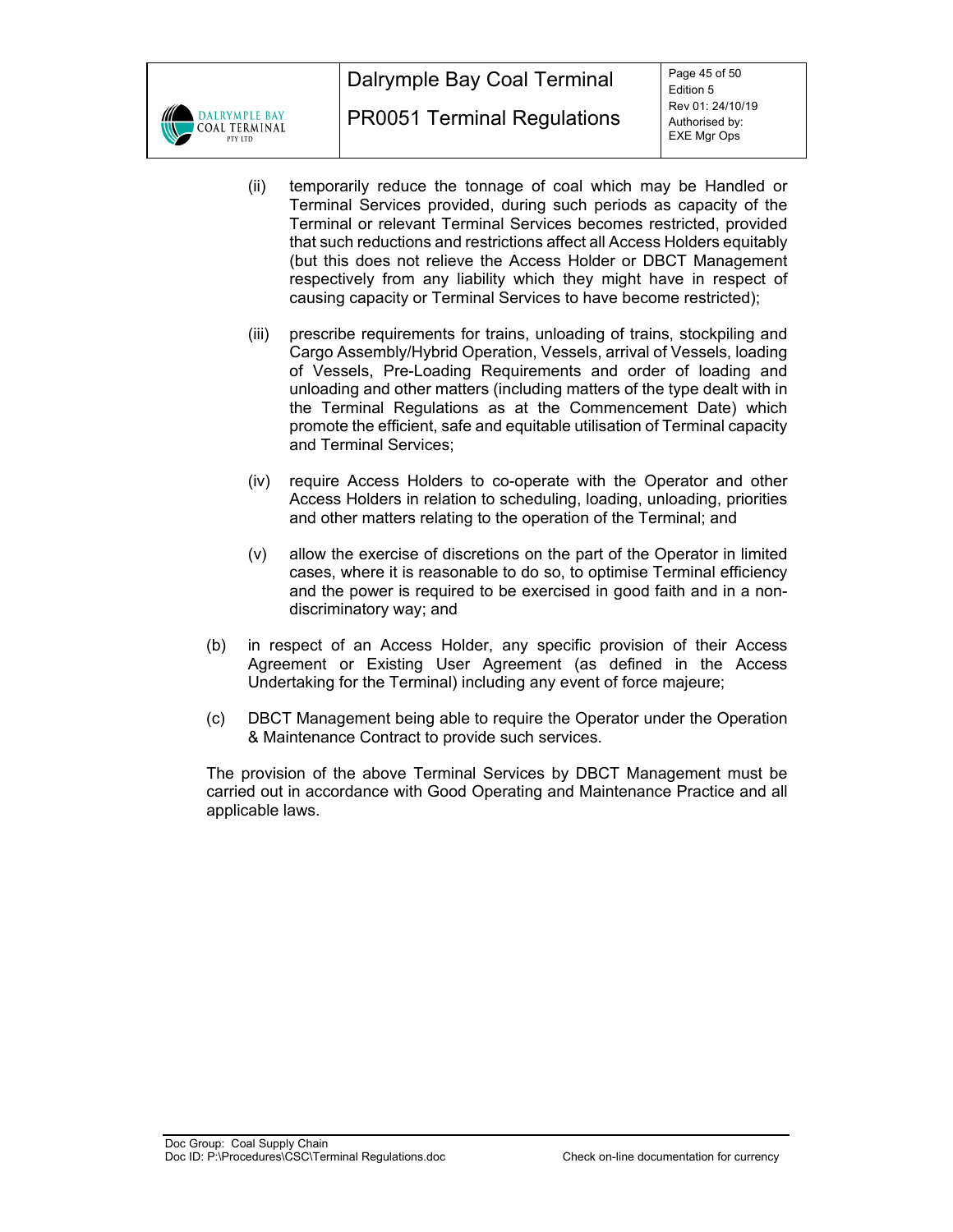# **SCHEDULE 2 - PRE-LOADING REQUIREMENTS**

# **1. 28+ DAYS TO 14 DAYS**

# **1.1 Parcel nomination**

- 1.1.1 **Access Holder** to advise of intended application for Terminal Services with the following shipping information:
	- (a) Vessel Name
	- (b) IMO Number
	- (c) ETA
	- (d) Minimum nominated tonnage (which includes the Master's discretion) authorised by the Access Holder for each Parcel
	- (e) Nominated Parcel Tonnage (i.e. target tonnage)
	- (f) Maximum nominated tonnage (which includes the Master's discretion) authorised by the Access Holder for each Parcel
	- (g) Destination details (if known)
	- (h) Shipping agency (if appointed)
	- (i) Vessel part loading
	- (j) Bill of lading
	- (k) Product Type details
	- (l) Handling Instructions (consistent with these Regulations)
		- (i) Remnant Management Strategy
		- (ii) Blending / mixing (ratio and mine source)
		- (iii) Stockpile management requirements
		- (iv) Nominate the Rail Freight Provider. If more than one Rail Freight Provider is to be utilised, nominate the tonnage split
		- (v) Product availability updates required at 14, 10 and 7 days prior to berthing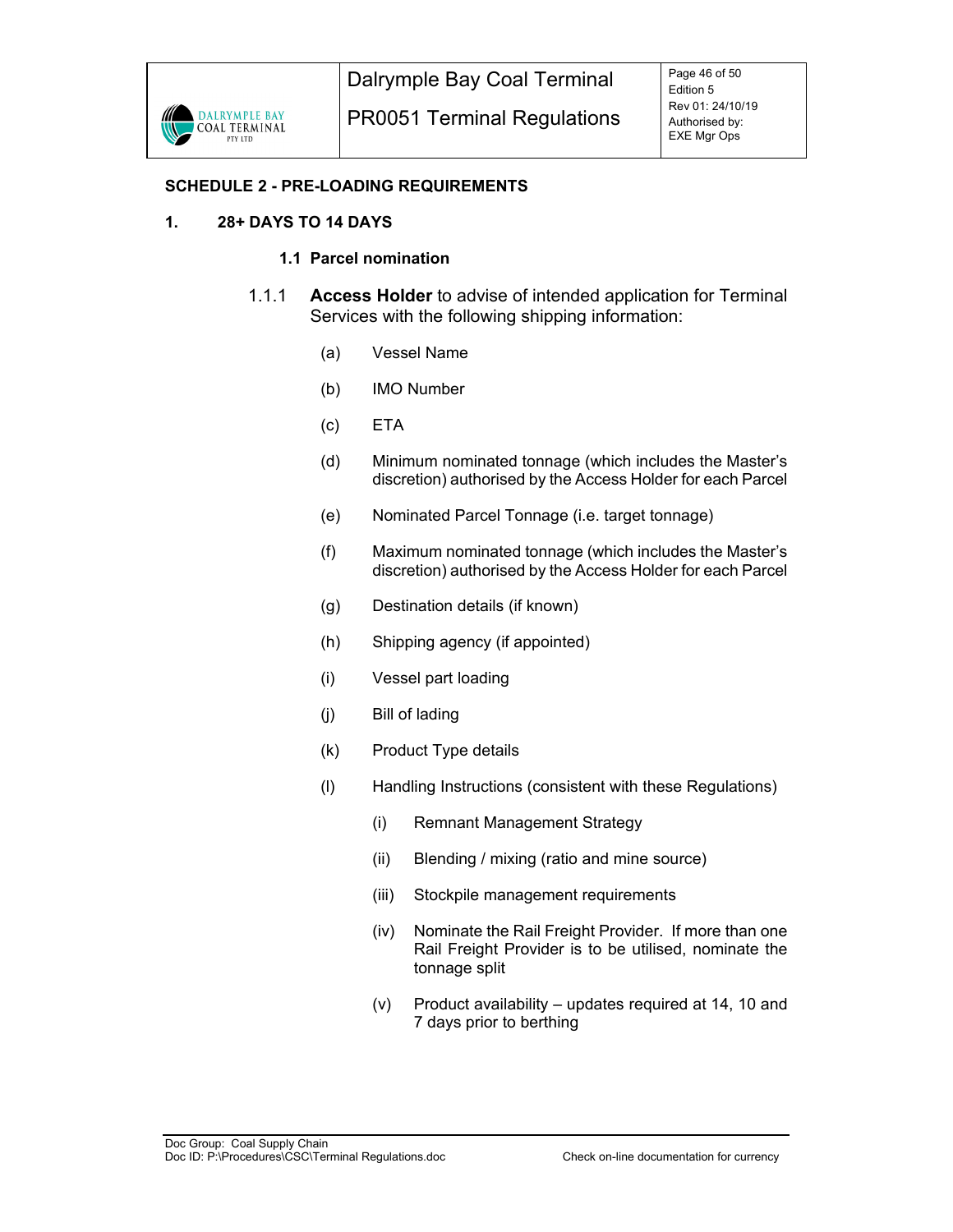

# 1.1.2 **Operator** will approve (or reject) Parcel

# **2. 14 DAYS PRIOR TO VESSEL ETA**

# **2.1 Vessel Nomination**

# 2.1.1 **Access Holder** to:

Finalise nominated Parcel and Vessel details. (Alterations requested thereafter are likely to cede loading priority.)

# 2.1.2 **Operator** to:

- (a) Complete vetting of Vessels according to Operator's ship vetting procedure
- (b) Approve (or reject) Vessel

#### **2.2 Berthing Plan**

# 2.2.1 **Operator** to:

- (a) Consider opportunity for Hybrid Operation in respect of the berthing
- (b) Create and publish an indicative rolling 21 day berthing plan based on information received
- (c) Advise indicative railing requirements

# **3. 10 DAYS PRIOR TO VESSEL ETA**

# **3.1 Vessel Arrival Notification**

- 3.1.1 **Vessel** to notify:
	- (a) Departed last Discharge Port
	- (b) ETA
	- (c) Vessel loading stow plan
	- (d) Deballasting requirements
	- (e) Arrival and departure drafts (stage 2 UKC)

# 3.1.2 **Operator** to:

(a) Review and approve Vessel information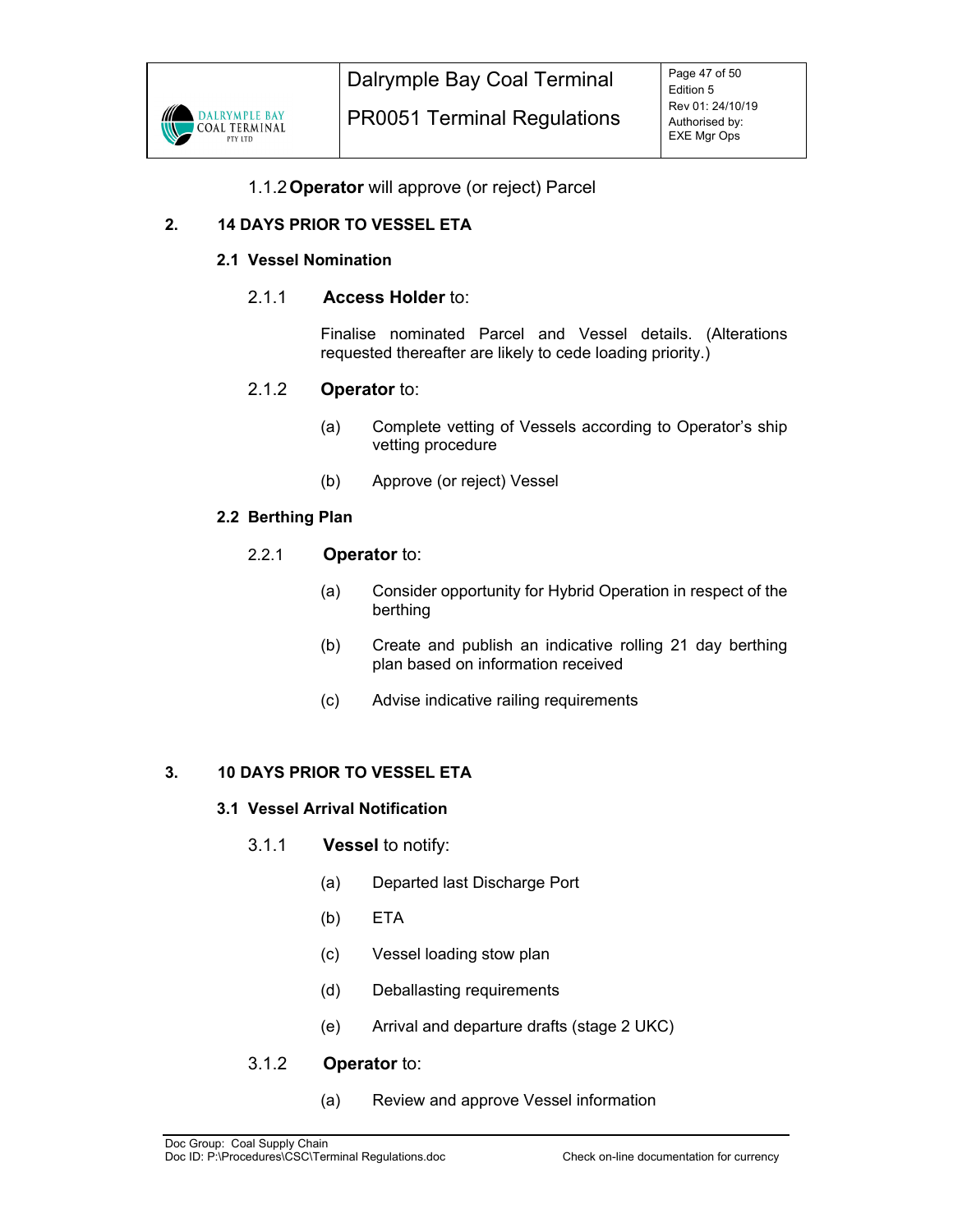

- (b) Establish communications with Master (or agent if appointed)
- (c) Update Vessel status
- (d) Confirm Vessel ATA, including receipt of a Notice of Readiness (see definition of ATA)

# **4. 7 DAYS PRIOR TO VESSEL ETA**

# **4.1 Vessel Arrival Notification**

- 4.1.1 **Vessel** to update:
- (a) ETA
	- (b) Destination details

# **5. 7 DAYS PRIOR TO INTENDED RAILING**

# **5.1 Parcel assembly plan**

# 5.1.1 **Access Holder** to:

- (a) Provide final confirmation of coal availability and grade
- (b) Provide final confirmation of Parcel tonnes
- (c) Confirm Rail Freight Provider/s and allocate tonnes
- (d) Nominated draft surveyor
- (e) Nominated cargo superintendent company
- (f) Parcel Details (excluding estimated moisture details)
- (g) Confirmation of final Handling instructions
- (h) Add Confirmation of final Stockpile management requirements

# 5.1.2 **Operator** to:

- (a) Provide an updated 7-day rolling berthing plan for input into rail plan
- (b) Advise Rail Freight Provider of railing requirements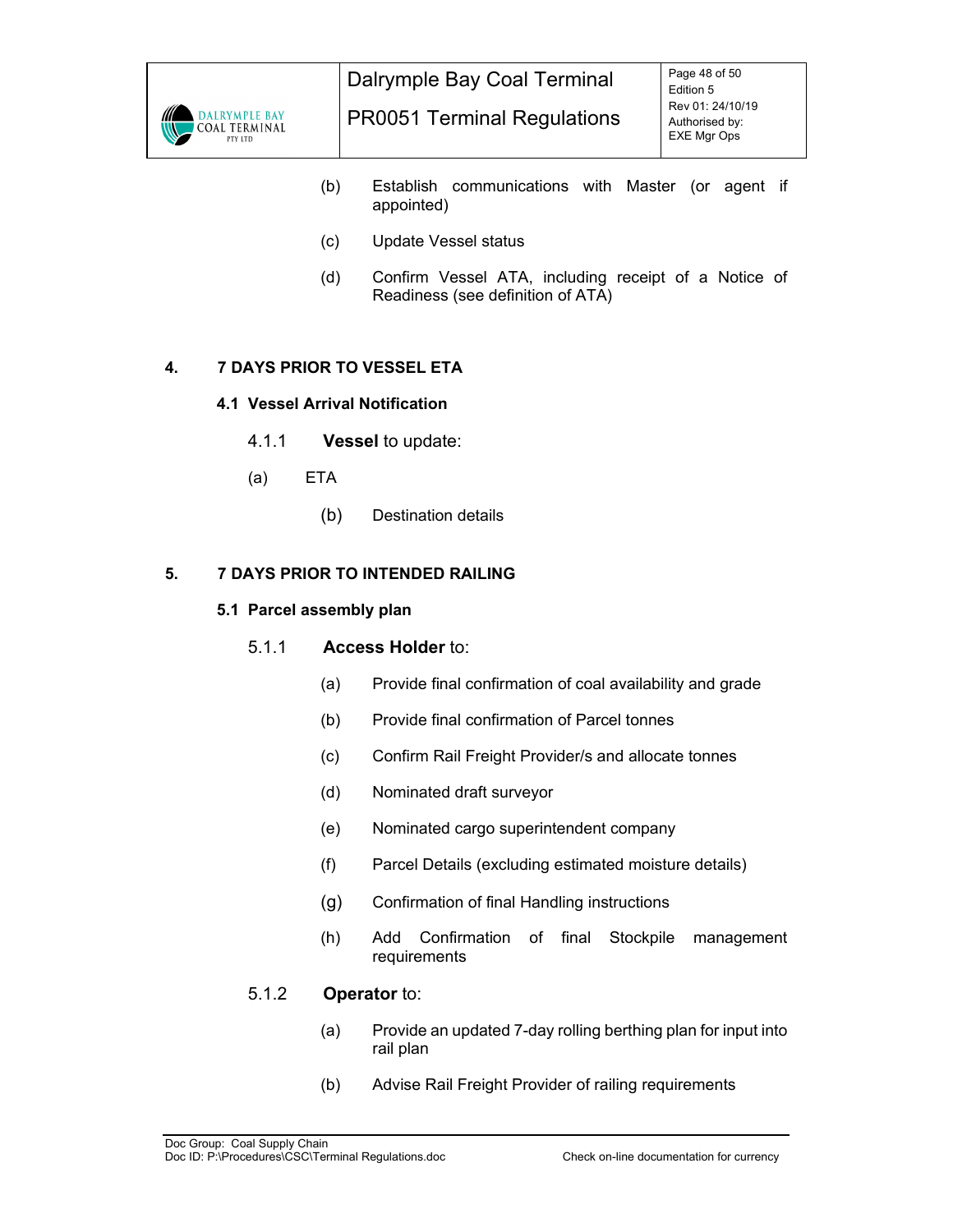

(c) Publish 7-day Parcel assembly plan in accordance with Regulation 3.5

# **6. 5 DAYS PRIOR TO VESSEL ETA**

# **6.1 Vessel arrival notification**

6.1.1 **Vessel** to update ETA

# **7. 72 HOURS PRIOR TO VESSEL ETA**

- **7.1 Vessel arrival notification** 
	- 7.1.1 **Vessel** to update ETA

# **8. 48 HOURS AND 24 HOURS PRIOR TO VESSEL ETA**

- **8.1 Vessel arrival notification** 
	- 8.1.1 **Vessel** to update ETA

# **9. 96 HOURS PRIOR TO INTENDED BERTHING**

# **9.1 Authority to Load**

# 9.1.1 **Access Holder/Vessel** to:

- (a) Authorise berthing and loading of Vessel
- (b) Issue Authority to Load (ATL)
- (c) Re-confirm maximum and minimum tonnages
- (d) confirm ship loading sequence plan (Ship's Master to provide this)
- (e) Issue instructions for all commercial documentation
- (f) Export Declaration Number (EDN)
- (g) Parcel Details (including estimated moisture details, Transportable Moisture Limit (TML) )

# 9.1.2 **Operator** to:

- (a) Issue pro forma Bill(s) of Lading
- (b) Confirm acceptance of Vessel loading sequence plan
- (c) Confirm and publish berthing schedule
- (d) Lockdown Access Holder(s) Parcels in transaction system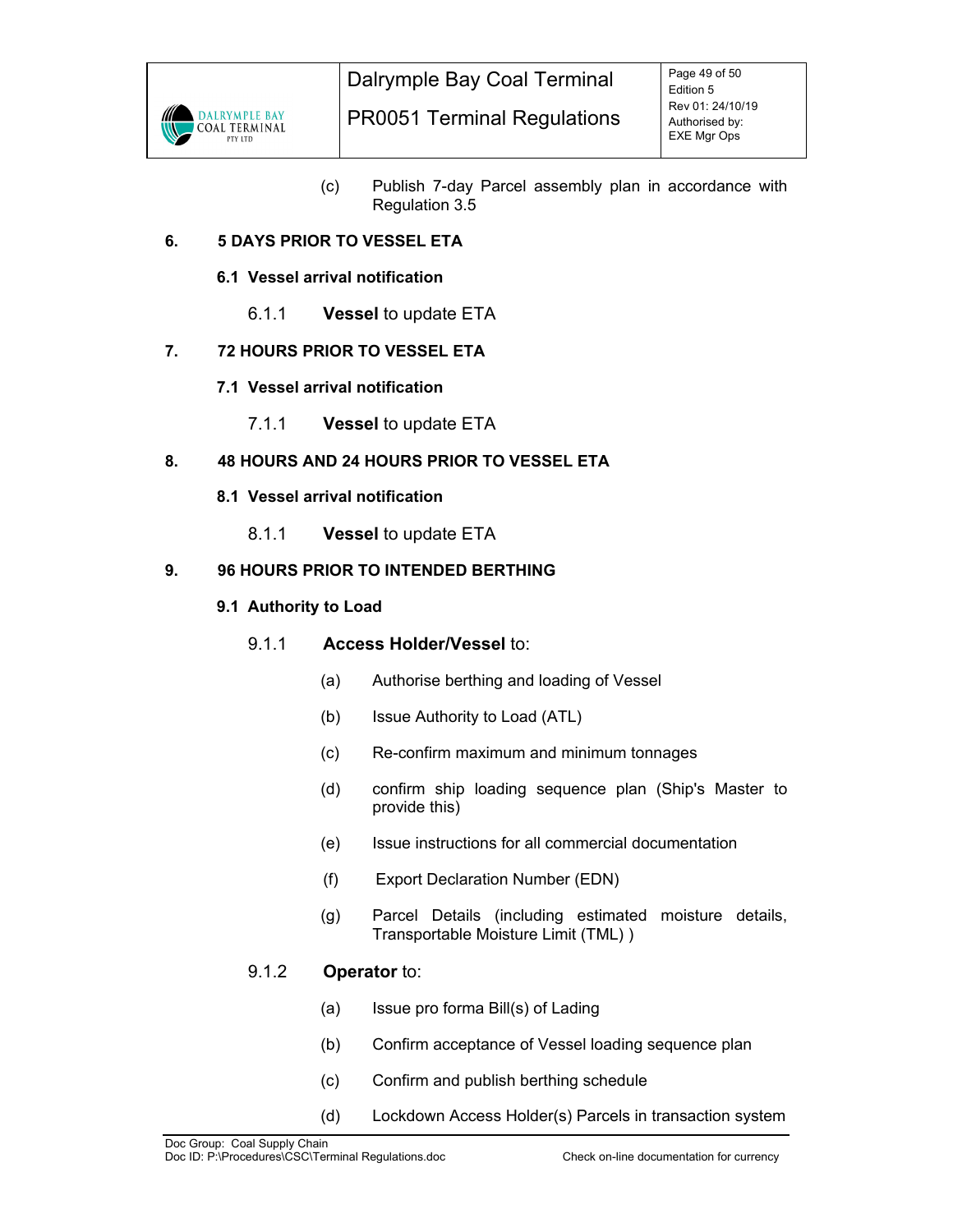

(e) Remove scheduled railings for Vessels which have not been issued an ATL following notification to the Access Holder

# **9.2 Berthing schedule**

# 9.2.1 **Operator** to:

- (a) Create berthing schedule
- (b) Advise Rail Freight Provider of rail requirements
- (c) Publish 96hr schedule
- (d) Monitor and review performance to schedule

# **10. 48 HOURS PRIOR TO COMMENCEMENT OF 48 HOUR SCHEDULE**

# **10.1 48 hour schedule**

10.1.1 **Access Holder** to confirm product availability and readiness to load all trains in 48 hour schedule.

# 10.1.2 **Operator** to:

- (a) Create berthing schedule
- (b) Advise Rail Freight Provider of rail requirements
- (c) Publish rolling 48 hour schedule
- (d) Monitor and review performance to schedule

# **11. ADMINISTRATION FUNCTIONS**

- 11.1 **shipper's agent** to provide all commercial shipping documentation instructions.
- 11.2 **Operator** to execute all commercial documentation and dispatch documents after loading as instructed.

# **12. REPORT AND REVIEW FUNCTIONS**

- 12.1 **Operator** to review on a rolling basis:
	- (a) Variations from plan
	- (b) Railing
	- (c) Stacking
	- (d) Reclaiming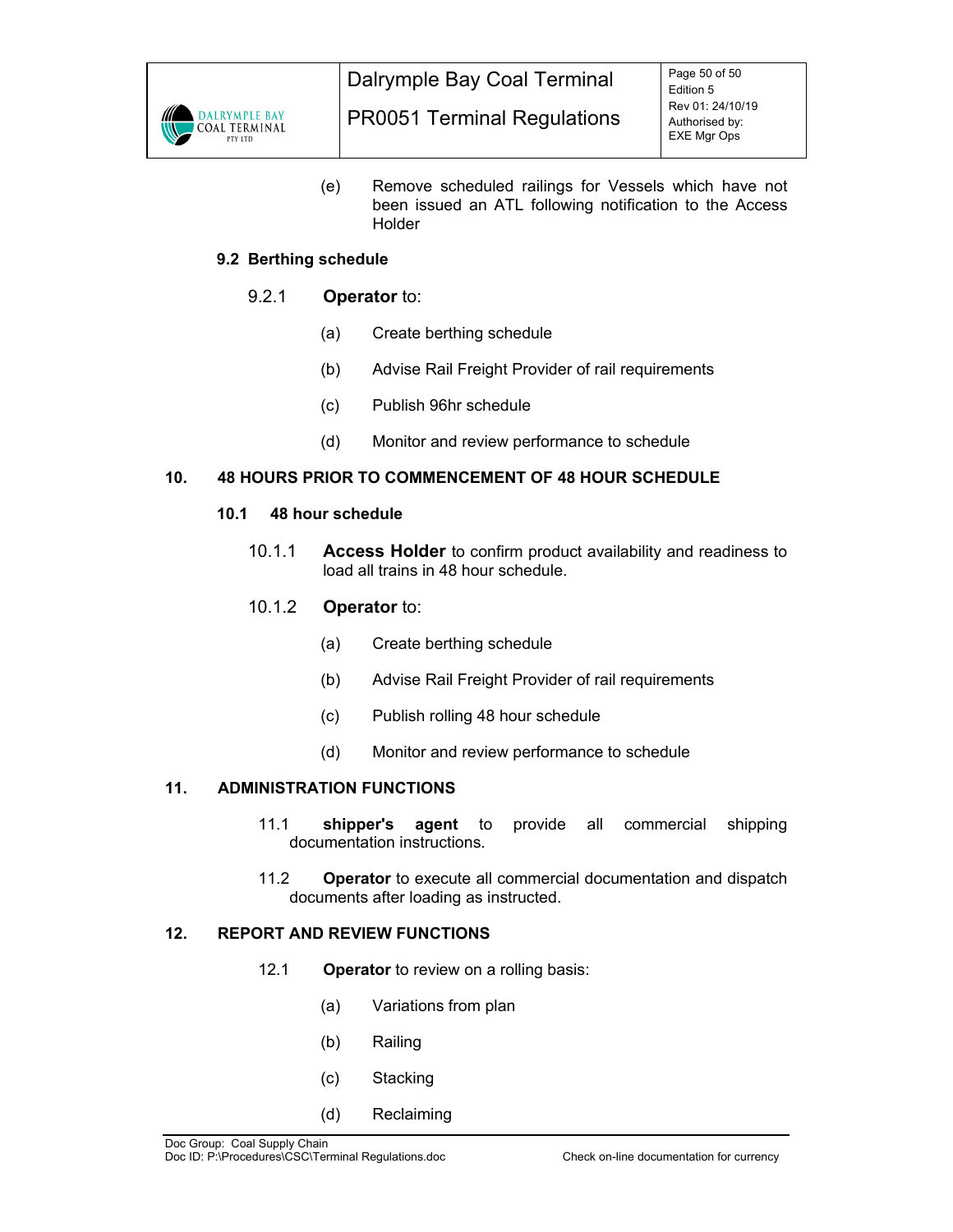

- (e) Potential for Through-loading
- (f) Vessel loading
- (g) Inventory (stockpile and handling)
- (h) Berthing / sailing
- (i) Non-conformances initiated by, associated with or as a result of: Access Holders, Rail Freight Providers, Vessel Master, cargo, Superintendent Companies, Draft Surveyors and the Operator.